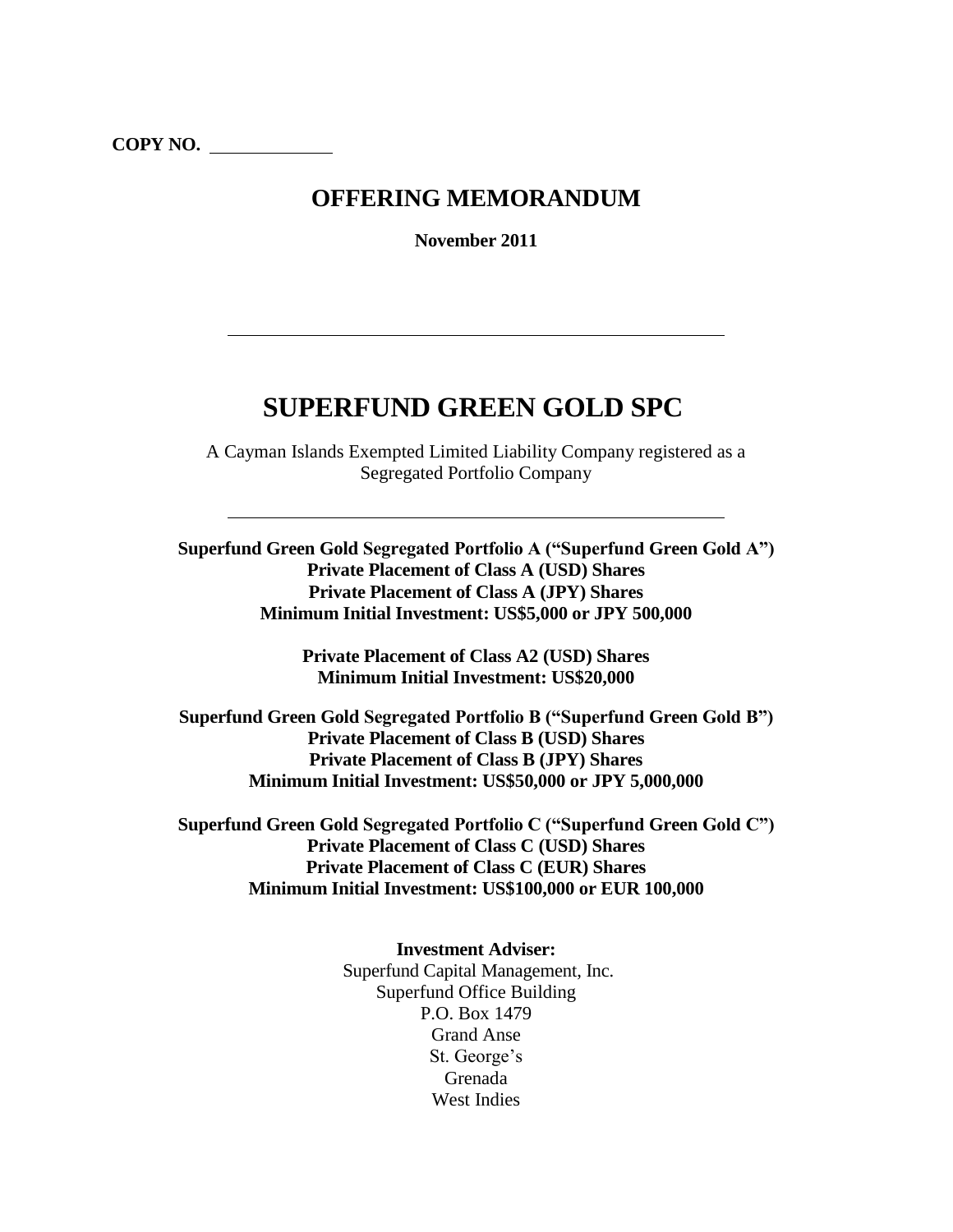## **TABLE OF CONTENTS**

**Page**

| <b>NOTICE</b>            |                                               | $\mathbf{1}$   |
|--------------------------|-----------------------------------------------|----------------|
| <b>EXECUTIVE SUMMARY</b> |                                               | $\overline{4}$ |
| <b>DIRECTORY</b>         |                                               | 18             |
| <b>INTRODUCTION</b>      |                                               | 19             |
|                          | <b>INVESTMENT OBJECTIVE AND POLICIES</b>      |                |
|                          | <b>Investment Objective and Policies</b>      | 21             |
|                          | <b>Segregated Portfolios</b>                  | 23             |
|                          |                                               |                |
|                          | RISK FACTORS AND SPECIAL CONSIDERATIONS       |                |
|                          | General                                       | 25             |
|                          | Segregation of Assets                         | 25             |
|                          | Leverage                                      | 25             |
|                          | <b>Investment in Gold and Precious Metals</b> | 25             |
|                          | <b>Custody of Precious Metals</b>             | 26             |
|                          | Currency                                      | 26             |
|                          | Performance                                   | 27             |
|                          | Regulation                                    | 27             |
|                          | Dependence upon Investment Adviser            | 27             |
|                          | <b>Conflicts of Interest</b>                  | 27             |
|                          | Limited Liquidity                             | 28             |
|                          | <b>Short Selling</b>                          | 28             |
|                          | MANAGEMENT OF THE FUND AND THE SUB-FUNDS      |                |
|                          | <b>Board of Directors</b>                     | 29             |
|                          | <b>Investment Adviser</b>                     | 30             |
|                          | <b>Investment Advisory Agreement</b>          | 31             |
|                          | Administrator                                 | 31             |
|                          | <b>Brokers</b>                                | 32             |
|                          | Payment of Commissions to Brokers             | 33             |
|                          | Distributor                                   | 34             |
| <b>FEES AND EXPENSES</b> |                                               |                |
|                          | <b>Organisation Costs</b>                     | 35             |
|                          | <b>Subscription Charge</b>                    | 35             |
|                          | <b>Redemption Charge</b>                      | 35             |
|                          | <b>Investment Adviser's Fees</b>              | 36             |
|                          |                                               |                |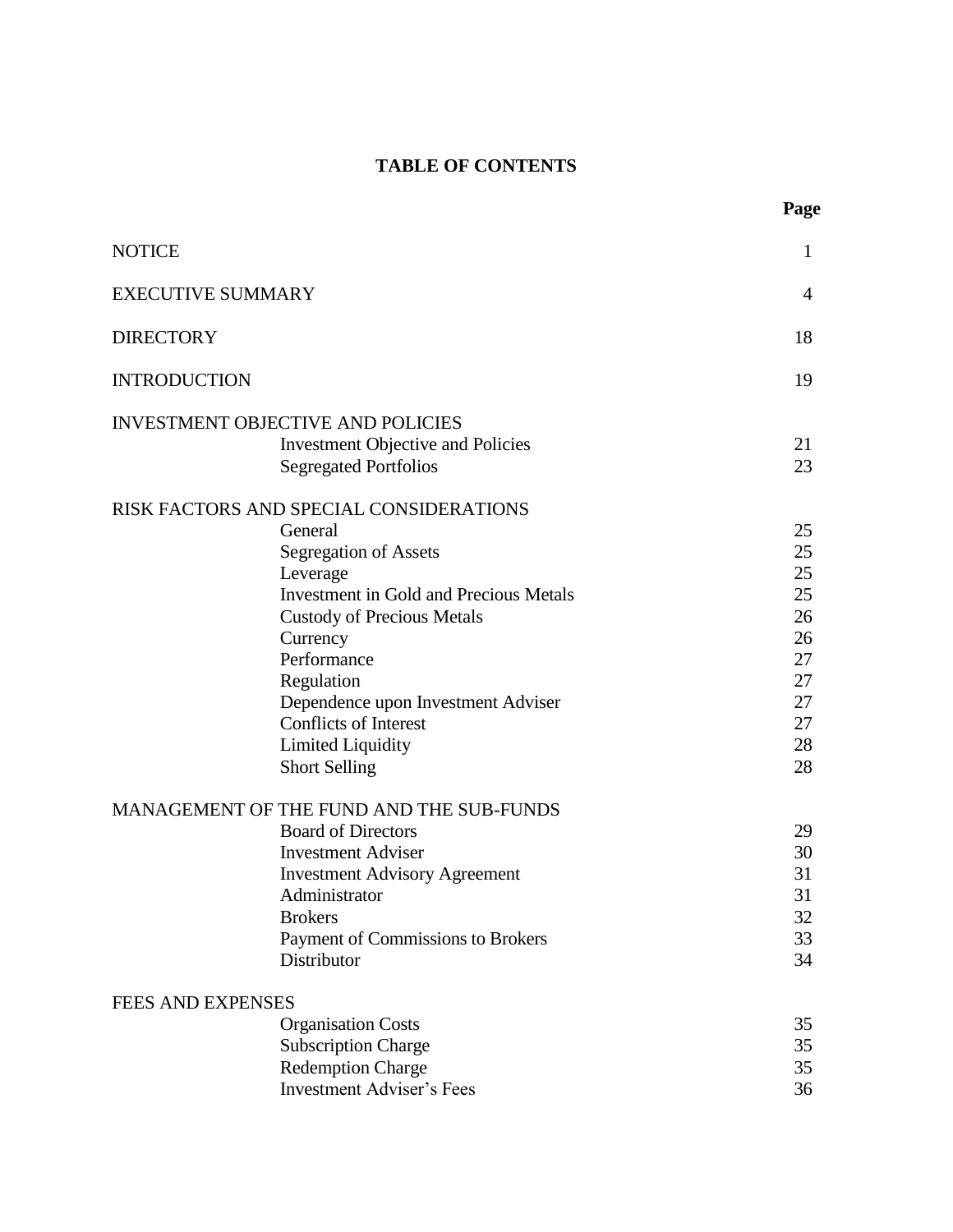|                              | Distributor's Fees<br><b>Administrator's Fees</b><br><b>Other Operating Expenses</b> | 39<br>39<br>39 |
|------------------------------|--------------------------------------------------------------------------------------|----------------|
| <b>SHARES</b>                |                                                                                      | 41             |
| THE OFFERING                 |                                                                                      |                |
|                              | Subscriptions                                                                        | 43             |
|                              | Payment                                                                              | 44             |
|                              | <b>Additional Offerings</b>                                                          | 46             |
|                              | Net Asset Value                                                                      | 46             |
|                              | <b>Segregated Portfolios</b>                                                         | 46             |
|                              | Listing                                                                              | 47             |
|                              | <b>Transfer Restrictions, Suitability Requirements</b>                               | 47             |
|                              | <b>Redemption of Shares</b>                                                          | 48             |
|                              | <b>Compulsory Redemptions</b>                                                        | 50             |
|                              | Execution of Instruments in Writing                                                  | 51             |
|                              | <b>Electronic Information Delivery</b>                                               | 51             |
| <b>BORROWING OF CASH</b>     |                                                                                      | 53             |
| <b>USE OF PROCEEDS</b>       |                                                                                      | 54             |
| <b>ELIGIBLE SUBSCRIBERS</b>  |                                                                                      | 55             |
| <b>TAXATION</b>              |                                                                                      |                |
|                              | General                                                                              | 56             |
|                              | Cayman Islands Tax Aspects                                                           | 56             |
|                              | <b>Other Tax Issues</b>                                                              | 57             |
| <b>MUTUAL FUNDS LAW</b>      |                                                                                      | 58             |
| <b>ANTI-MONEY LAUNDERING</b> |                                                                                      |                |
|                              | General                                                                              | 59             |
| <b>REPORTS</b>               |                                                                                      | 61             |
| <b>GENERAL COMMENTS</b>      |                                                                                      | 62             |
|                              | PROCEDURE TO PURCHASE SHARES                                                         | 63             |

EXHIBIT - SUBSCRIPTION AGREEMENTS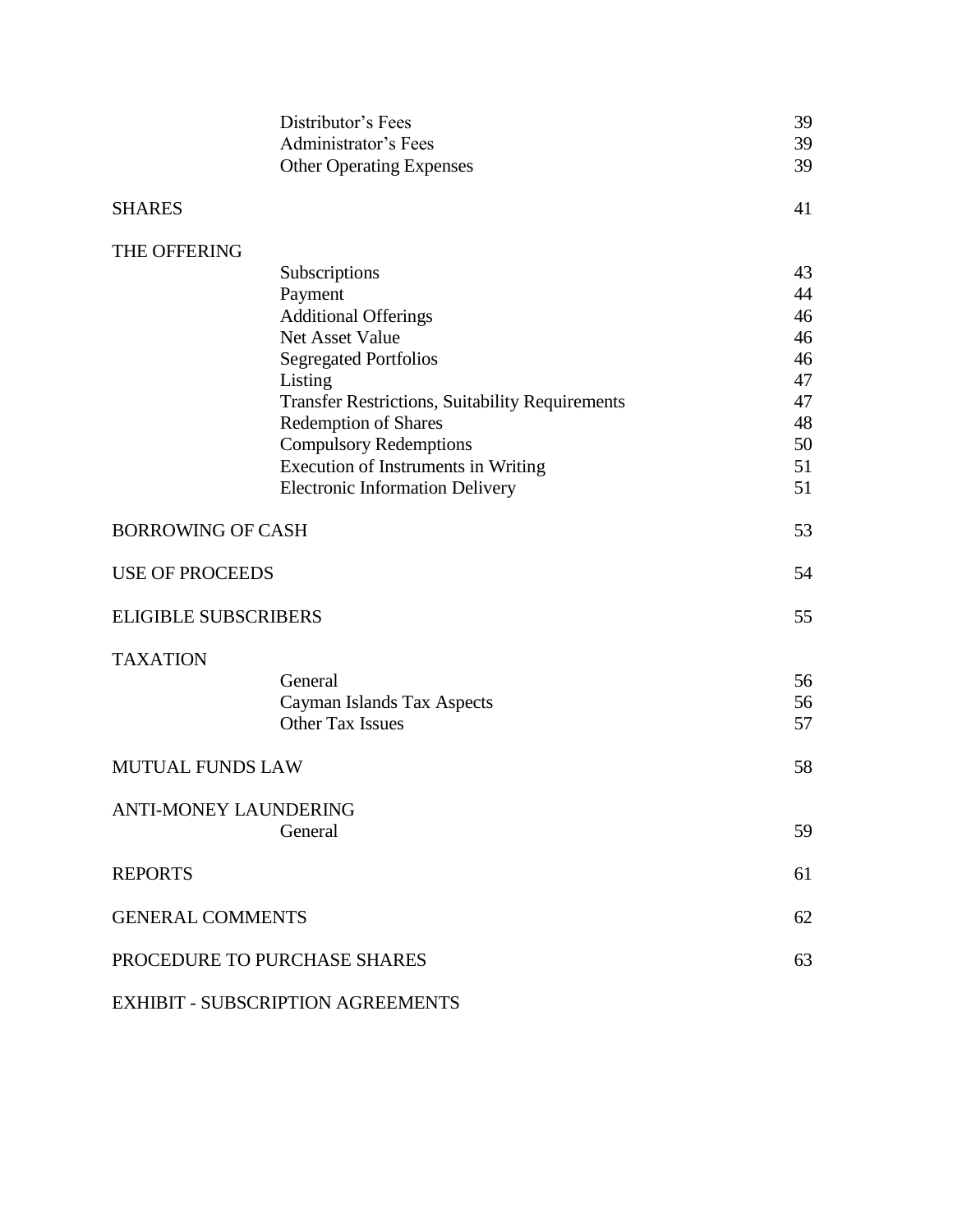#### **NOTICE**

THIS OFFERING MEMORANDUM ("**OFFERING MEMORANDUM"**) HAS BEEN PREPARED FOR THE BENEFIT OF CERTAIN SOPHISTICATED INVESTORS INTERESTED IN INVESTING IN PARTICIPATING, REDEEMABLE, NON-VOTING CLASS A (USD) SHARES ("**CLASS A (USD) SHARES")**, PARTICIPATING, REDEEMABLE, NON-VOTING CLASS A2 (USD) SHARES ("**CLASS A2 (USD) SHARES**"), PARTICIPATING, REDEEMABLE, NON-VOTING CLASS A (JPY) SHARES ("**CLASS A (JPY) SHARES**"), ALL ISSUED IN RESPECT OF SUPERFUND GREEN GOLD SEGREGATED PORTFOLIO A ("**SUPERFUND GREEN GOLD A**"), CLASS B (USD) SHARES ("**CLASS B (USD) SHARES**") AND CLASS B (JPY) SHARES ("**CLASS B (JPY) SHARES**"), BOTH ISSUED IN RESPECT OF SUPERFUND GREEN GOLD SEGREGATED PORTFOLIO B ("**SUPERFUND GREEN GOLD B**"), AND CLASS C (USD) SHARES ("**CLASS C (USD) SHARES")** AND CLASS C (EUR) SHARES ("**CLASS C (EUR) SHARES**"), BOTH ISSUED IN RESPECT OF SUPERFUND GREEN GOLD SEGREGATED PORTFOLIO C (**"SUPERFUND GREEN GOLD C"**), SEGREGATED PORTFOLIOS OF SUPERFUND GREEN GOLD SPC ("**THE FUND**") OFFERED HEREBY AND ANY REPRODUCTION OR DISTRIBUTION OF THIS OFFERING MEMORANDUM IN WHOLE OR IN PART, OR THE DIVULGENCE OF ANY OF ITS CONTENTS (OTHER THAN TO PROFESSIONAL ADVISERS OF THE PROSPECTIVE INVESTORS RECEIVING THIS OFFERING MEMORANDUM), WITHOUT THE PRIOR WRITTEN CONSENT OF THE INVESTMENT ADVISER, IS PROHIBITED. SUPERFUND GREEN GOLD A, SUPERFUND GREEN GOLD B AND SUPERFUND GREEN GOLD C SHALL BE REFERRED TO HEREIN AS THE "**SUB-FUNDS** AND EACH A "**SUB-FUND**". THE CLASS A (USD) SHARES, CLASS A2 (USD) SHARES, CLASS A (JPY) SHARES, CLASS B (USD) SHARES, CLASS B (JPY) SHARES, CLASS C (USD) SHARES AND CLASS C (EUR) SHARES SHALL BE REFERRED TO HEREIN AS THE "**SHARES**" AND EACH A "**SHARE**".

THE MINIMUM INITIAL AND SUBSEQUENT SUBSCRIPTION AMOUNT IN RESPECT OF ALL INVESTMENTS SOLICITED AND/OR EXECUTED IN AUSTRIA SHALL BE AT LEAST EUR 50,000 (OR OTHER CURRENCY EQUIVALENT), AND THE DIRECTORS SHALL NOT HAVE ANY DISCRETION TO ACCEPT A LESSER SUBSCRIPTION AMOUNT IN RESPECT OF SUCH INVESTMENTS.

THE MINIMUM INITIAL AND SUBSEQUENT SUBSCRIPTION AMOUNT IN RESPECT OF ALL INVESTMENTS SOLICITED AND/OR EXECUTED IN THE NETHERLANDS SHALL BE EUR AT LEAST 50,000 BEFORE DECEMBER 31, 2011 AND EUR 100,000 ON OR AFTER JANUARY 1, 2012 (OR OTHER CURRENCY EQUIVALENT), AND THE DIRECTORS SHALL NOT HAVE ANY DISCRETION TO ACCEPT A LESSER SUBSCRIPTION AMOUNT IN RESPECT OF SUCH INVESTMENTS.

NO REGISTRATION STATEMENT HAS BEEN FILED WITH THE UNITED STATES SECURITIES AND EXCHANGE COMMISSION OR ANY U.S. STATE SECURITIES AUTHORITY WITH RESPECT TO THIS OFFERING. THE SHARES OF THE FUND HAVE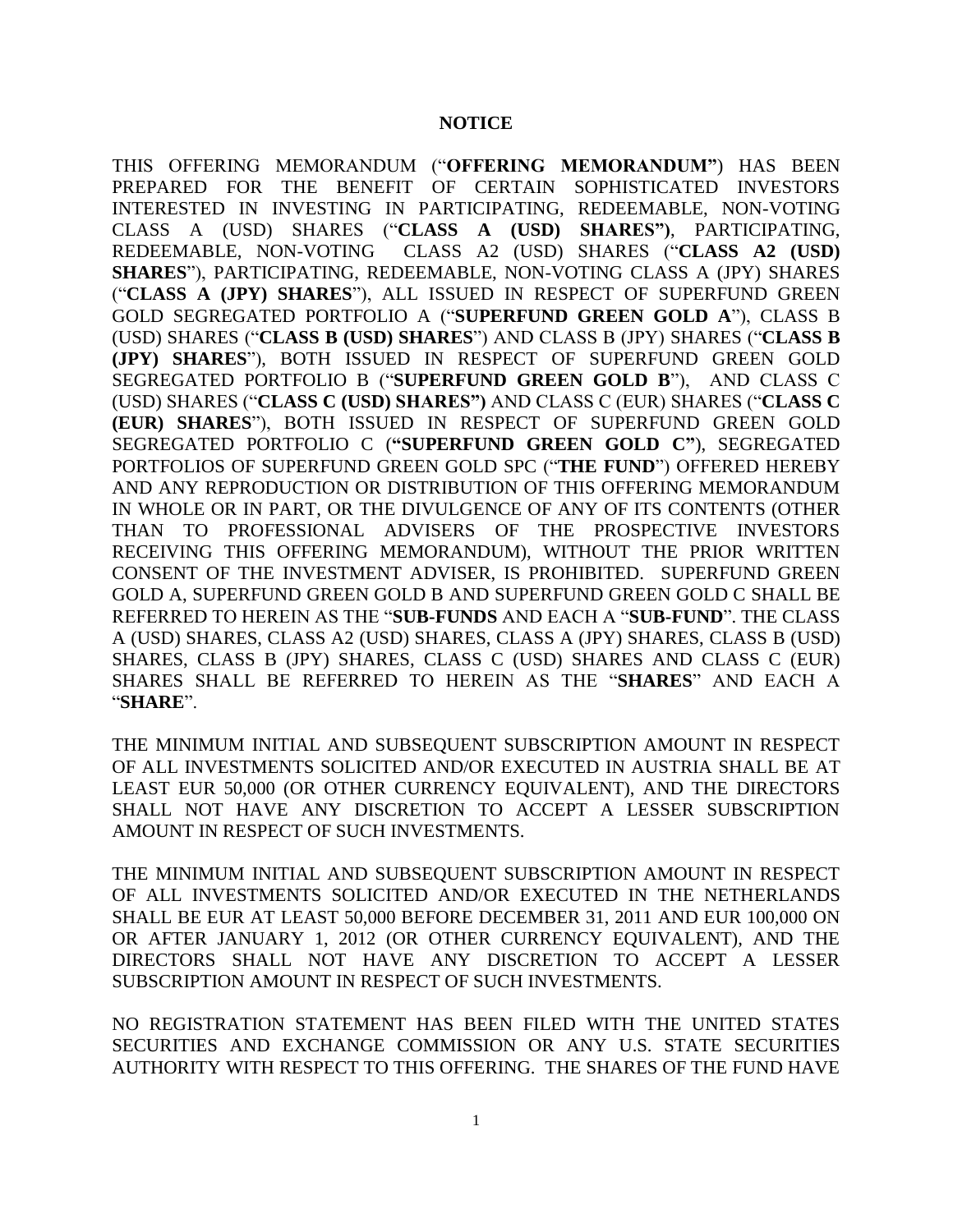NOT BEEN AND WILL NOT BE REGISTERED UNDER THE UNITED STATES SECURITIES ACT OF 1933.

PROSPECTIVE INVESTORS ARE NOT TO CONSTRUE THE CONTENTS OF THIS OFFERING MEMORANDUM OR ANY COMMUNICATION RELATING TO THIS OFFERING AS INVESTMENT, LEGAL OR TAX ADVICE. EACH INVESTOR SHOULD, HOWEVER, CONSULT ITS OWN LEGAL COUNSEL, ACCOUNTANT AND OTHER PROFESSIONAL ADVISER AS TO LEGAL, TAX AND RELATED MATTERS CONCERNING AN INVESTMENT IN THE FUND.

THE SHARES ARE SUITABLE FOR SOPHISTICATED INVESTORS FOR WHOM AN INVESTMENT IN ONE OR MORE SUB-FUNDS DOES NOT CONSTITUTE A COMPLETE INVESTMENT PROGRAM AND WHO FULLY UNDERSTAND AND ARE WILLING TO ASSUME THE RISKS INVOLVED IN INVESTING IN ONE OR MORE SUB-FUNDS.

NO PERSON HAS BEEN AUTHORISED TO GIVE ANY INFORMATION OR TO MAKE ANY REPRESENTATIONS CONCERNING THE FUND OR ANY SUB-FUND OTHER THAN THOSE CONTAINED IN THIS OFFERING MEMORANDUM, AND IF GIVEN OR MADE, SUCH OTHER INFORMATION OR REPRESENTATIONS MUST NOT BE RELIED UPON AS HAVING BEEN AUTHORISED BY THE FUND.

NEITHER THIS OFFERING MEMORANDUM NOR THE SHARES DESCRIBED HEREIN HAVE BEEN REGISTERED OR QUALIFIED FOR OFFER OR SALE UNDER THE LAWS OF ANY JURISDICTION GOVERNING THE OFFER OR SALE OF INVESTMENT FUND SHARES OR OTHER SECURITIES, AND THIS OFFERING MEMORANDUM SHALL NOT CONSTITUTE AN OFFER TO SELL NOR THE SOLICITATION OF AN OFFER TO BUY NOR SHALL THERE BE ANY SALE OF SUCH SHARES IN ANY JURISDICTION IN WHICH SUCH OFFER, SOLICITATION OR SALE IS NOT AUTHORISED TO ANY PERSON TO WHOM IT IS UNLAWFUL TO MAKE SUCH OFFER, SOLICITATION OR SALE.

NO INVITATION MAY BE MADE TO THE PUBLIC IN THE CAYMAN ISLANDS TO SUBSCRIBE FOR SHARES IN ANY SUB-FUND.

NO APPLICATION HAS BEEN MADE TO LIST THE SHARES OF ANY SUB-FUND ON ANY STOCK EXCHANGE.

THIS OFFERING MEMORANDUM IS BASED ON THE LAW AND PRACTICE CURRENTLY IN FORCE IN THE CAYMAN ISLANDS AND IS SUBJECT TO CHANGES THEREIN. THIS OFFERING MEMORANDUM IS ALSO SUBJECT TO THE FUND'S ARTICLES OF ASSOCIATION. IF ANY PROVISION OF THE ARTICLES OF ASSOCIATION AT ANY TIME CONFLICTS WITH ANY OF THE PROVISIONS OF THIS OFFERING MEMORANDUM THE PROVISIONS OF THE ARTICLES OF ASSOCIATION SHALL PREVAIL.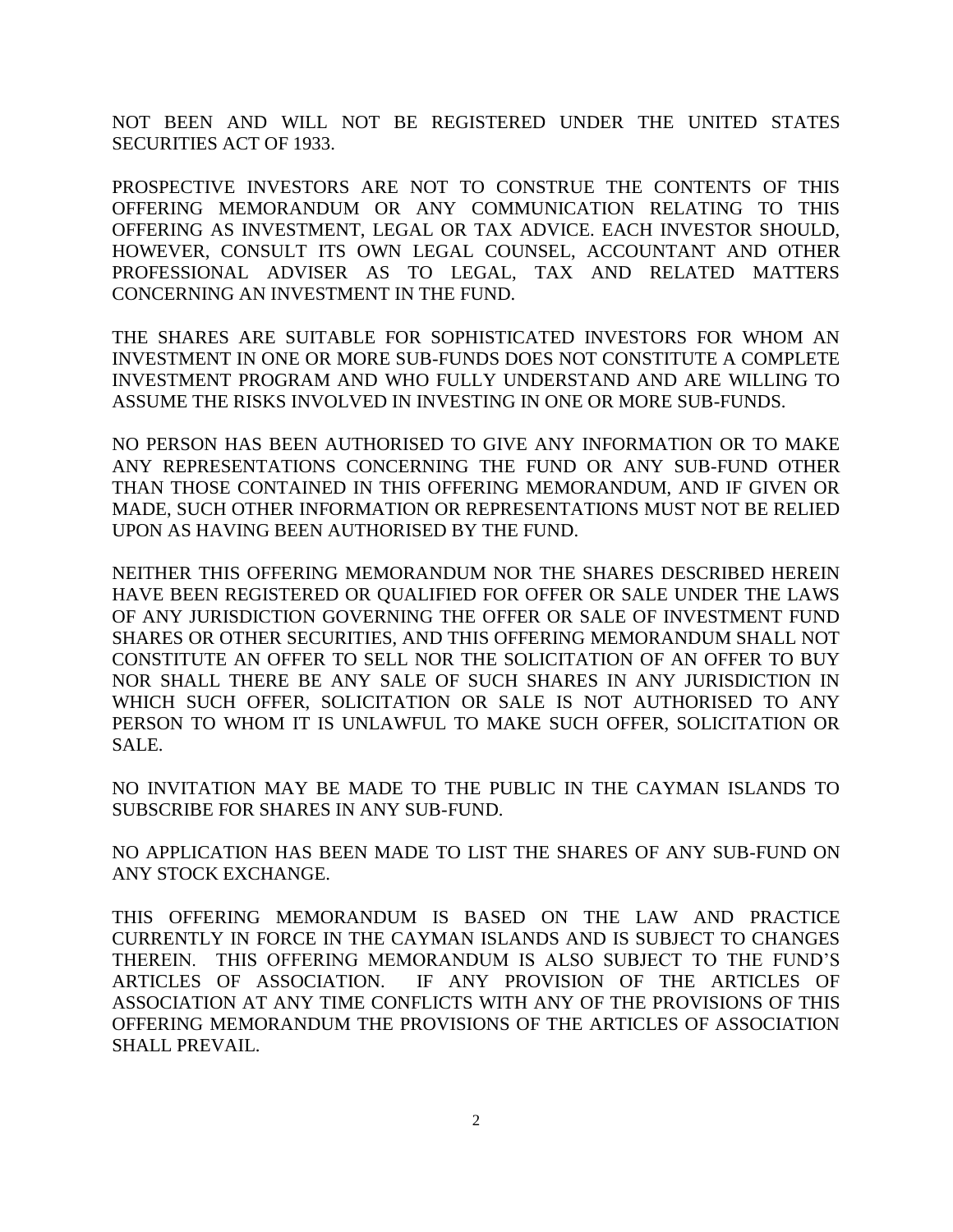THE FUND (AND ITS SUB-FUNDS) IS A COLLECTIVE INVESTMENT SCHEME WHICH WILL NOT BE AUTHORISED OR OTHERWISE APPROVED FOR PROMOTION IN THE UNITED KINGDOM AND IS NOT REGULATED BY THE FINANCIAL SERVICES AUTHORITY OF THE UNITED KINGDOM. NOR HAS THIS OFFERING MEMORANDUM BEEN ISSUED OR APPROVED BY ANY PERSON AUTHORISED UNDER THE FINANCIAL SERVICES AND MARKETS ACT 2000 ("**FSM ACT**"). CONSEQUENTLY, INVESTORS WILL NOT HAVE THE BENEFIT OF THE INVESTORS' COMPENSATION SCHEME AND OTHER PROTECTIONS AFFORDED BY THE FSM ACT OR THE RULES AND REGULATIONS MADE THEREUNDER, AND THE FUND (AND ITS SUB-FUNDS) MAY ONLY BE PROMOTED IN THE UNITED KINGDOM (A) BY PERSONS NOT AUTHORISED UNDER THE FSM ACT TO CERTAIN CATEGORIES OF PERSONS SPECIFIED IN THE FINANCIAL SERVICES AND MARKETS ACT 2000 (FINANCIAL PROMOTION) ORDER 2001, AND (B) BY PERSONS WHO ARE NOT AUTHORISED UNDER THE FSM ACT TO PERSONS WHO ARE OF A KIND DESCRIBED IN THE FINANCIAL SERVICES AND MARKETS ACT 2000 (PROMOTION OF COLLECTIVE INVESTMENT SCHEMES) (EXEMPTIONS) ORDER 2001 OR WHO ARE PERSONS TO WHOM THIS DOCUMENT MAY OTHERWISE LAWFULLY BE DISTRIBUTED OR TO WHOM THE FUND (AND ITS SUB-FUNDS) MAY OTHERWISE LAWFULLY BE PROMOTED.

ALL MONETARY AMOUNTS SET FORTH HEREIN ARE EXPRESSED IN UNITED STATES DOLLARS ("**US\$**"), JAPANESE YEN ("**JPY**") EUROS, OR SWISS FRANCS ("**CHF**"), AS DESIGNATED.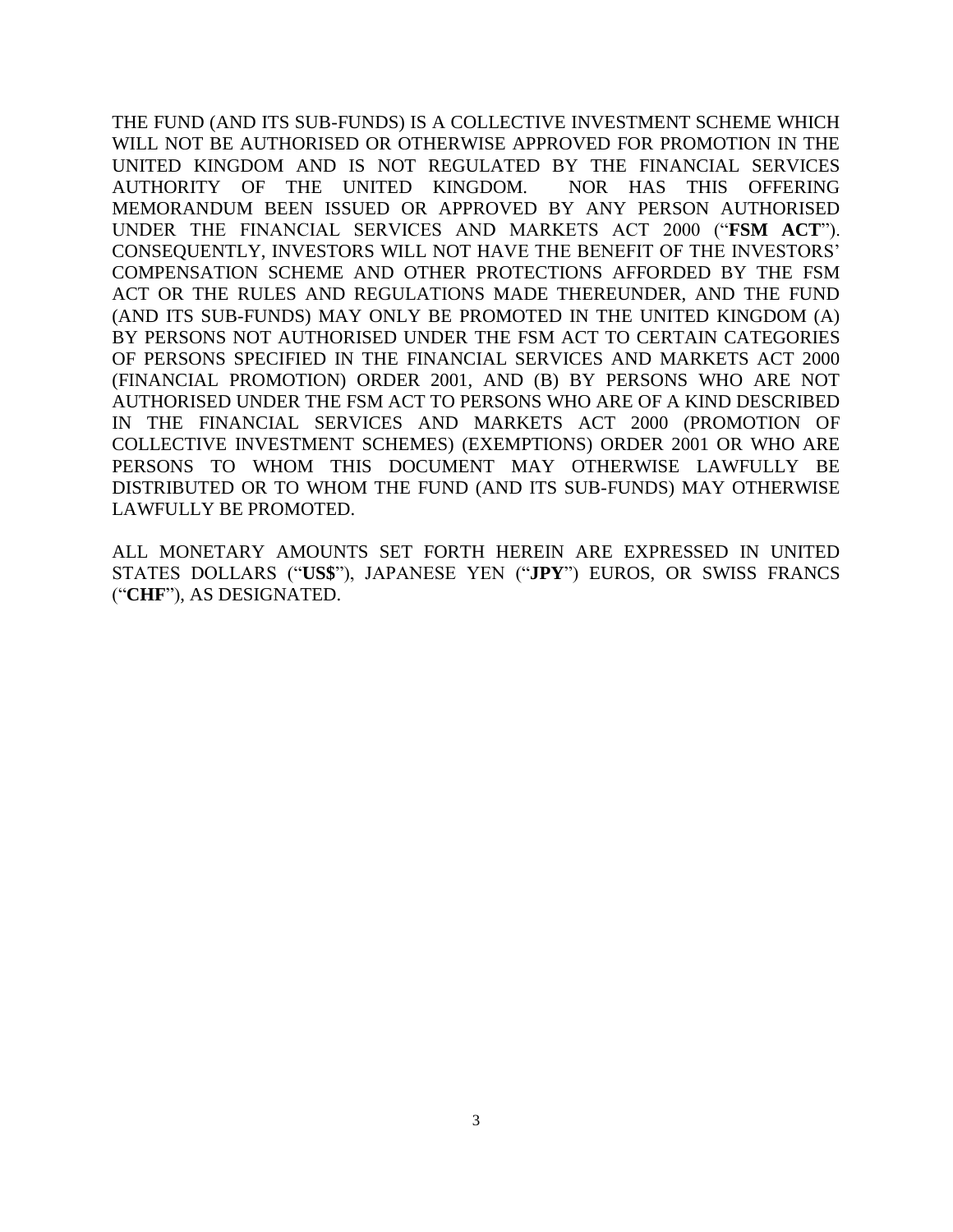#### **EXECUTIVE SUMMARY**

The following summary is qualified in its entirety by reference to the more detailed information included elsewhere in this Offering Memorandum (this "**Offering Memorandum**") and the Memorandum and Articles of Association (collectively the "**Articles of Association**") of Superfund Green Gold SPC (the "**Fund**"). This summary does not purport to be complete and should be read in conjunction with such additional detailed information.

| Administrator:                              | UBS Fund Services (Cayman) Ltd. has been appointed as<br>administrator of each of the Fund's sub-funds and the Master<br>Fund's sub-funds (as hereinafter defined) and also provides the<br>Fund's and the Master Fund's registered office in the Cayman<br>Islands. The Administrator also provides the Fund's principal<br>office in the Cayman Islands.                                                                                                                                                                                                                                                   |
|---------------------------------------------|--------------------------------------------------------------------------------------------------------------------------------------------------------------------------------------------------------------------------------------------------------------------------------------------------------------------------------------------------------------------------------------------------------------------------------------------------------------------------------------------------------------------------------------------------------------------------------------------------------------|
| <b>Board of Directors:</b>                  | Sophie Raven, Alan Tooker and Gisele Verheyden are the current<br>directors of the Fund. Sophie Raven and Gisele Verheyden are also<br>directors of the Master Fund.                                                                                                                                                                                                                                                                                                                                                                                                                                         |
| <b>Business Day:</b>                        | Any day other than a Saturday, Sunday or other day on which<br>banks in New York City, London, Zurich or the Cayman Islands<br>are authorised or required by law or governmental action to close.                                                                                                                                                                                                                                                                                                                                                                                                            |
| <b>Cayman Islands</b><br><b>Regulation:</b> | The Fund falls within the definition of a "regulated mutual fund"<br>under the Mutual Funds Law (as amended) of the Cayman Islands<br>and is accordingly regulated under this Law. The Fund is required<br>to file registration particulars in the prescribed form and to file this<br>Offering Memorandum (and any material changes thereto) with the<br>authorities. There are other consequences to the Fund of regulation<br>under this law and copies of this law are available for inspection at<br>the offices of the Administrator. The Master Fund is exempt from<br>registration as a mutual fund. |
| <b>Class:</b>                               | Each class of Participating Shares.                                                                                                                                                                                                                                                                                                                                                                                                                                                                                                                                                                          |
| <b>Class A (JPY) Shares:</b>                | The participating, non-voting, redeemable shares designated as<br>Class A (JPY) Shares of par value US\$0.01 each and representing<br>interests in Superfund Green Gold A.                                                                                                                                                                                                                                                                                                                                                                                                                                   |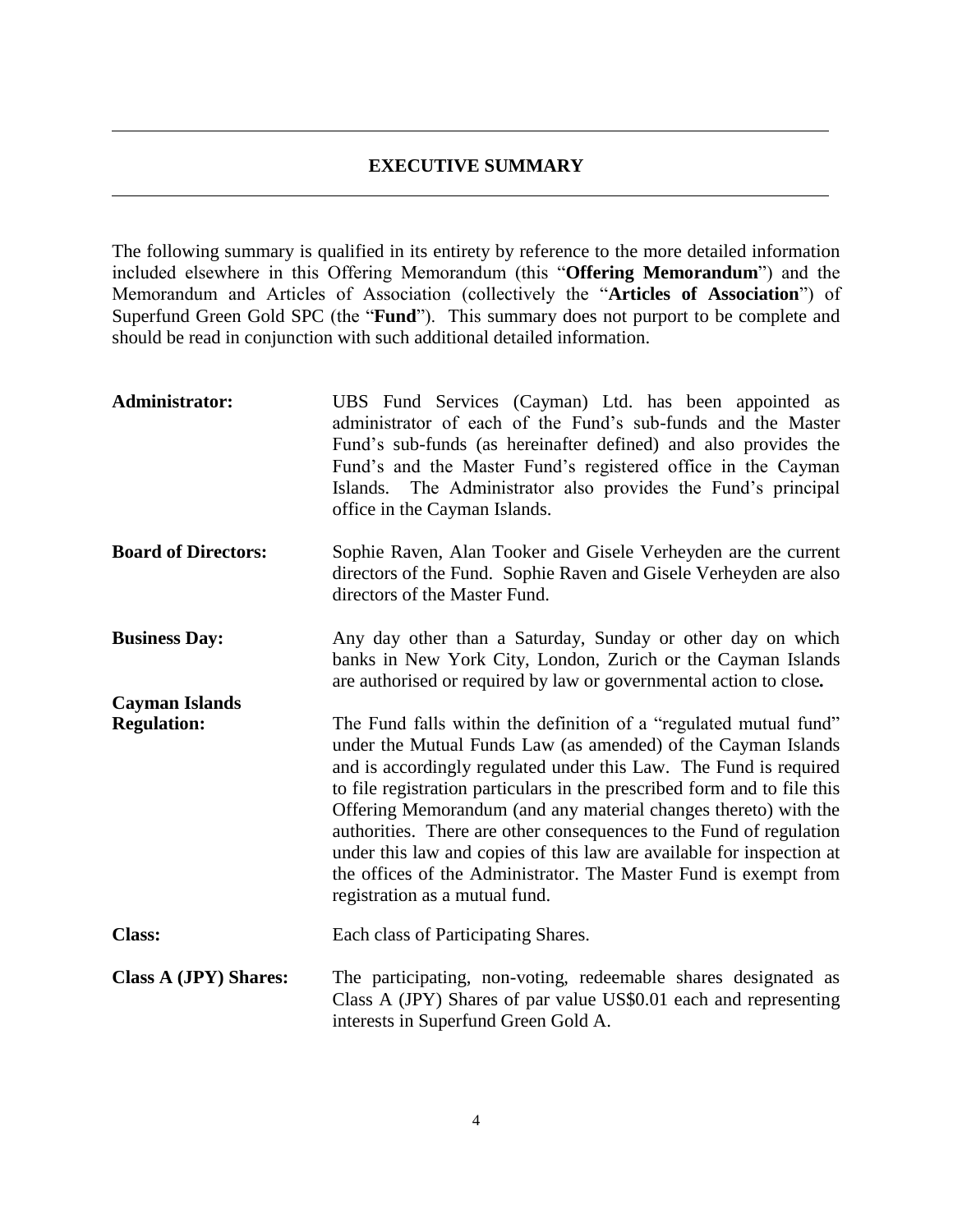| Class A2 (USD) Shares:         | The participating, non-voting, redeemable shares designated as<br>Class A2 (USD) Shares of par value US\$0.01 each and<br>representing interests in Superfund Green Gold A.                                                                                                                                                                                           |
|--------------------------------|-----------------------------------------------------------------------------------------------------------------------------------------------------------------------------------------------------------------------------------------------------------------------------------------------------------------------------------------------------------------------|
| <b>Class A (USD) Shares:</b>   | The participating, non-voting, redeemable shares designated as<br>Class A (USD) Shares of par value US\$0.01 each and representing<br>interests in Superfund Green Gold A.                                                                                                                                                                                            |
| <b>Class B (JPY) Shares:</b>   | The participating, non-voting, redeemable shares designated as<br>Class B (JPY) Shares of par value US\$0.01 each and representing<br>interests in Superfund Green Gold B.                                                                                                                                                                                            |
| <b>Class B (USD) Shares:</b>   | The participating, non-voting, redeemable shares designated as<br>Class B (USD) Shares of par value US\$0.01 each and representing<br>interests in Superfund Green Gold B.                                                                                                                                                                                            |
| <b>Class C (EUR) Shares:</b>   | The participating, non-voting, redeemable shares designated as<br>Class C (EUR) Shares of par value US\$0.01 each and representing<br>interests in Superfund Green Gold C.                                                                                                                                                                                            |
| <b>Class C (USD) Shares:</b>   | The participating, non-voting, redeemable shares designated as<br>Class C (USD) Shares of par value US\$0.01 each and representing<br>interests in Superfund Green Gold C.                                                                                                                                                                                            |
| <b>Denomination of Shares:</b> | The base currency of the Fund will be the United States Dollar, and<br>the net asset value of each class of Shares of each Sub-Fund shall<br>be calculated in the denominated currency of such class.                                                                                                                                                                 |
|                                | In addition, however, if requested by any particular Shareholder,<br>the net asset value of each class of Shares of each Sub-Fund may be<br>expressed in ounces of gold bullion, converted from United States<br>Dollars to ounces of gold bullion based on the London AM gold<br>fixing per ounce price of gold bullion prevailing on the relevant<br>Valuation Day. |
| Distributor:                   | Superfund Distribution and Investment, Inc. (the "Distributor")<br>acts as the distributor of the Shares.                                                                                                                                                                                                                                                             |
| Dividends:                     | The Fund does not intend to declare dividends to Shareholders in<br>respect of the Sub-Funds. See "Dividend Policy".                                                                                                                                                                                                                                                  |
| Eligibility:                   | Unless otherwise authorised by the Directors in their sole<br>discretion, Shares may only be sold or transferred to investors who<br>are non-United States persons. The Board of Directors or the<br>Administrator may decline to accept the subscription of any<br>prospective Shareholder. It is the responsibility of each investor to                             |

5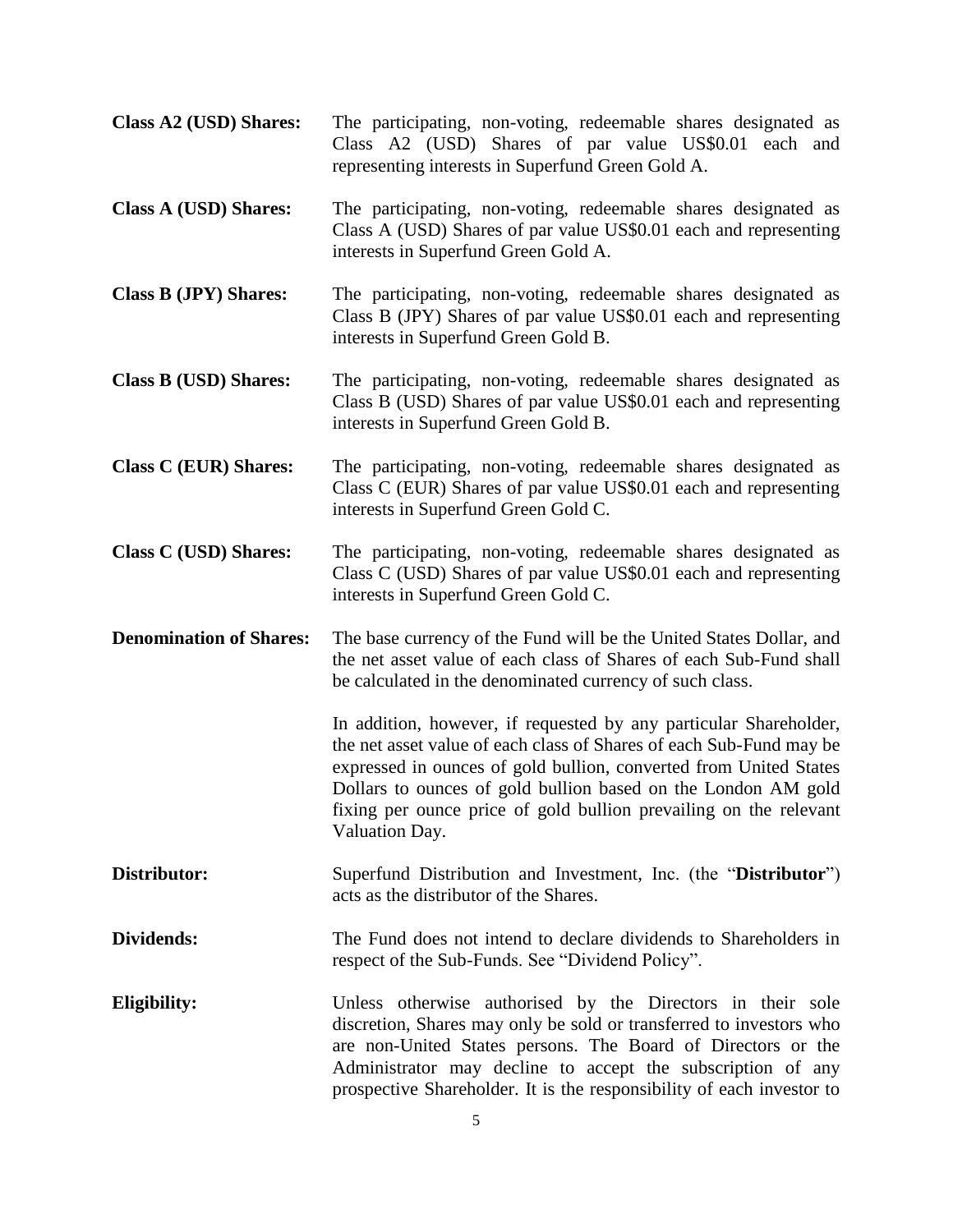ensure that the purchase of Participating Shares does not violate any applicable laws in the investor's jurisdiction of residence.

**Expenses:** Each Sub-Fund is responsible for its own operating expenses, including but not limited to advisory fees, distribution fees, administrative fees, custody fees (if applicable), brokerage commissions (if applicable), auditing expenses, legal expenses, and corporate licensing fees. Organisational and offering expenses totalling US\$36,248 were divided equally among all Sub-Funds.

## **Fees: Investment Adviser**

The Investment Adviser will charge each Sub-Fund a management fee (the "**Management Fee**") at a rate of 3.0% per annum of the Net Asset Value of each class of Shares within each Sub-Fund calculated and crystallised on each Valuation Day, payable monthly and attributable to each such relevant Sub-Fund.

In addition, the Investment Adviser shall charge each Sub-Fund an incentive fee being a percentage of the increase of the Net Asset Value per Share of each class within each such Sub-Fund as at each Valuation Day (the "**Incentive Fee**"). The increase of such Shares shall be calculated as being the increase (if any) of the Net Asset Value per Share as at each Valuation Day (before the payment of any Incentive Fees) above the previous "high watermark" (as defined herein) of the Shares of the relevant class within each such Sub-Fund. For the avoidance of doubt, the Incentive Fee is calculated on a cumulative or "high watermark" basis and will not be payable with respect to any Share where the Net Asset Value per Share is less than the previous highest Net Asset Value per Share at which an Incentive Fee was paid. For the purposes of this Offering Memorandum, the term "high watermark" shall mean the Net Asset Value per Share after deduction of the Incentive Fees payable to the Investment Adviser.

This fact may lead to the situation that under the condition that the gold price in USD declines during a period in which the Investment Adviser achieves new trading profits with all its other investments, the USD value per share based on which an Incentive Fee is paid out may be below a formerly achieved USD value per share. This way of Incentive Fee calculation grants to all investors that any NAV per share increase in USD which is purely due to a rising Gold price will not be charged an Incentive Fee.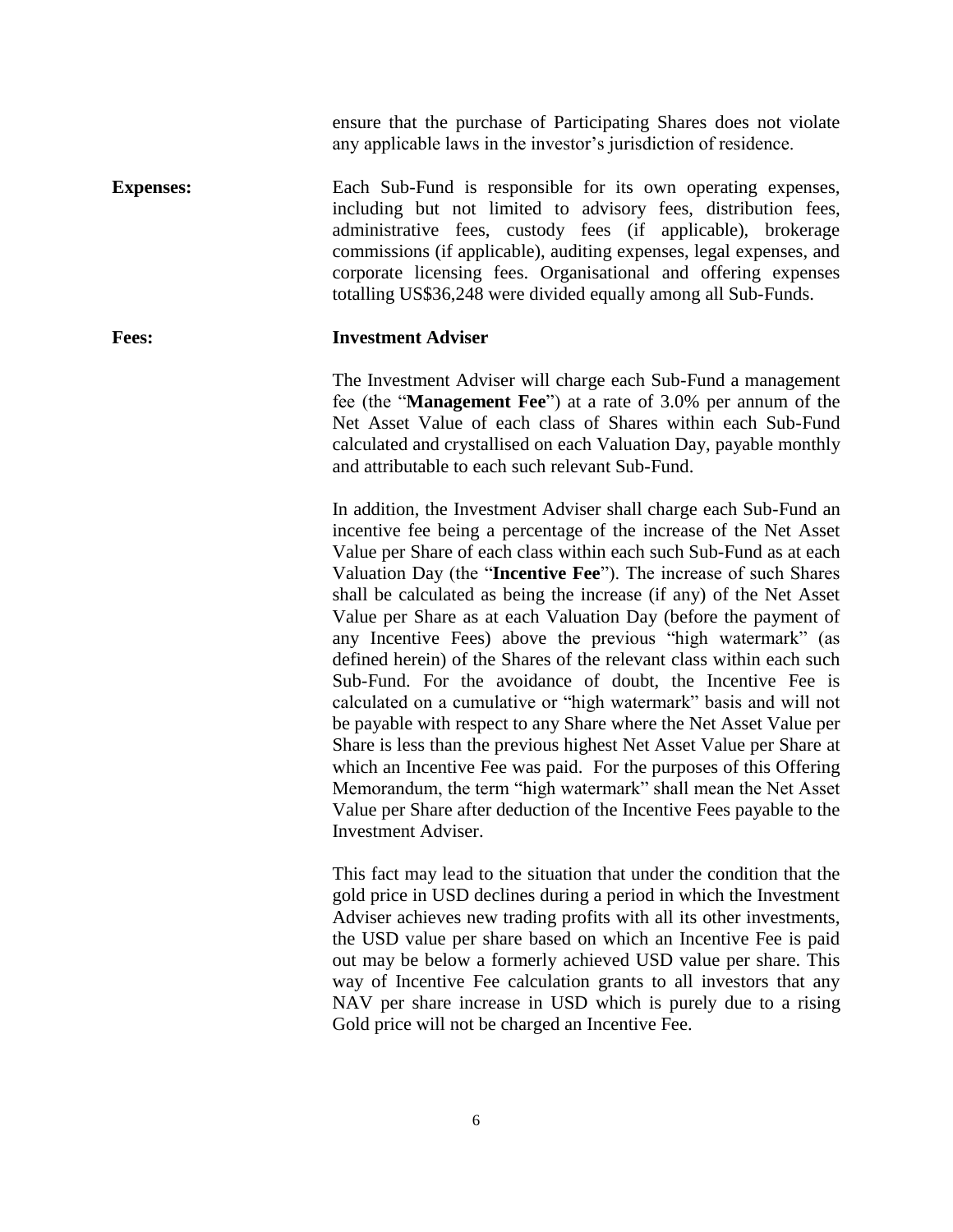With regard to Class A (JPY) Shares and Class B (JPY) Shares, for the purposes of calculating the Incentive Fee, the gold price will be converted into JPY at the closing Bloomberg generic rate.

The amount of the Incentive Fee which shall be payable for each Sub-Fund's class of Share is as follows:

## **Superfund Green Gold A - Class A (USD), Class A2 (USD) and Class A (JPY) Shares**

Twenty percent (20%) calculated and crystallised on each Valuation Day, payable monthly, attributable to and payable by Superfund Green Gold A.

## **Superfund Green Gold B - Class B (USD) and Class B (JPY) Shares**

Twenty-five percent (25%) calculated and crystallised on each Valuation Day, payable monthly, attributable to and payable by Superfund Green Gold B.

## **Superfund Green Gold C - Class C (USD) and Class C (EUR) Shares**

Thirty percent (30%) calculated and crystallised on each Valuation Day, payable monthly, attributable to and payable by Superfund Green Gold C.

For the purposes of incentive fee calculations in respect of the Class A (JPY) and Class B (JPY) Shares, the Net Asset Value of such Class A (JPY) or Class B (JPY) Shares shall be based in Japanese Yen. Furthermore, if as at 1 August 2009 (the commencement of the Initial Offering Period for the Class A (JPY) and Class B (JPY) Shares) incentive fees were not payable in respect of the Class A (USD) or Class B (USD) Shares (because the Net Asset Value is less than the all-time high watermark), incentive fees shall not be payable in respect of the Class A (JPY) or Class B (JPY) Shares either. Such incentive fees shall only be payable in respect of the Class A (JPY) or Class B (JPY) Shares once the same percentage increase in Net Asset Value has been achieved for the Class A (JPY) or Class B (JPY) Shares as the percentage increase between the Net Asset Value for the Class A (USD) or Class B (USD) Shares as at 1 August 2009 and the previous high watermark for the existing Class A (USD) or Class B (USD) Shares.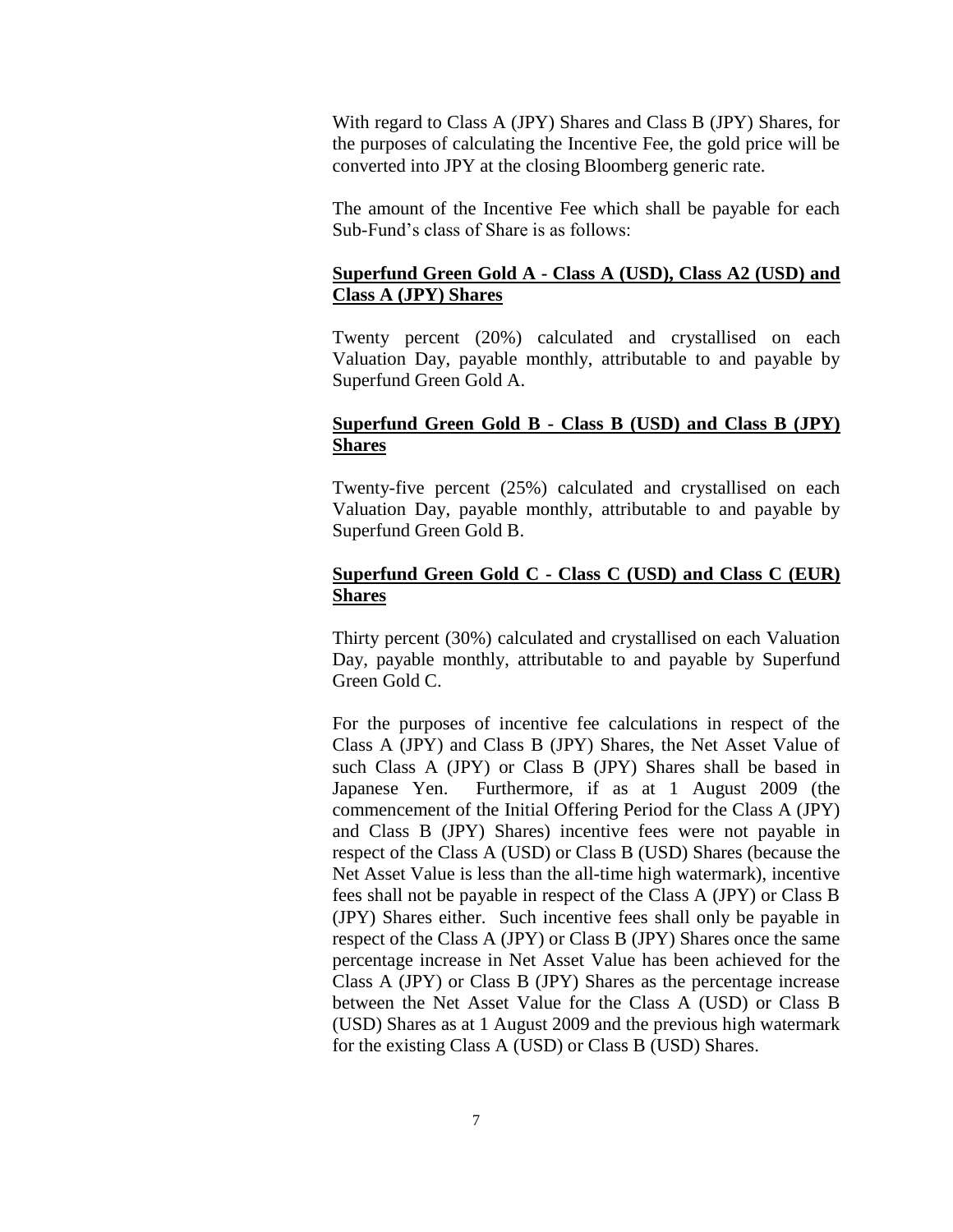For example, if the Net Asset Value per Class A (USD) Share as at 1 August 2009 was USD 13.00 and the previous high watermark was USD 13.50, a Net Asset Value increase of 3.85% is required before an incentive fee will be payable again in respect of the Class A (USD) Shares. As at 1 August 2009, Class A (JPY) Shares (denominated in Japanese Yen) had an initial Net Asset Value of JPY 10,000 per Share and will commence paying incentive fees only once the Net Asset Value per Class A (JPY) Share reaches JPY 10,385 (i.e., an increase of 3.85%). The same example is applicable to Class B (JPY) Shares.

For the purposes of incentive fee calculations in respect of the Class C (EUR) Shares, the Net Asset Value of such Class C (EUR) Shares shall be based in Euros. Furthermore, if as at 1 September 2010 (the commencement of the Initial Offering Period for the Class C (EUR) Shares) incentive fees were not payable in respect of the Class C (USD) Shares (because the Net Asset Value is less than the all-time high watermark), incentive fees shall not be payable in respect of the Class C (EUR) Shares either. Such incentive fees shall only be payable in respect of the Class C (EUR) Shares once the same percentage increase in Net Asset Value has been achieved for the Class C (USD) Shares as the percentage increase between the Net Asset Value for the Class C (USD) Shares as at 1 September 2010 and the previous high watermark for the existing Class C (USD) Shares.

For example, if the Net Asset Value per Class C (USD) Share as at 1 September 2010 was USD 13.00 and the previous high watermark was USD 13.50, a Net Asset Value increase of 3.85% is required before an incentive fee will be payable again in respect of the Class C (USD) Shares. As at 1 September 2010, Class C (EUR) Shares (denominated in Euros) had an initial Net Asset Value of EUR 1,000 per Share and will commence paying incentive fees only once the Net Asset Value per Class C (EUR) Share reaches EUR 1,038.50 (i.e., an increase of 3.85%).

The Incentive Fee will be calculated after all other fees and expenses are paid.

The Investment Adviser may pay a portion of the fees it receives to third parties, including Shareholders in the Sub-Funds, for any reason, including in consideration for services rendered to or by Shareholders or in connection with the placement of Shares.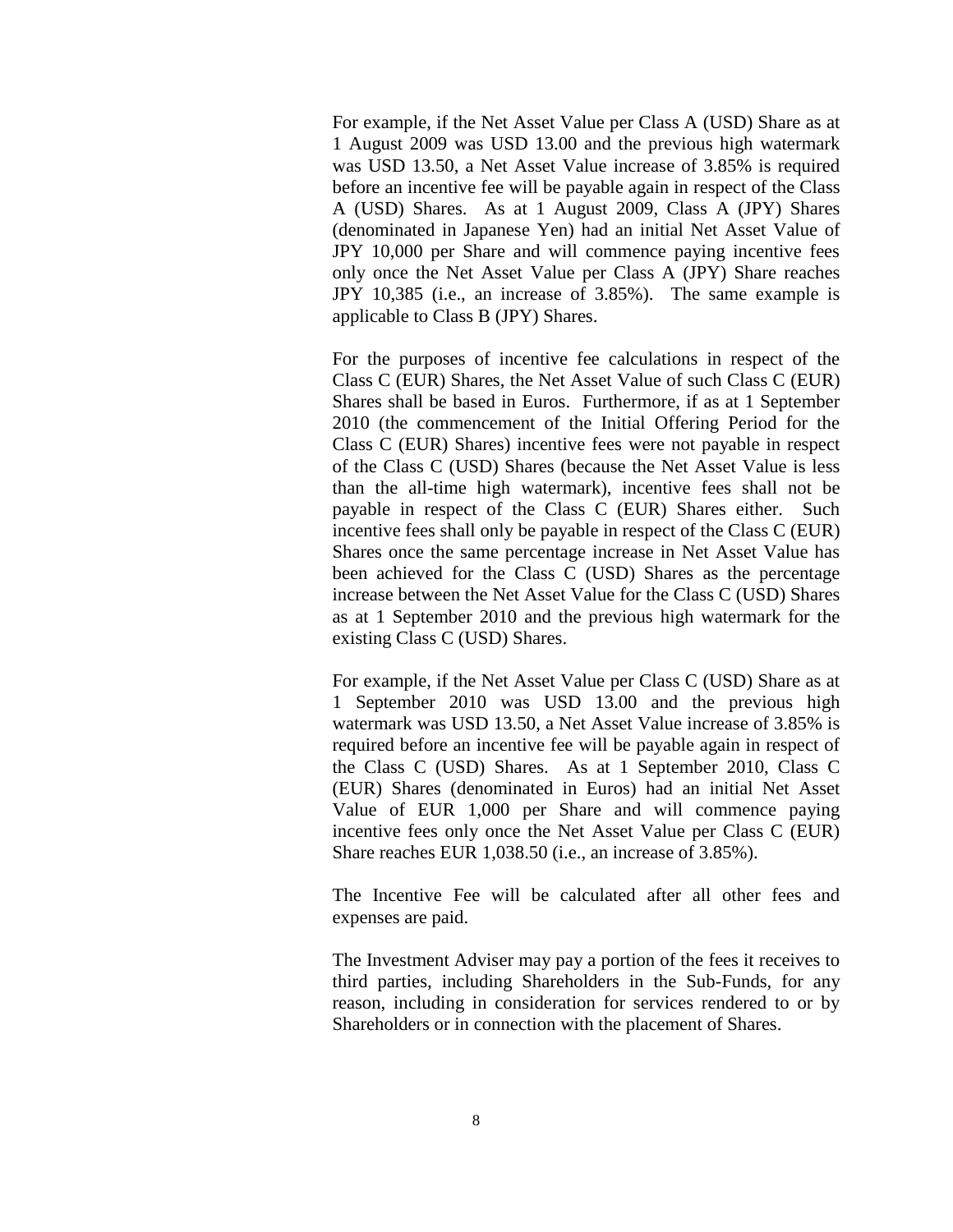#### **Distributor**

The Distributor will charge each Sub-Fund a distribution fee at a rate of 1.8% per annum of the Net Asset Value of each class of Shares within each Sub-Fund calculated and crystallised on each Valuation Day, payable monthly within 15 days following the last Valuation Day in the month and attributable to each such relevant Sub-Fund.

In addition, the Distributor will be paid 100% of any Subscription Charge (as defined below) that may be levied, at the sole discretion of the Directors, by the Fund in respect of any of the Sub-Funds and the Distributor will also be paid 100% of any Redemption Charge in respect of Class A2 (USD) Shares.

## **Administrator**

The Administrator is entitled to quarterly fees from the Fund in respect of its services as Administrator to the Sub-Funds and the segregated portfolios of the Master Fund in accordance with its standard fees as set forth in the Administration Agreement. In addition, the Administrator is entitled to reimbursement by the Fund of all out-of-pocket expenses properly incurred by it in the performance of its services under the Administration Agreement. The Administrator's fees may be amended from time to time by agreement by both the Fund and the Administrator.

**Financial Year:** Each Sub-Fund's financial year will end on December 31<sup>st</sup> of each year.

**Founder Shares:** The non-participating, voting shares of US\$0.01 each in the capital of the Fund.

**Fund and Master Fund:** Superfund Green Gold SPC is an exempted, limited liability openended investment company incorporated and registered as a segregated portfolio company in the Cayman Islands. Reference to "Super" in the name of the Fund and the Sub-Funds does not imply superior return or above average performance of the Sub-Funds. At the date of this Offering Memorandum, the Fund has three segregated portfolios, namely Superfund Green Gold Segregated Portfolio A, Superfund Green Gold Segregated Portfolio B and Superfund Green Gold Segregated Portfolio C (each a "**Sub-Fund**"). Each of the Sub-Funds represent an interest in a separate segregated portfolio which will be segregated from the assets and liabilities of the Fund held within or on behalf of any other Sub-Fund of the Fund. The assets and liabilities of the Fund held within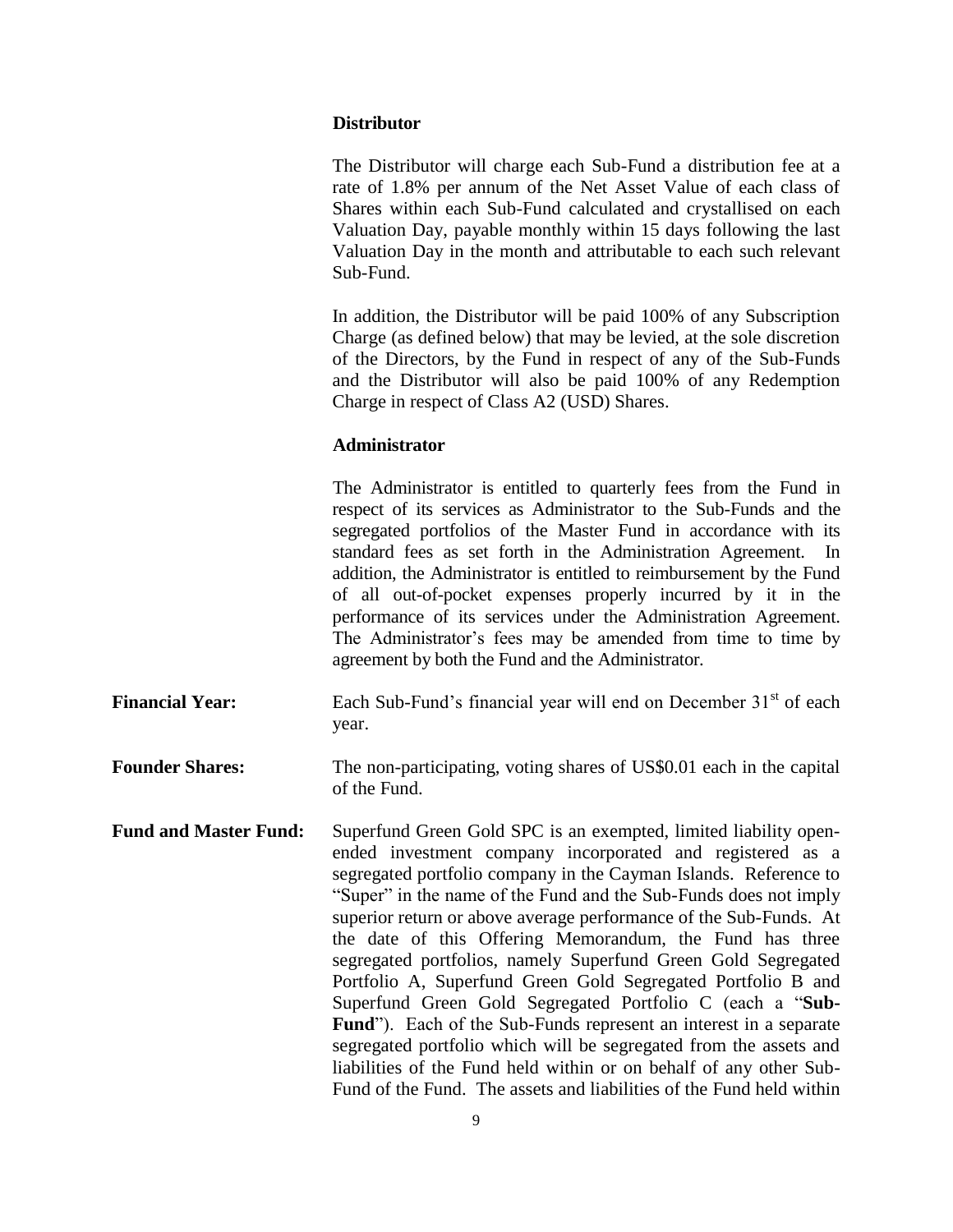or on behalf of any Sub-Fund will be segregated from the assets and liabilities of the Fund held within or on behalf of any other Sub-Fund. Each of the Sub-Funds will to some extent invest in the Superfund Green Gold Master Segregated Portfolio of Superfund Green Gold Master SPC (the **"Master Fund**"), a Cayman Islands exempted limited liability company incorporated and registered as a segregated portfolio company in the Cayman Islands. **(See Investment Objectives and Policies).**

**Initial Offering Period:** The initial offering period for the Class C (EUR) Shares, commenced on 1 September 2010 and ended on such date as determined by the Directors.

- **Initial Offering Price:** The Initial Offering Price for each Class C (EUR) Share was EUR 1,000.
- **Investment Adviser:** Superfund Capital Management, Inc. (the "**Investment Adviser**"), a company organised under the laws of Grenada, W.I., acts as the investment adviser to the Sub-Funds and the segregated portfolios of the Master Fund. The Investment Adviser is responsible for the selection and monitoring of the investments of the Master Fund's segregated portfolios and the Sub-Funds' investments subject to the overall policies and control of the Board of Directors.

# **Investment Objective and Policies of the Sub-**

| <b>Funds:</b> | The Sub-Funds have been designed primarily for non-U.S.                                                        |
|---------------|----------------------------------------------------------------------------------------------------------------|
|               | investors desiring to invest a portion of their assets in a fund                                               |
|               | emphasising a promising investment strategy through a small co-                                                |
|               | relation to equity securities and option markets and also currency                                             |
|               | independent investments which are linked to gold futures and                                                   |
|               | physical gold. The Investment Adviser may also make investments                                                |
|               | for and on behalf of the Sub-Funds and the segregated portfolios of                                            |
|               | the Master Fund in other precious metals including but not limited                                             |
|               | to platinum and silver and their related products. Each Sub-Fund                                               |
|               | will invest the subscription proceeds received in the Superfund                                                |
|               | Green Gold Master Segregated Portfolio of the Master Fund in                                                   |
|               | varying degrees. The investment objective of each Sub-Fund is                                                  |
|               | long-term capital appreciation through the use of technical analysis.                                          |
|               | At the discretion of the Investment Adviser, the Fund may also<br>invest in gold exchange traded funds (ETFs). |
|               |                                                                                                                |

Listing: No application has been made to list the Shares on any Stock Exchange.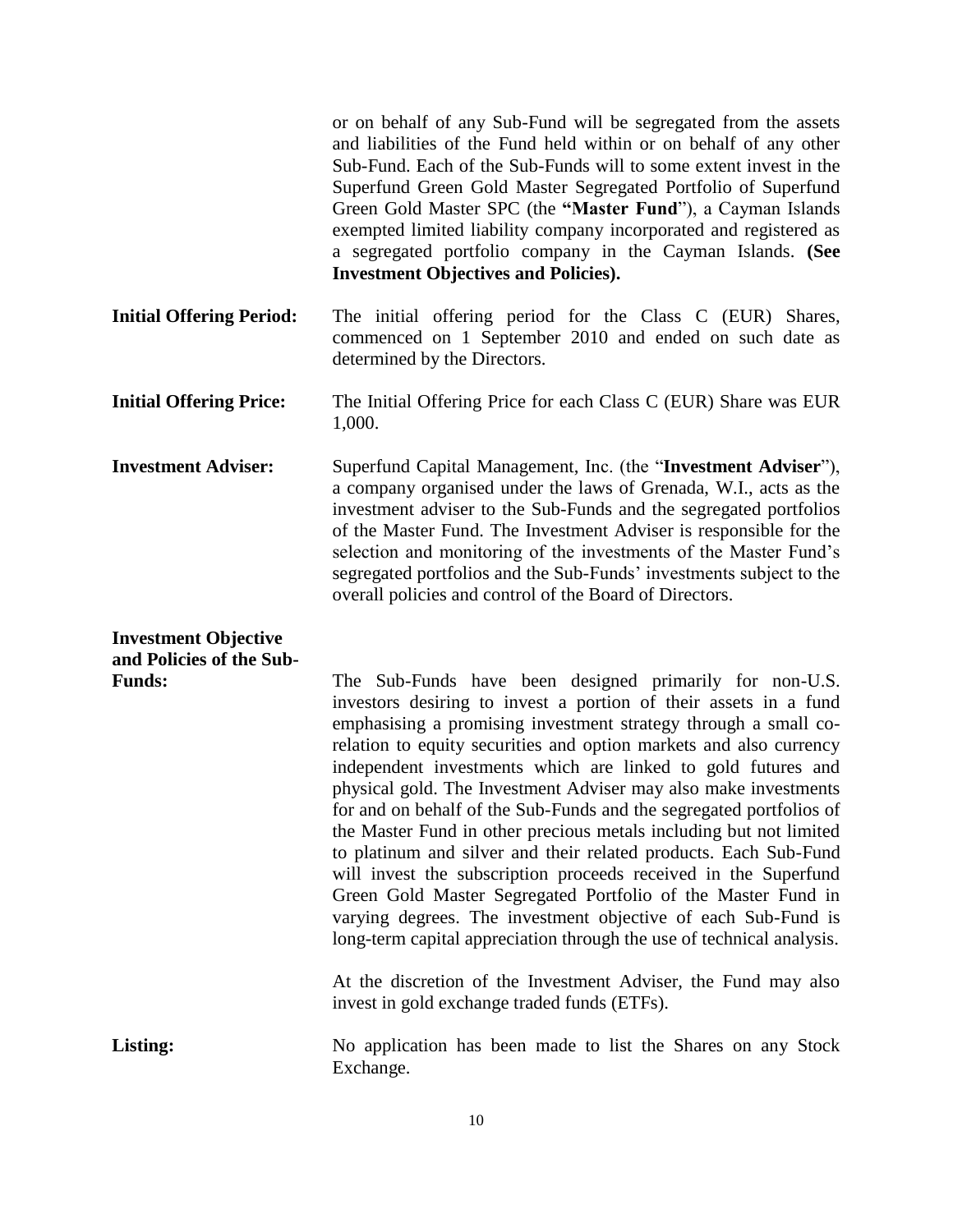# **Minimum Initial**

**Investment:** Subscriptions for Class A (USD) Shares, Class A2 (USD) Shares, Class A (JPY) Shares, Class B (USD) Shares, Class B (JPY) Shares, Class C (USD) Shares and Class C (EUR) Shares may be accepted in any of United States Dollars, Japanese Yen, Euros or Swiss Francs however the Fund will convert all subscription payments received to United States Dollars, Japanese Yen or Euros, as the case may be. For non-US Dollar subscriptions, the Fund will convert such currencies at the foreign exchange closing rate 4:00 pm New York Time per Bloomberg. The minimum initial investment which may be accepted by the Fund in respect of each Class of Share are as follows:

> For Class A (USD) Shares- US\$5,000 For Class A2 (USD) Shares – US\$20,000 For Class A (JPY) Shares – JPY 500,000 For Class B (USD) Shares- US\$50,000 For Class B (JPY) Shares – JPY 5,000,000 For Class C (USD) Shares- US\$100,000 For Class C (EUR) Shares – EUR 100,000

The Board of Directors may in its sole discretion accept initial investments in lesser amounts. Shareholders shall be required to maintain a minimum holding in the relevant Sub-Fund equivalent in value to the relevant minimum initial investment accepted at the time of their initial subscription for such Sub-Fund, unless otherwise waived by the Directors in their sole discretion. The Fund, acting for and on behalf of the Sub-Funds, reserves the right to suspend, in its discretion, the acceptance of new or additional subscriptions from time to time.

Notwithstanding the foregoing, the minimum initial and subsequent subscription amount in respect of all investments solicited and/or executed in Austria shall be at least EUR 50,000 (or other currency equivalent), and the Directors shall not have any discretion to accept a lesser subscription amount in respect of such investments.

Notwithstanding the foregoing, the minimum initial and subsequent subscription amount in respect of all investments solicited and/or executed in Netherlands shall be at least EUR 50,000 for subscriptions received before December 31, 2011 and EUR 100,000 for subscriptions received on or after January 1, 2012 (or other currency equivalent), and the Directors shall not have any discretion to accept a lesser subscription amount in respect of such investments.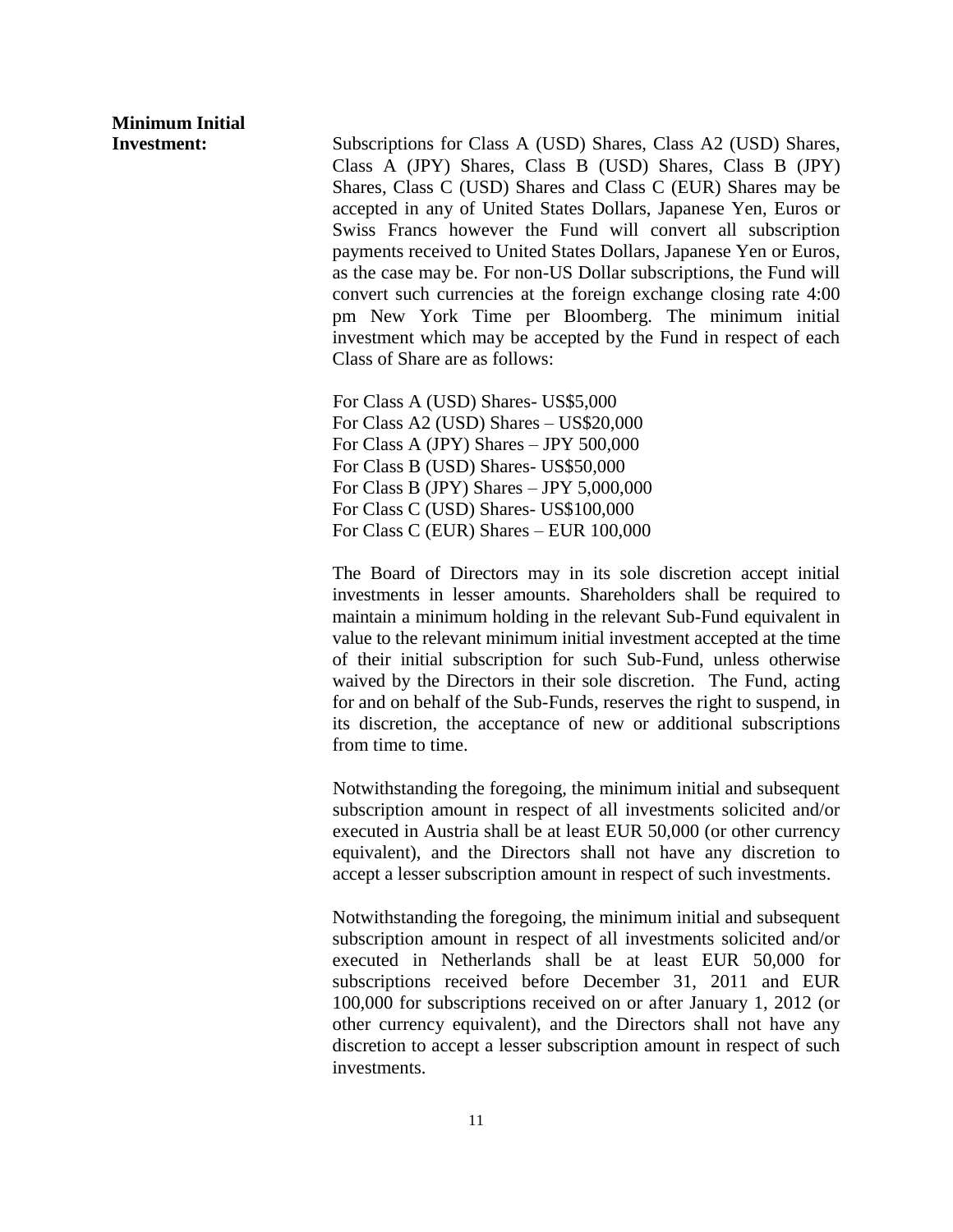**Net Asset Value:** The term "Net Asset Value" means the amount determined pursuant to this Offering Memorandum as being the Net Asset Value of the Shares of any Class within a Sub-Fund.

# **Net Asset Value per**

**Share:** The "Net Asset Value per Share" shall be calculated as at each Valuation Day by dividing the Net Asset Value of the relevant Sub-Fund that is properly attributable to the Class of Shares of which that Share forms a part, by the number of Shares of that Class which are issued and outstanding. The Net Asset Value of the Class A (USD) Shares, the Class A2 (USD) Shares, the Class B (USD) Shares and the Class C (USD) Shares shall be expressed in United States Dollars, the Net Asset Value of the Class A (JPY) Shares and the Class B (JPY) Shares shall be expressed in Japanese Yen, and the Net Asset Value of the Class C (EUR) Shares shall be expressed in Euros.

> In addition, if requested by any particular Shareholder, the net asset value of each class of Shares of each Sub-Fund may be expressed in ounces of gold bullion, converted from United States Dollars to ounces of gold bullion based on the London AM gold fixing per ounce price of gold bullion prevailing on the relevant Valuation Day.

**Offering:** The Fund is offering Class A (USD) Shares, Class A2 (USD) Shares, Class A (JPY) Shares, Class B (USD) Shares, Class B (JPY) Shares, Class C (USD) Shares and Class C (EUR) Shares representing interests in Superfund Green Gold A, Superfund Green Gold B and Superfund Green Gold C. The Shares will be issued in registered form only with fractions of up to two (2) decimal places. Shares may be purchased by completing the appropriate subscription agreement (each, a "**Subscription Agreement**") in the form attached to this Offering Memorandum and delivering it, along with payment for the purchase of the Shares, to the Administrator by the close of business at least one Business Day before the relevant Subscription Day, or, in the case of Class C (EUR) Shares during the Initial Offering Period, at least one day prior to the closure of the Initial Offering Period, or such other day that the Directors may determine in their sole discretion (the "**Subscription Receipt Date**"). The original, signed Subscription Agreement shall be forwarded to the Administrator as soon as possible thereafter. In the event that subscription monies corresponding to a submitted Subscription Agreement are not received by the close of business on the Subscription Receipt Date, such Subscription Agreement will be held (without being accepted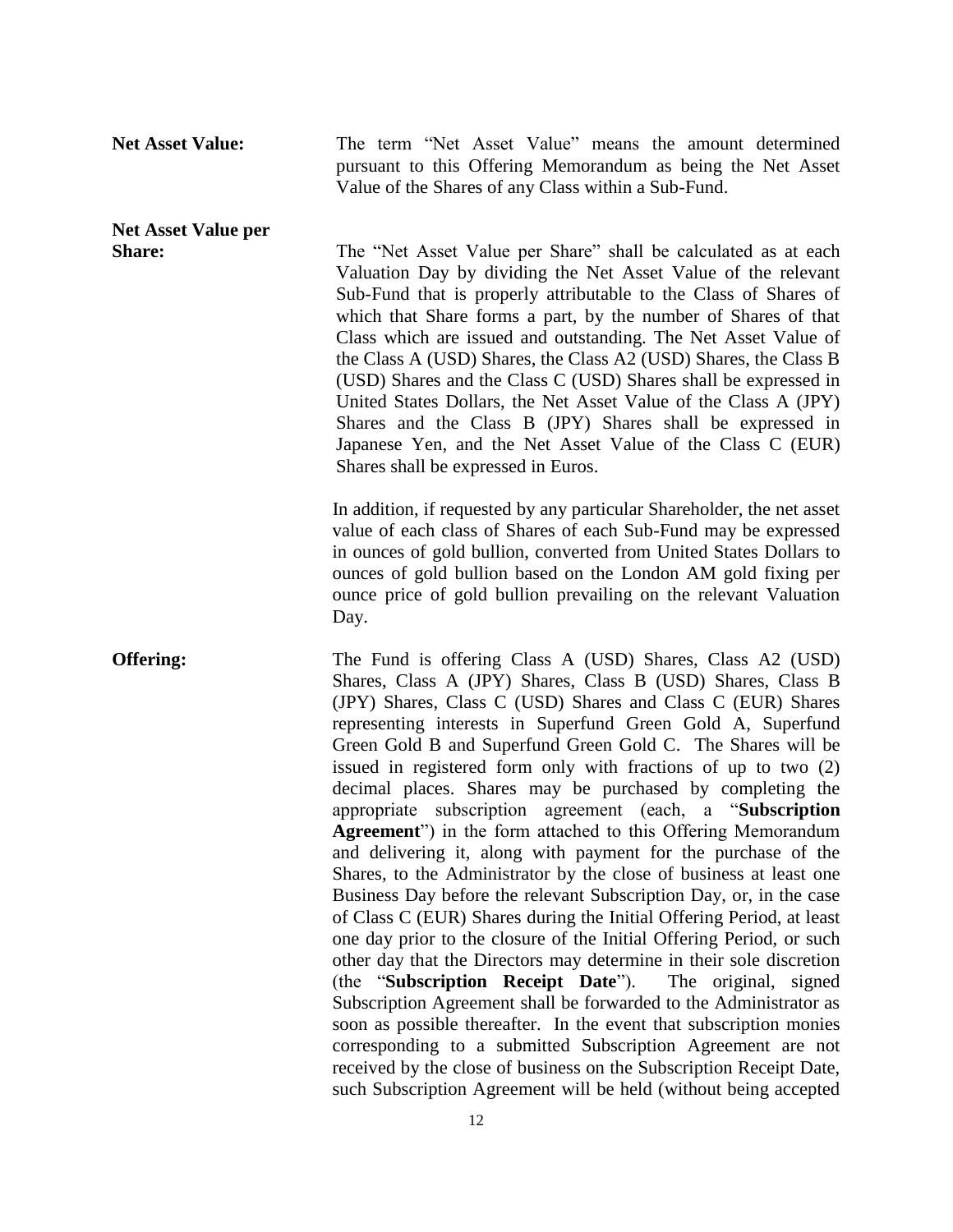or rejected) by the Administrator, until the subscription monies are received, provided that, if such subscription monies are not received by the Administrator by the close of business on the next following Subscription Receipt Date after the date on which the Subscription Agreement was received, such Subscription Agreement will be deemed null and void. If subscription monies are not received by the close of business on any Subscription Receipt Date (that is, they are received after the close of business on any Subscription Receipt Date), such subscription monies will be held by the Administrator, without interest, until the next following Subscription Day, at which time, assuming that it is accepted, the subscription shall be made effective. If subscription monies are received by the close of business on any Subscription Receipt Date, but the corresponding Subscription Agreement was not received by the Administrator by the close of business on the relevant Subscription Receipt Date, the Administrator will hold such subscription monies (without accepting or rejecting the same), without interest, until the next following Subscription Receipt Date, and if the corresponding Subscription Agreement is not received by the Administrator by the close of business on such next following Subscription Receipt Date, the subscription monies shall be returned by the Administrator to the investor, without interest and less any bank fees or charges, as soon as possible thereafter. Subject to the sole discretion of the Directors, investors may be required to pay a Subscription Charge (as defined below). See "The Offering – Solicitation Arrangements".

- **Ongoing Sale of Shares:** Class A (USD), Class A2 (USD), Class B (USD), Class C (USD) Shares, Class A (JPY) and Class B (JPY) Shares representing interests in each Sub-Fund are offered as part of a continuing offering as at each Subscription Day and on such additional dates as the Directors shall determine, at the then Net Asset Value per Share (which shall be expressed in United States Dollars). Following closure of the Initial Offering Period, Class C (EUR) Shares will also be offered on a continuous basis as at each Subscription Day at the then Net Asset Value per Share, expressed in Euros.
- **Redemption Day:** The first Business Day after the relevant Valuation Day, or any other such day or days on which the Directors decide to permit redemptions for such Shares to be made.
- **Redemptions:** The Shareholders will generally be permitted to redeem all or some of their Shares effective as at each Redemption Day, on one (1) Business Day's prior written notice to the Fund. Any such redemption will take place at the United States Dollar, JPY or Euro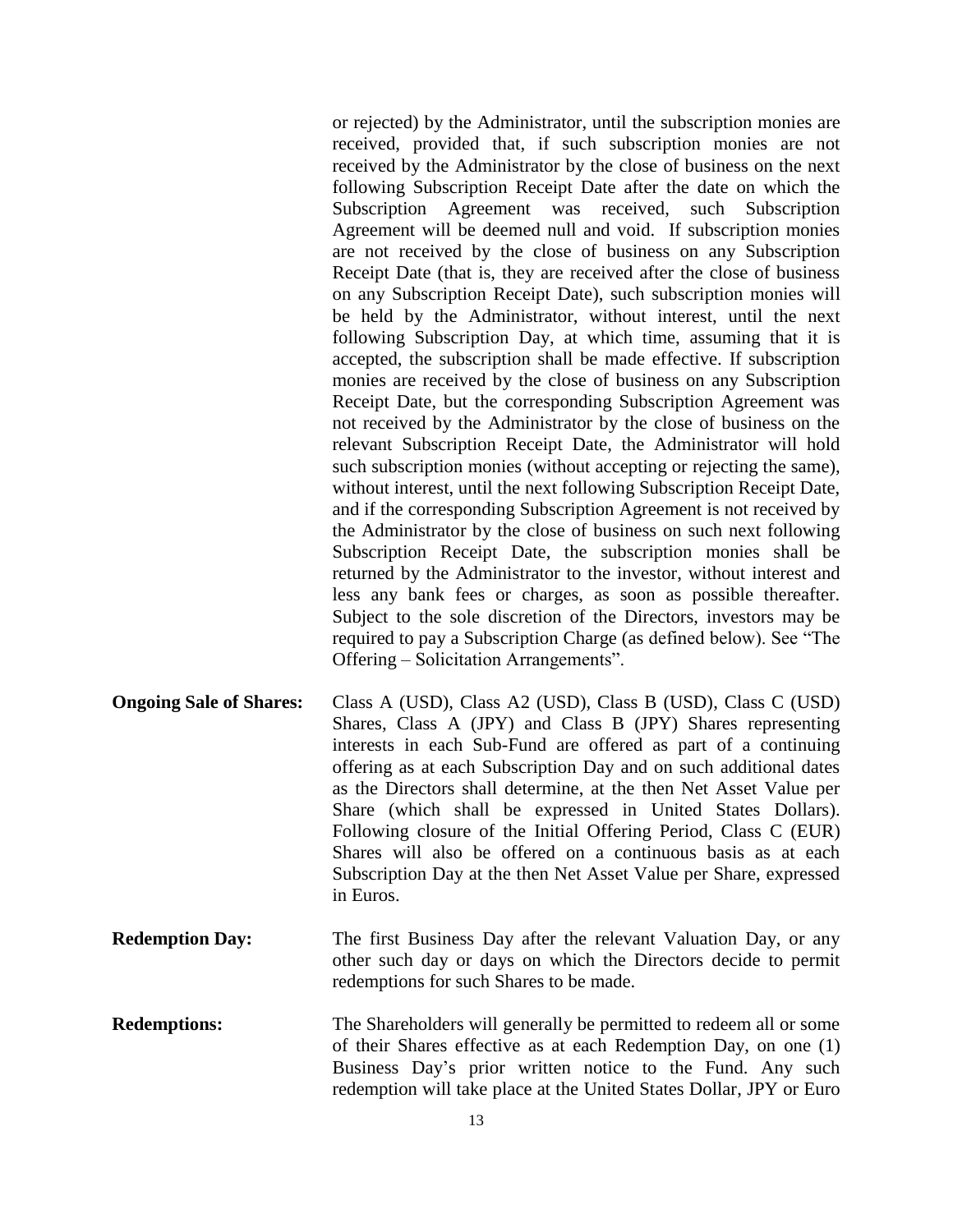value of the Net Asset Value per Share, determined on the preceding relevant Valuation Day. Shares will be redeemed on a "first in first out basis."

In respect of Class A (USD), Class A (JPY), Class B (USD), Class B (JPY), Class C (USD) Shares and Class C (EUR) Shares, where (a) redemptions are made within twelve (12) months of initial subscription of such shares, or (b) a compulsory redemption is made by the Directors pursuant to this Offering Memorandum, a redemption charge of two percent (2%) of the redemption price (the "**Redemption Charge**") may be charged by the relevant Sub-Fund in the sole discretion of the Directors.

In respect of Class A2 (USD) Shares, where such Class A2 (USD) Shares are redeemed on any Redemption Day whether voluntarily by Shareholders of the Fund or compulsorily by the Fund, a Redemption Charge shall be payable by the redeeming Shareholder. The Redemption Charge is as follows:

- (i) where a redemption is made less than 12 months from the relevant Subscription Day, the Redemption Charge shall be 5% of the Net Asset Value of the Shares being redeemed;
- (ii) where a redemption is made 12 months or more but less than 24 months from the relevant Subscription Day, the Redemption Charge shall be 4% of the Net Asset Value of the Shares being redeemed;
- (iii) where a redemption is made 24 months or more but less than 36 months from the relevant Subscription Day, the Redemption Charge shall be 3% of the Net Asset Value of the Shares being redeemed;
- (iv) where a redemption is made 36 months or more but less than 48 months from the relevant Subscription Day, the Redemption Charge shall be 2% of the Net Asset Value of the Shares being redeemed;
- (v) where a redemption is made 48 months or more but less than 60 months from the relevant Subscription Day, the Redemption Charge shall be 1% of the Net Asset Value of the Shares being redeemed; and
- (vi) where a redemption is made 60 months or more from the relevant Subscription Day, no Redemption Fee shall be payable.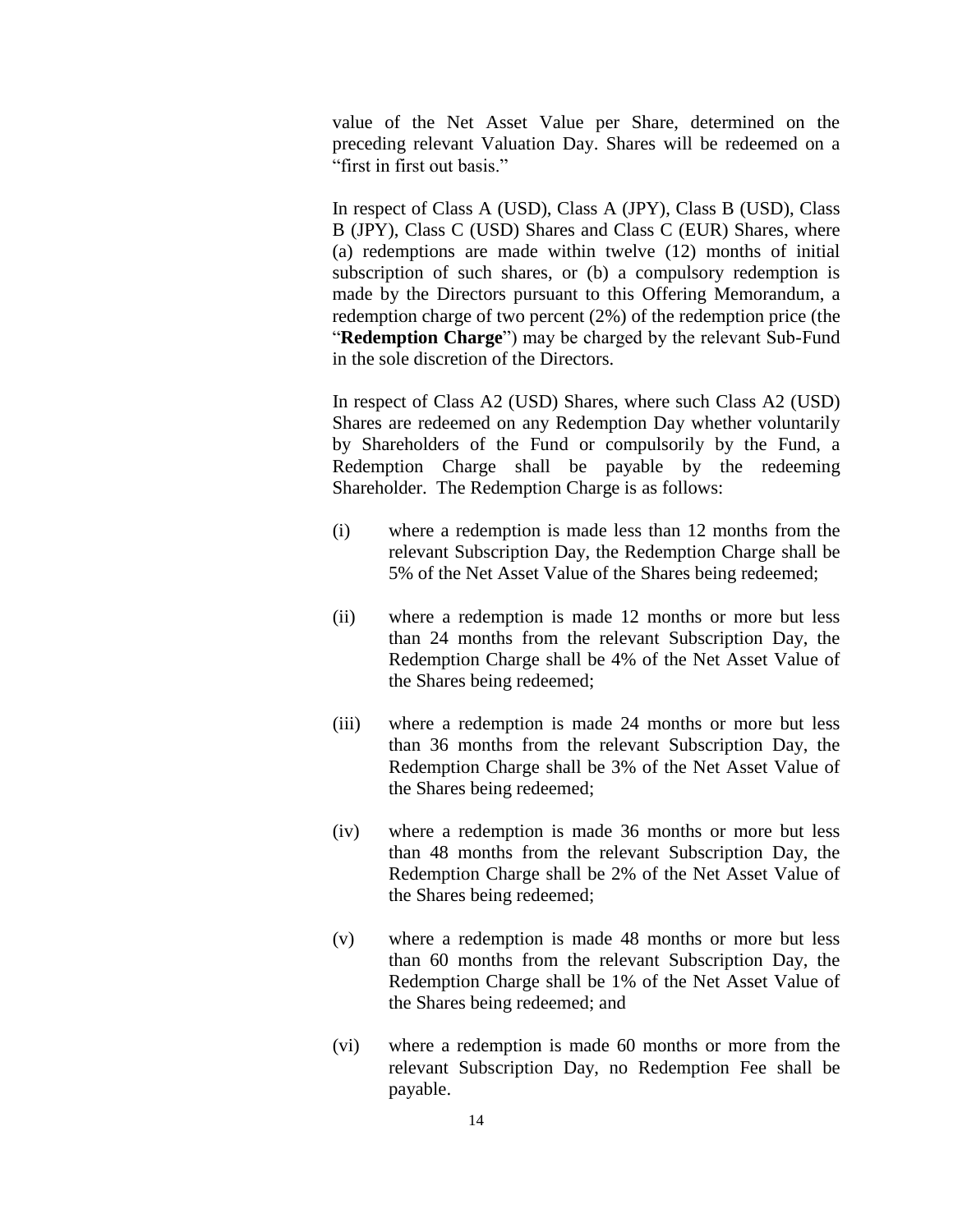Redemption Charges in respect of Class A (USD), Class A (JPY), Class B (USD), Class B (JPY), Class C (USD) Shares and Class C (EUR) Shares shall be payable to the Investment Adviser. Redemption Charges in respect of Class A2 (USD) Shares shall be payable to the Distributor. Subject to certain conditions set forth herein and in the Fund's Articles of Association, the Fund, acting for and on behalf of the relevant Sub-Fund, will endeavour to pay redemption proceeds within thirty (30) days of the effective date of the redemption. No interest will be paid between the date of redemption and actual payment.

In no event may a Shareholder make a partial redemption that would result in such Shareholder holding Shares with an aggregate Net Asset Value that is less than the amount of the minimum initial investment required by the relevant Sub-Fund in respect of which the Shares (being redeemed) are issued, unless otherwise waived by the Directors in their sole discretion. The Board of Directors has authority to defer redemption requests in the event that the Investment Adviser believes that such redemptions would have an adverse consequence to the remaining Shareholders.

The Fund (acting for and on behalf of the relevant Sub-Fund) may, under certain additional circumstances (as specified herein), compulsorily redeem all or any of the Shares.

- **Reports:** Audited financial statements of each Sub-Fund will be made available to Shareholders within 120 days following the end of each financial year (or as soon as possible thereafter).
- **Risk Factors:** The investment approach of the Sub-Funds involves certain substantial risks. There is no assurance that the Sub-Funds' investment objectives will be met, or that the entire amount of money invested in the Sub-Funds may not be lost.
- **Segregated Portfolio**: Means a segregated portfolio established and maintained for a segregated portfolio company in accordance with the Companies Law (as amended) of the Cayman Islands, which shall be segregated and kept separate from each other segregated portfolio of the segregated portfolio company, to which assets and liabilities and income and expenditure attributable or allocated to each such segregated portfolio shall be applied or charged.
- **Share Capital:** The Fund has an authorised share capital of US\$50,000 divided into 100 Founder Shares of US\$0.01 each and 4,999,900 Participating Shares of US\$0.01 each.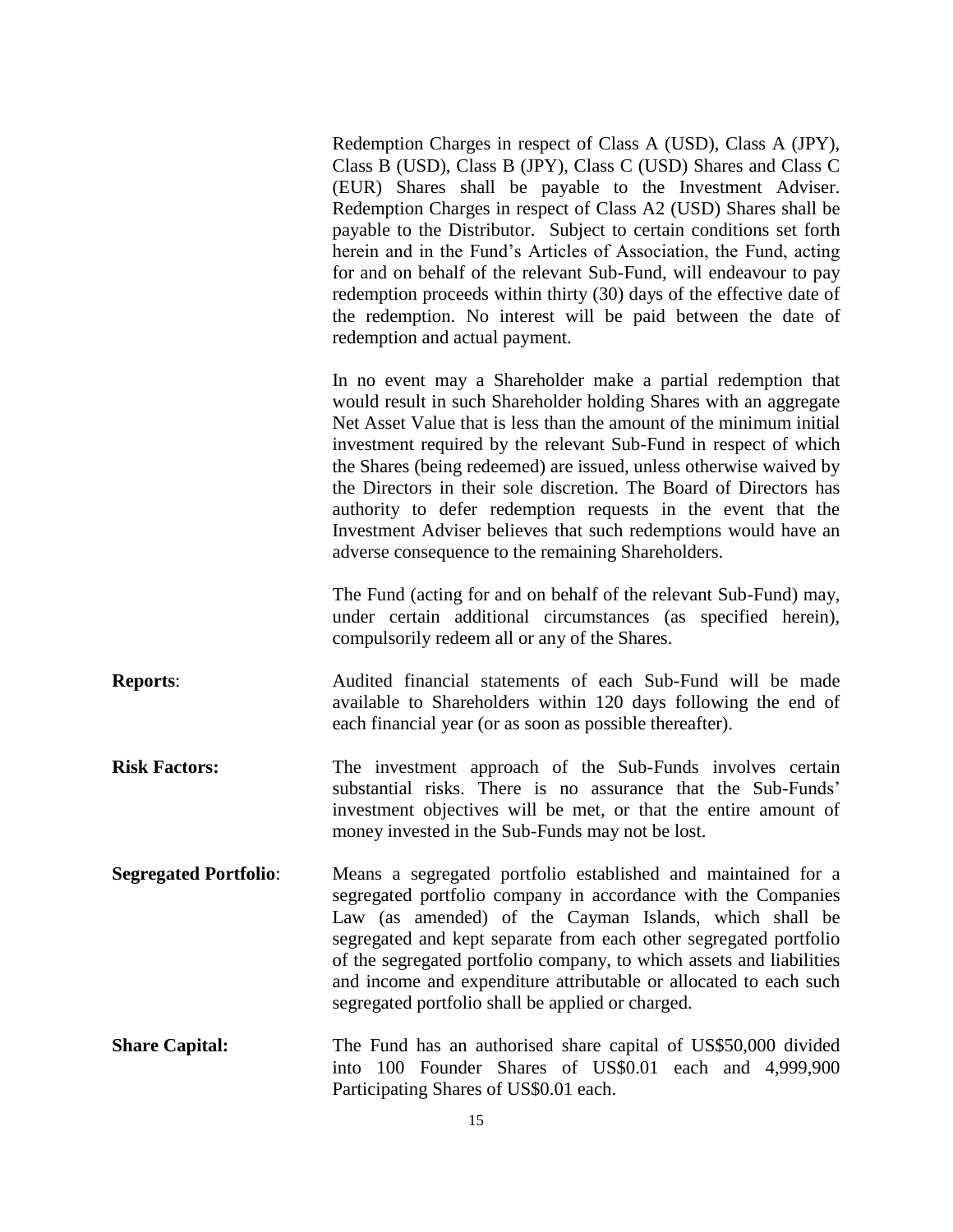## **Shares or Participating**

**Shares:** The participating, non-voting, redeemable shares of US\$0.01 each in the capital of the Fund including, without limitation, the Class A (USD) Shares, Class A2 (USD) Shares and Class A (JPY) Shares (all representing interests in Superfund Green Gold A), the Class B (USD) Shares and Class B (JPY) Shares (representing interests in Superfund Green Gold B) and the Class C (USD) Shares and Class C (EUR) Shares (representing interests in Superfund Green Gold C).

- **Subscription Charge:** The Directors may, in their sole discretion, deduct a subscription charge of up to 7% of each subscription for Shares and, in such case, shall pay any such subscription charge to the Distributor. In respect of the Class A2 (USD) Shares, however, the Directors will generally waive any subscription charge.
- **Subscription Day:** The first Business Day after the relevant Valuation Day, or any other such day or days on which the Directors decide to permit subscriptions for Shares to be made.

## **Superfund Green Gold A or Superfund Green Gold**

**Segregated Portfolio A** A segregated portfolio of the Fund, which is segregated and kept separate from each other segregated portfolio or Sub-Fund of the Fund, to which assets and liabilities and income and expenditure attributable or allocated to such Superfund Green Gold A shall be applied or charged, and in respect of which investors may subscribe for Class A (USD), Class A2 (USD) Shares and Class A (JPY) Shares.

## **Superfund Green Gold B or**

**Superfund Green Gold**

**Segregated Portfolio B:** A segregated portfolio of the Fund, which is segregated and kept separate from each other segregated portfolio or Sub-Fund of the Fund, to which assets and liabilities and income and expenditure attributable or allocated to such Superfund Green Gold B shall be applied or charged, and in respect of which investors may subscribe for Class B (USD) Shares and Class B (JPY) Shares.

## **Superfund Green Gold C or**

**Superfund Green Gold**

**Segregated Portfolio C:** A segregated portfolio of the Fund, which is segregated and kept separate from each other segregated portfolio or Sub-Fund of the Fund, to which assets and liabilities and income and expenditure attributable or allocated to such Superfund Green Gold C shall be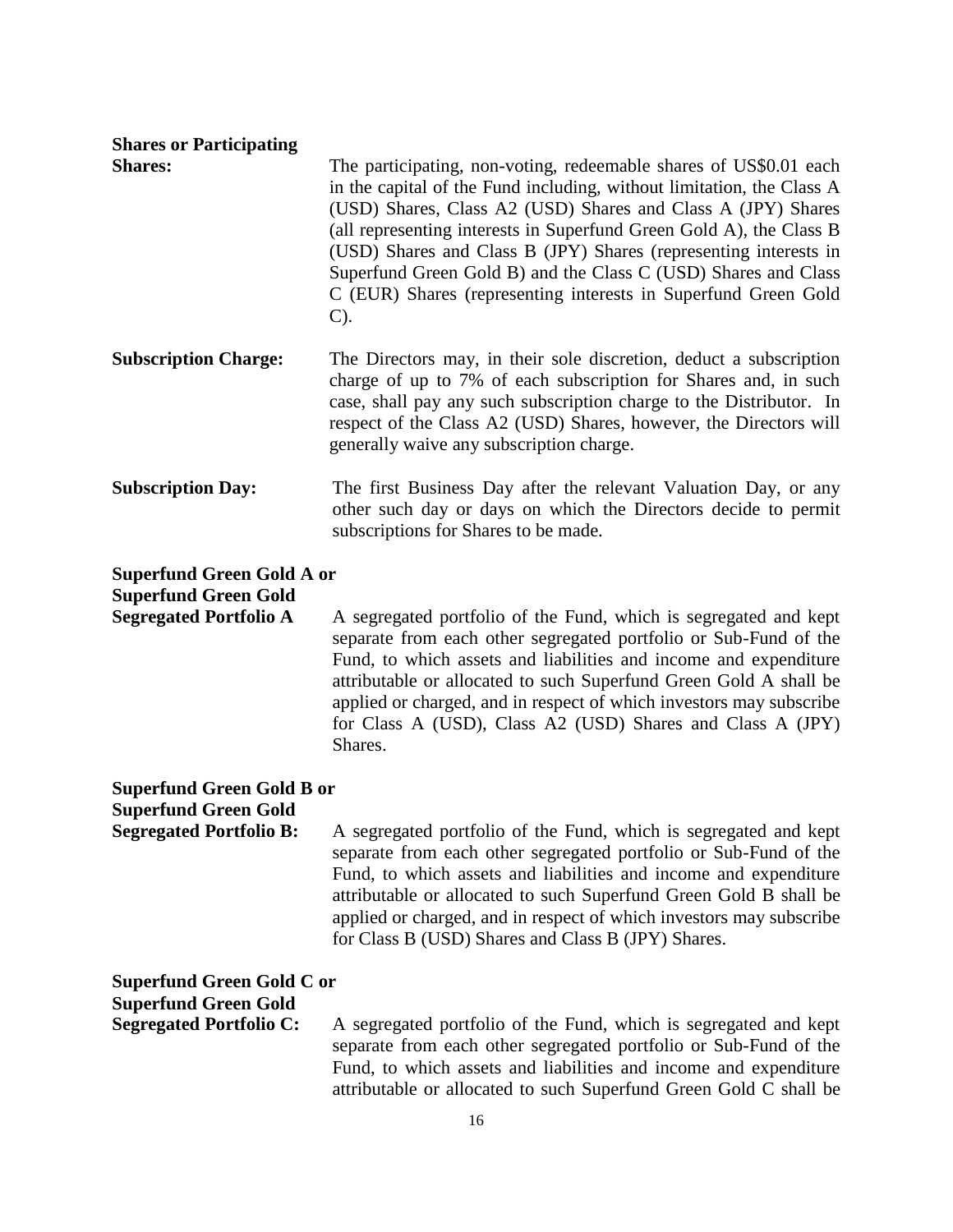applied or charged, and in respect of which investors may subscribe for Class C (USD) Shares and Class C (EUR) Shares.

**Transfer of Shares:** The Shares will be subject to substantial restrictions on transfers and may not be transferred without the consent of the Board of Directors in consultation with the Administrator. For the time being, the Administrator will not, as a general rule, consent to any transfer of Shares that would change the beneficial ownership of the shares.

> In addition, if the Administrator changes this "no transfer" policy, all transfers of Shares shall incur a transfer fee (the "**Transfer**  Fee<sup>"</sup>) equivalent to the higher of (a) 2% of the most recentlypublished Net Asset Value of such Shares, or (b) US\$500 (or such other class currency equivalent), unless such Transfer Fee is waived by the Directors. Transfers of Shares shall be deemed effective on the next Valuation Day following the date of receipt by the Administrator of the share transfer form, a new completed subscription agreement signed by the transferee, the due diligence documentation required in respect of the transferor and/or the transferee, and any other documentation as may be required by the Administrator. In the case of a share transfer from an existing shareholder in order to effect a joint shareholding, the new completed subscription agreement must be signed by both the transferor and the transferee.

**Valuation Day:** The last Business Day before each Wednesday or, in the last week of each month, the last Business Day of the month, or such other day as the Directors may from time to time determine.

> For example, if 20 February is a Wednesday then the Valuation Date would be Tuesday, 19 February. The following week is the last week of the month and the Valuation Date would therefore be Friday, 29 February.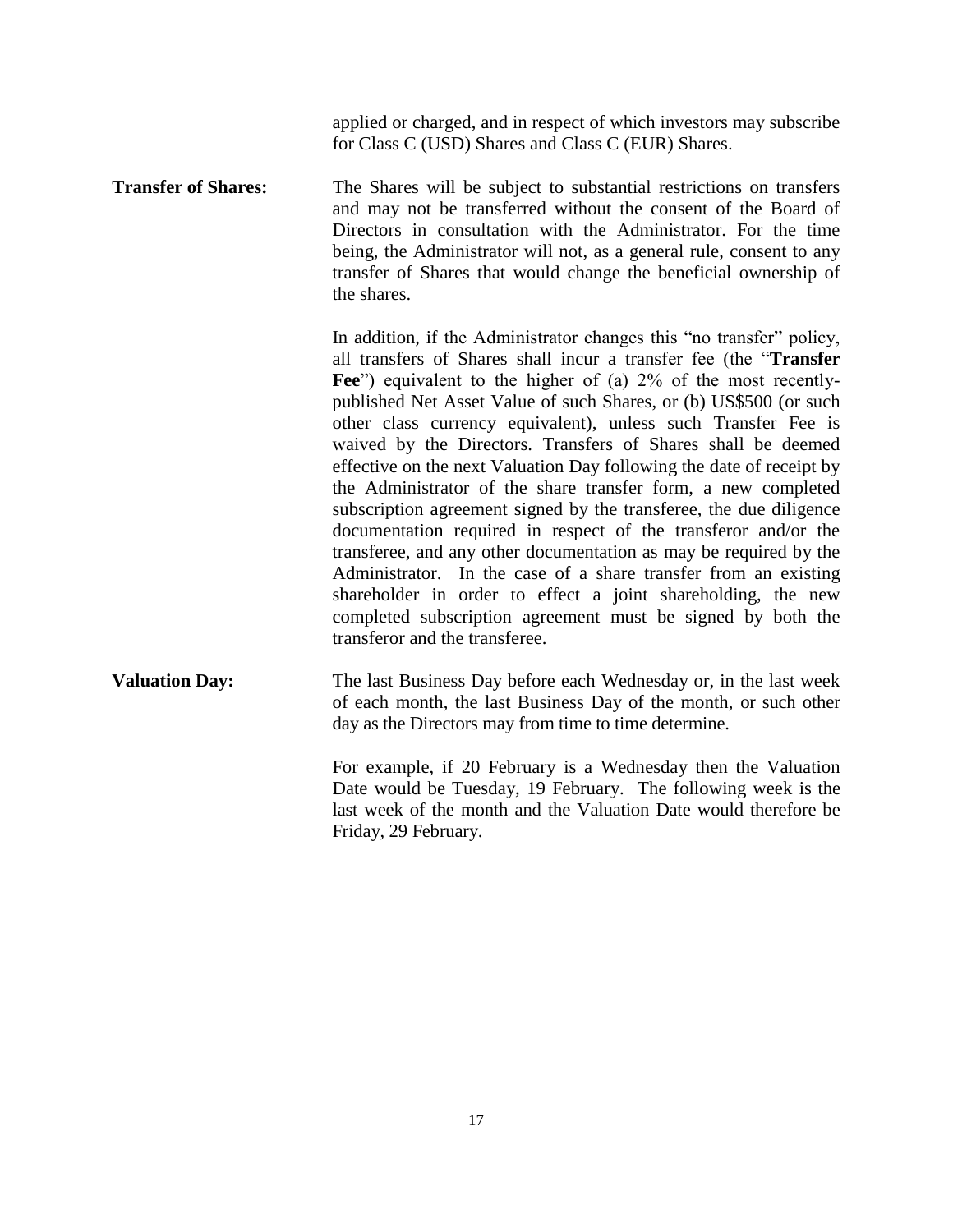#### **DIRECTORY**

## **SUPERFUND GREEN GOLD SPC (IN RESPECT OF SUPERFUND GREEN GOLD A, SUPERFUND GREEN GOLD B AND SUPERFUND GREEN GOLD C)**

## **Registered and Principal Office of the Fund and the Registered Office of the Master Fund**

c/o UBS Fund Services (Cayman) Ltd. 227 Elgin Avenue, UBS House P.O. Box 852 Grand Cayman KY1-1103 Cayman Islands

## **Investment Adviser to the Fund and the Master Fund**

Superfund Capital Management, Inc. Superfund Office Building P.O. Box 1479 Grand Anse St. George's Grenada West Indies

## **Administrator to the Fund and the Master Fund**

UBS Fund Services (Cayman) Ltd. 227 Elgin Avenue, UBS House P.O. Box 852 Grand Cayman KY1-1103 Cayman Islands

#### **Distributor**

Superfund Distribution and Investment, Inc. P.O. Box 1803 Grand Anse St. George's, Grenada

**Auditors**

KPMG Century Yard Building,  $2<sup>nd</sup>$  Floor P.O. Box 493 Grand Cayman KY1-1106 Cayman Islands

## **Cayman Islands Legal Advisers**

Campbells 4<sup>th</sup> Floor, Scotia Centre P.O. Box 884 Grand Cayman KY1-1103 Cayman Islands

#### **Directors**

Sophie Raven Alan Tooker Gisele Verheyden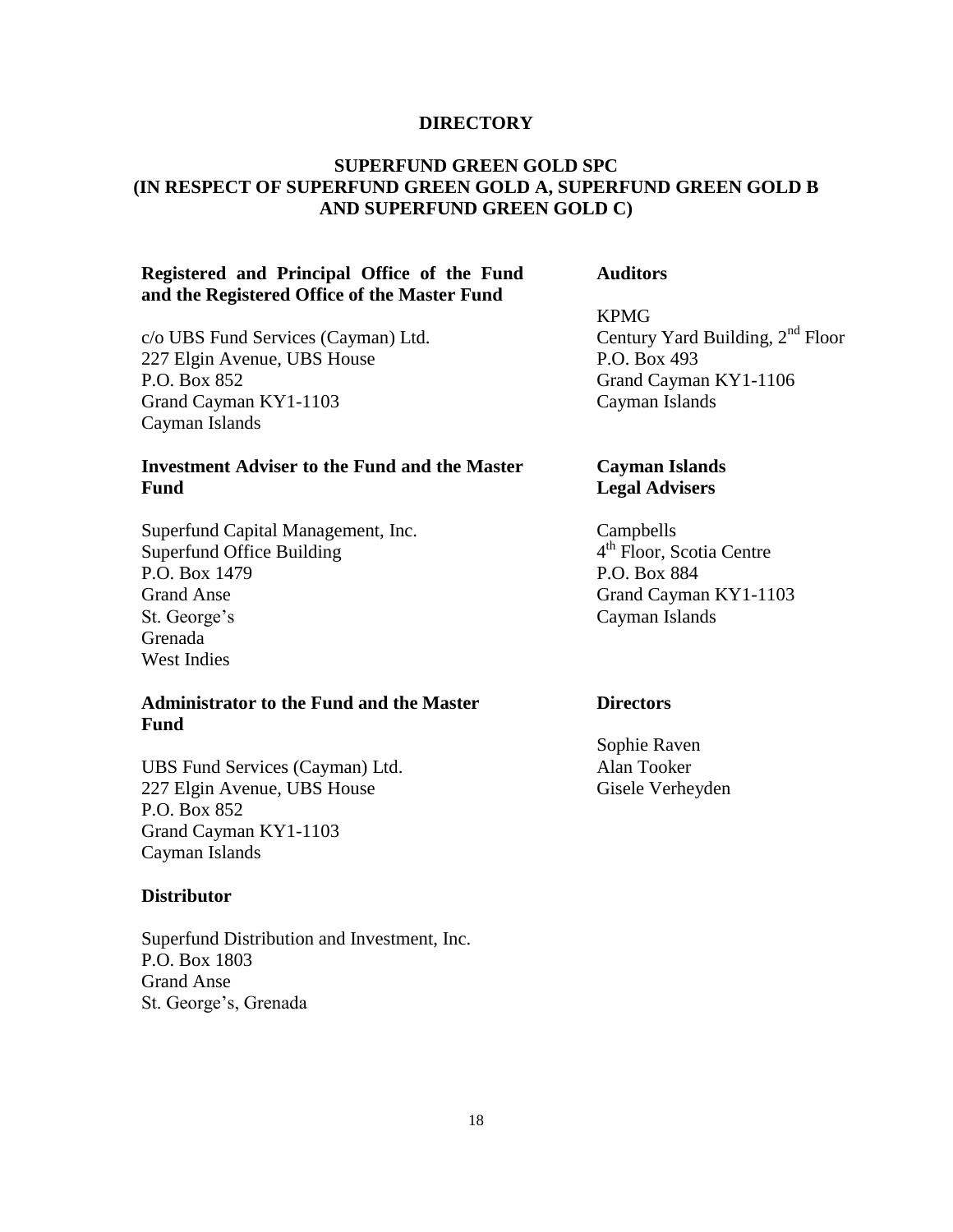## **INTRODUCTION**

Superfund Green Gold SPC (the "**Fund**") was incorporated under the laws of the Cayman Islands on October 8, 2004 as an exempted, limited liability, open-ended investment company. The registered and principal office of the Fund is at 227 Elgin Avenue, UBS House, P.O. Box 852, Grand Cayman KY1-1103, Cayman Islands.

The Fund is organised in the form of a segregated portfolio company. The Companies Law (as amended) of the Cayman Islands and the Articles of Association of the Fund provide that the Fund may offer Shares from separate Sub-Funds each representing interests in a particular segregated portfolio. Each Sub-Fund will have a separate and distinct portfolio of investments and more than one class and series of Shares may be issued in respect of any Sub-Fund. The assets and liabilities of the Fund held within or on behalf of the relevant Sub-Fund will be segregated from the assets and liabilities of the Fund held within or on behalf of any other Sub-Fund. Separate books and records will be maintained for each Sub-Fund.

The Fund may from time to time create additional Sub-Funds as the Directors determine, in their sole discretion. Details of any Sub-Funds created in the future will be as set out in the applicable explanatory memorandum for such other Sub-Funds. Since the Fund constitutes a single legal entity, Sub-Funds within the Fund do not constitute legal entities separate from the Fund.

The Fund may operate or have its assets held on its behalf or be subject to claims in other jurisdictions that may not necessarily recognise such segregation.

Superfund Capital Management, Inc. serves as the investment adviser (the "**Investment Adviser**") to the segregated portfolios of the Master Fund (in which the Fund's Sub-Funds are all, to some extent, invested) and the Sub-Funds. Sophie Raven and Gisele Verheyden, both Directors of the Fund, are also directors of the Master Fund. For biographies of Ms. Raven, Ms. Verheyden and Mr. Tooker, see section on "MANAGEMENT" below. The Investment Adviser is responsible for the investment operations of the Sub-Funds and the segregated portfolios of the Master Fund, subject to the general control of the Board of Directors.

This offer is for Class A (USD) Shares, Class A2 (USD) Shares and Class A (JPY) Shares (representing interests in Superfund Green Gold A), Class B (USD) Shares and Class B (JPY) Shares (representing interests in Superfund Green Gold B) and Class C (USD) Shares and Class C (EUR) Shares (representing interests in Superfund Green Gold C) all with a par value of US\$0.01 each and all of which may be purchased on any Subscription Day at a price calculated by reference to the United States Dollar or Japanese Yen (as the case may be) value of the Net Asset Value per Share. The Class C (EUR) Shares may be purchased during the Initial Offering Period at the Initial Offering Price and, thereafter, on any Subscription Day at a price calculated by reference to the Euro value of the Net Asset Value per Share. Participating Shares may be redeemed on any Redemption Day subject to one (1) Business Day's prior written notice to the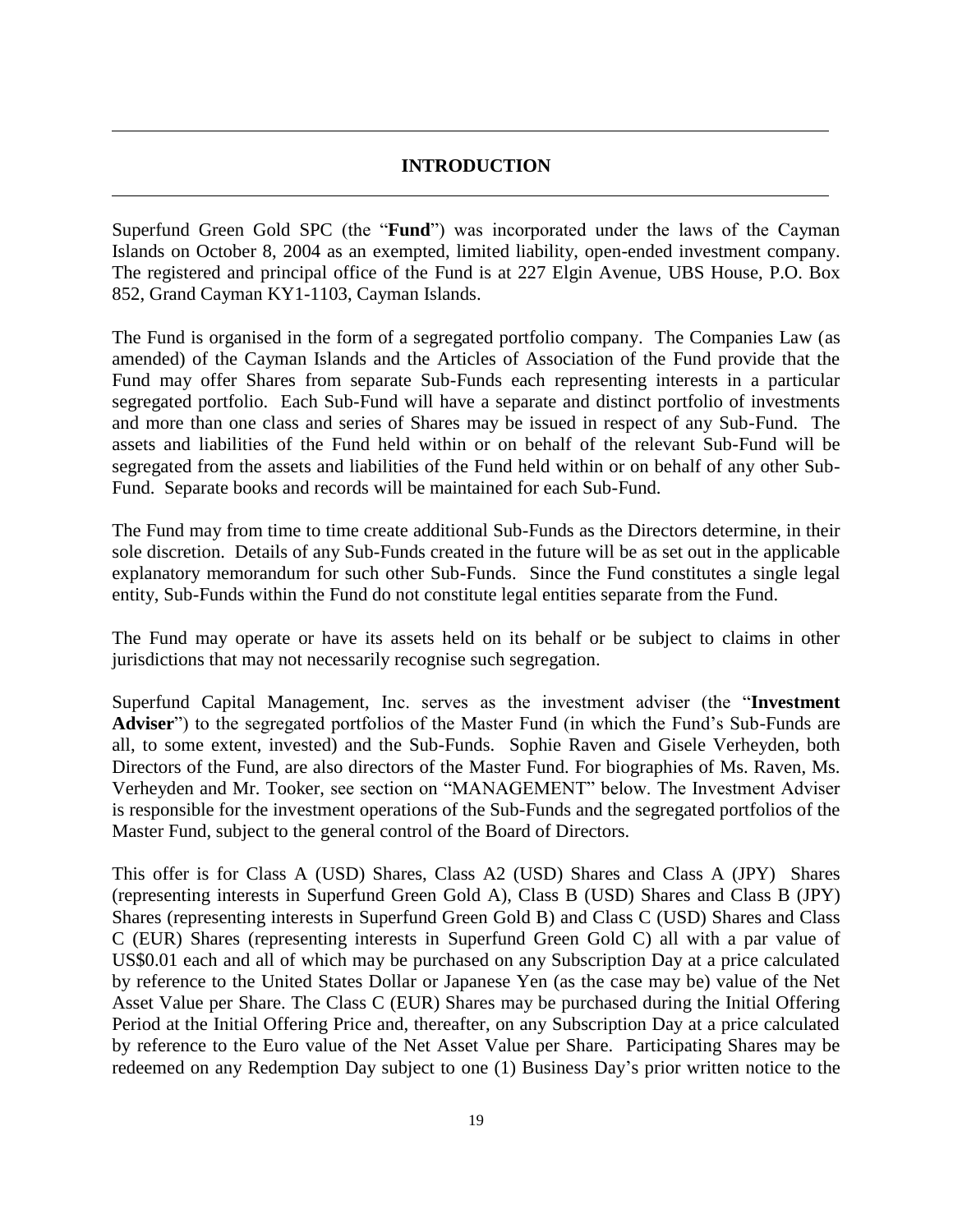Administrator. The Directors shall use all reasonable endeavours to have redemption payments made no later than thirty (30) days after the date of redemption.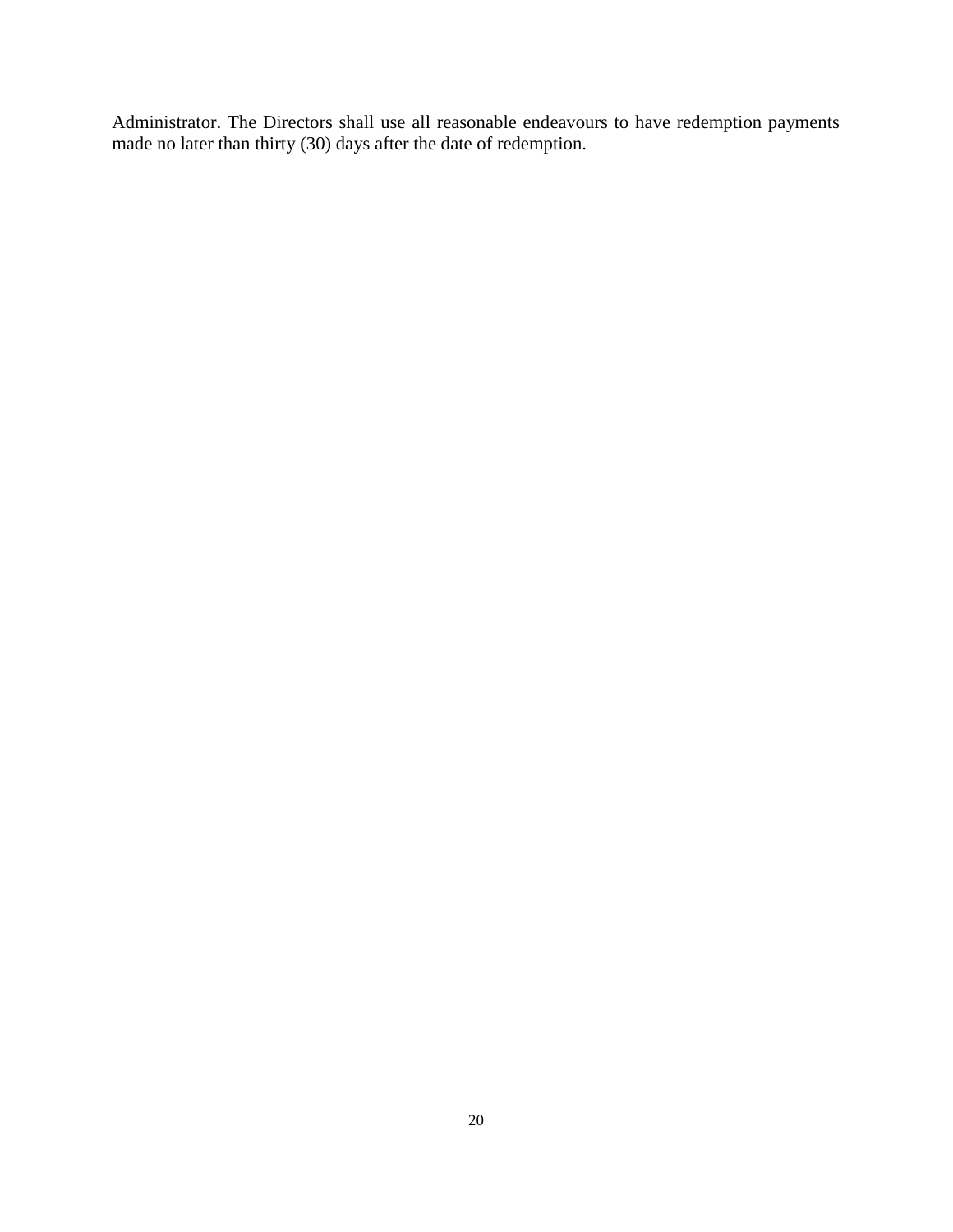## **INVESTMENT OBJECTIVE AND POLICIES**

## **Investment Objective and Policies**

The Sub-Funds have been designed primarily for non-U.S. investors desiring to invest a portion of their assets in a fund emphasising a promising investment strategy through a small correlation to equity securities and option markets and also currency independent investments which are linked to gold futures and physical gold. The Investment Adviser may also make investments on behalf of the Sub-Funds and the segregated portfolios of the Master Fund in other precious metals including but not limited to platinum and silver and their related products. All precious metals of the Fund will be held by such custodian(s) as may be appointed by the Fund. The Fund will invest at least a portion of the subscription proceeds received on account of each Sub-Fund in the Superfund Green Gold Master Segregated Portfolio of the Master Fund. The investment objective of each Sub-Fund is long-term capital appreciation through the use of technical analysis. Each of Superfund Green Gold A, Superfund Green Gold B and Superfund Green Gold C has investment strategies as outlined below.

At the discretion of the Investment Adviser, the Fund may also invest in gold exchange traded funds (ETFs).

## **Superfund Green Gold A**

The Fund will invest approximately fifty percent (50%) of the assets attributed to Superfund Green Gold A in the Superfund Green Gold Master Segregated Portfolio of the Master Fund with the balance being invested or held in bonds, cash, physical gold and futures at the sole discretion of the Investment Adviser.

## **Superfund Green Gold B**

The Fund will invest approximately seventy-five percent (75%) of the assets attributed to Superfund Green Gold B in the Superfund Green Gold Master Segregated Portfolio of the Master Fund with the balance being invested or held in bonds, cash, physical gold and futures at the sole discretion of the Investment Adviser.

## **Superfund Green Gold C**

The Fund intends to invest all of the assets attributed to Superfund Green Gold C in the Superfund Green Gold Master Segregated Portfolio of the Master Fund however the exact amount allocated to the Master Fund shall be at the sole discretion of the Investment Adviser.

## **Superfund Green Gold Master SPC**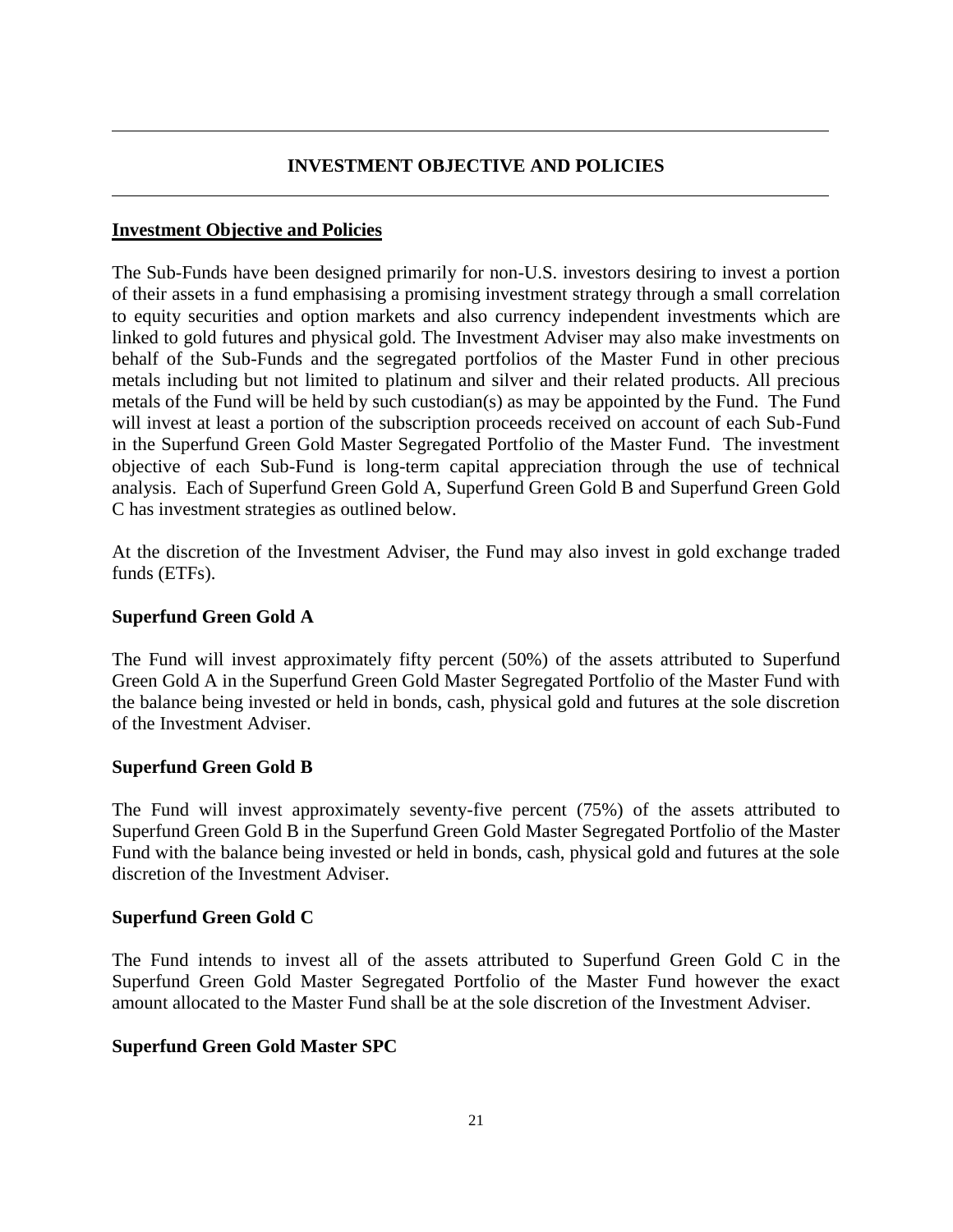The Master Fund is an exempted limited liability segregated portfolio company incorporated in the Cayman Islands. As at the date hereof the Master Fund has one segregated portfolio namely the Superfund Green Gold Master Segregated Portfolio. The Shares of the Superfund Green Gold Master Segregated Portfolio of the Master Fund will only be offered to the Fund and its Sub-Funds. The Master Fund shares are not currently offered nor intended to be offered for sale to any other person or entity.

The Superfund Green Gold Master Segregated Portfolio of the Master Fund will invest all its assets in all kinds of futures, including gold futures and also in physical gold.

Shares of the Master Fund are available for subscription on the first Business Day after each relevant Valuation Day (which is defined as being the last Business Day before each Wednesday or, in the last week of each month, the last Business Day of the month), or any other such day or days on which the directors of the Master Fund decide to permit subscriptions for Shares to be made.

Redemptions of Shares of the Master Fund may be made on the first Business Day after each relevant Valuation Day (as defined above) or any other such day or days on which the directors of the Master Fund decide to permit redemptions of Shares to be made.

Net Asset Value calculations for the Master Fund and its segregated portfolio will be based on the same principles as stated in this Offering Memorandum for calculation of the Net Asset Value of the Fund and its Sub-Funds.

There will be no management or incentive fees charged by the Master Fund.

The Master Fund does not currently intend to make any distributions, however the Master Fund may make distributions in the future at the sole discretion of its directors.

The directors of the Master Fund may suspend Net Asset Value calculations and Share issuances and redemptions of any segregated portfolio of the Master Fund:

- (i) during any period when any commodity exchange on which any of the relevant segregated portfolio's investments are quoted is closed, other than for ordinary holidays and weekends, or during periods in which dealings are restricted or suspended;
- (ii) during the existence of any state of affairs as a result of which, in the opinion of the directors of the Master Fund, disposal of investments by the relevant segregated portfolio would not be reasonably practicable or might prejudice the non-redeeming Shareholders of the segregated portfolio;
- (iii) during any breakdown in the means of communication normally employed in determining the price or value of any of the relevant segregated portfolio's investments, or of current prices in any stock or commodity market as aforesaid; or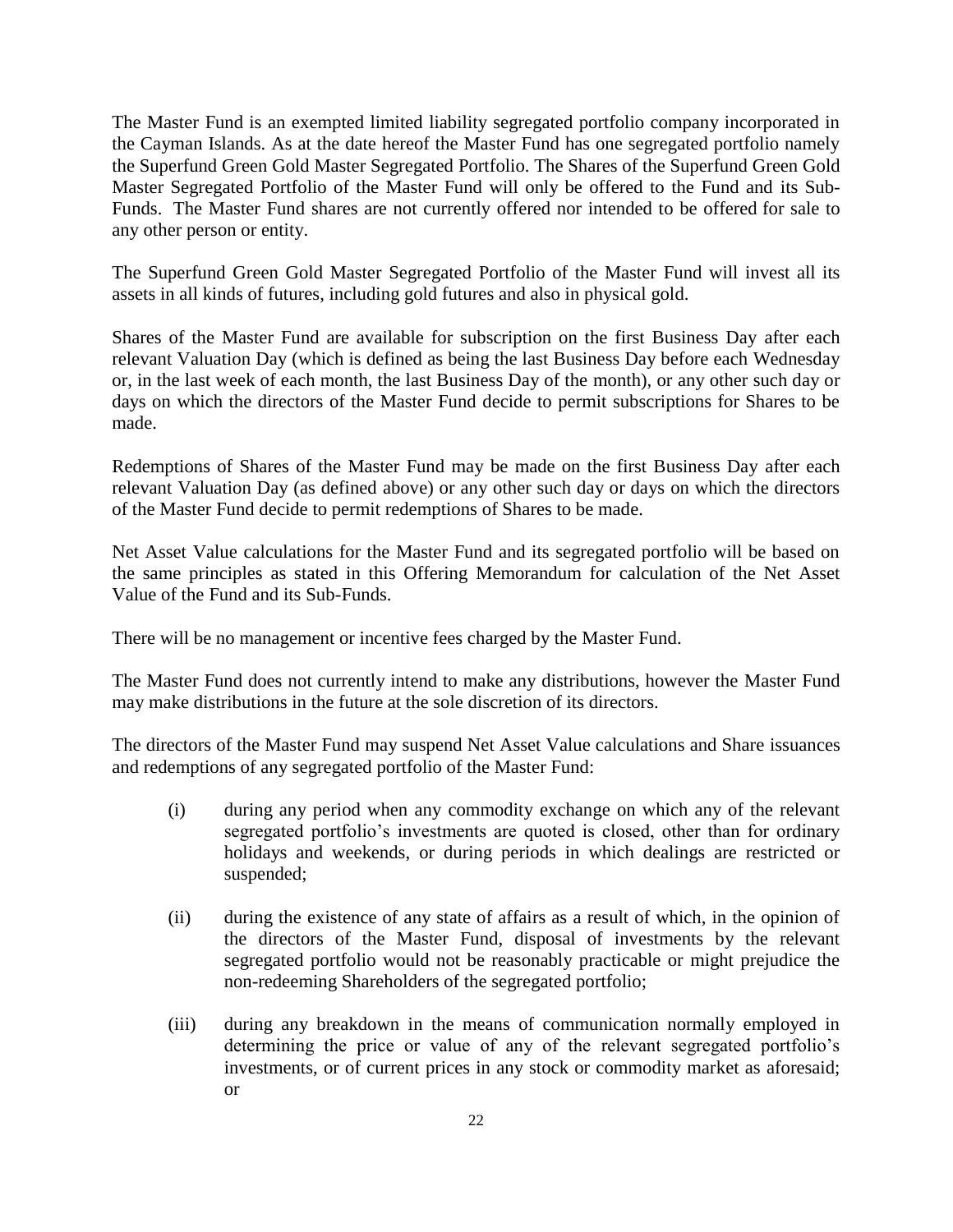(iv) during any period when the transfer of funds involved in the realisation or acquisition of any investments cannot, in the opinion of the directors of the Master Fund, be effected at normal rates of exchange.

The board of directors of the Master Fund may further limit redemptions as it, in its sole discretion, deems necessary to prevent any segregated portfolio from being deemed to be a personal holding company, foreign personal holding fund or controlled corporation under United States tax laws. Where a request for redemption of Shares is not withdrawn, the redemption shall be effected as of the first Redemption Day following the recommencement of redemptions. In addition, the segregated portfolios shall not be bound to redeem as of any Redemption Day more than twenty-five per cent (25%) of the number of Shares outstanding in respect of such segregated portfolio and in the event that the directors of the Master Fund determine, in their sole discretion, that such restriction is necessary to protect such segregated portfolio's assets. If a segregated portfolio receives redemption requests as of any Redemption Day for an amount exceeding such percentage, it may reduce pro rata the number of Shares to be redeemed in response to such request and shall carry forward to the next and each succeeding Redemption Day the balance of the request until such request has been complied with in full and that such balance shall have priority over any later requests. Consistent with sound business judgement, the directors of the Master Fund will take reasonable steps to limit the duration of any suspension.

**The preceding discussion of the Master Fund is not intended to be complete and is subject to the provisions of the Memorandum and Articles of Association of the Master Fund copies of which are available at the office of the Administrator.** 

#### **Segregated Portfolios**

The Directors will establish a segregated portfolio for each Sub-Fund, which segregated portfolio is designated by reference to each Sub-Fund.

The proceeds from the issue of Shares for each Class will be applied in the books of the relevant Sub-Fund established for that Class. The assets and liabilities and income and expenditure attributable to that Sub-Fund shall be applied to such Sub-Fund and, subject to the provisions of the Articles of Association of the Fund, to no other Sub-Fund.

Where any asset is derived from another asset (whether cash or otherwise) such derivative asset shall be applied in the books of the Fund to the same Sub-Fund as the asset from which it is derived, and on each revaluation of an asset the increase or diminution in value shall be applied to the same Sub-Fund and, subject to the provisions of the Articles of Association, to no other Sub-Fund.

The assets held in each Sub-Fund shall be applied solely in respect of the liabilities of such Sub-Fund. Any surplus in such Sub-Fund shall be held, subject to the provisions of the Articles of Association, for the benefit of the Shareholders of the relevant Sub-Fund.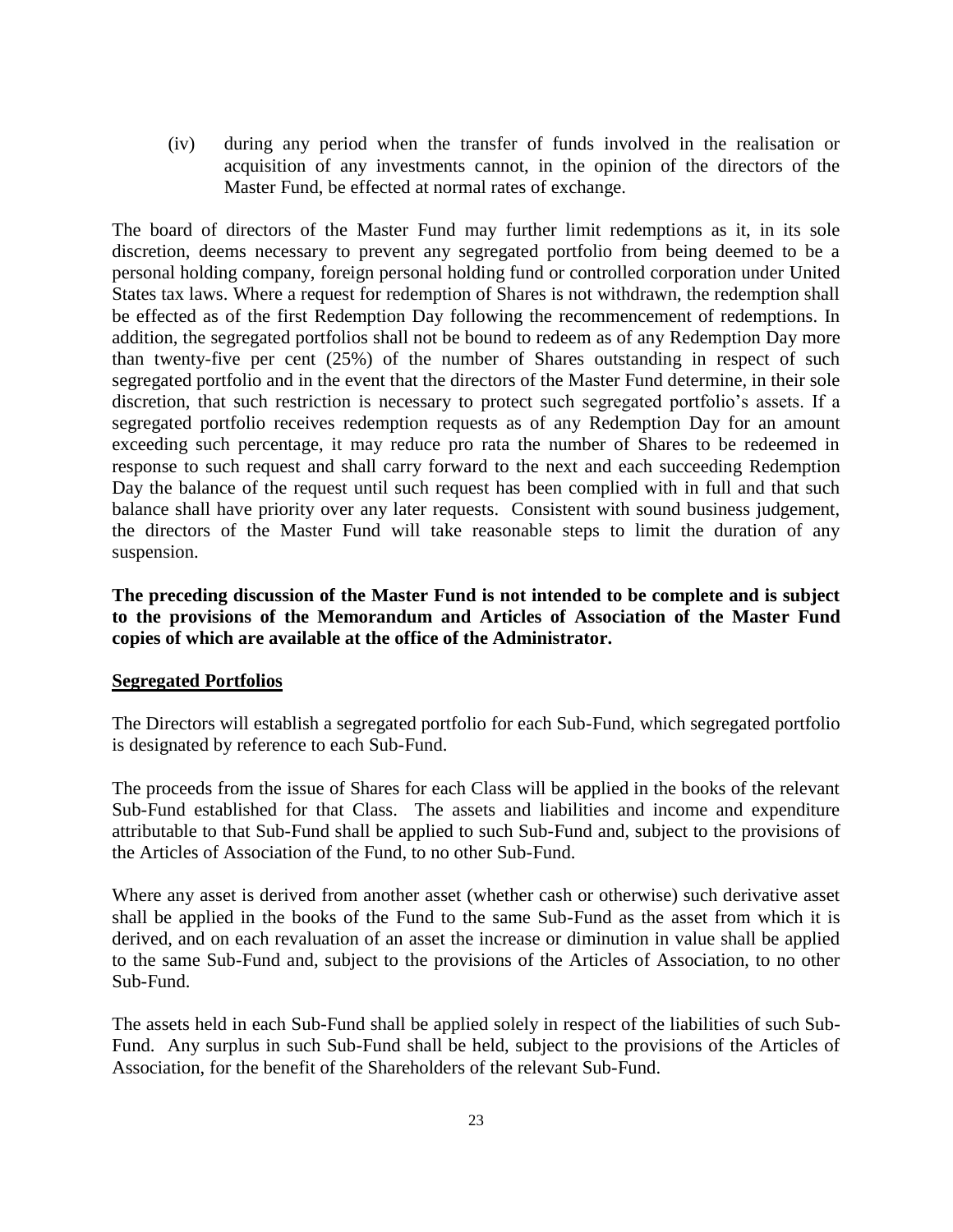In the case of any asset or liability which the Directors do not consider is attributable to a particular Sub-Fund, the Directors shall have discretion to determine the basis on which any asset or liability shall be allocated between or among Sub-Funds and the Directors shall have power at any time and from time to time to vary such basis.

As each Sub-Fund constitutes a separate segregated portfolio, none of the Investment Manager, Administrator or any other service providers to the Fund, or agents or delegates thereof, are permitted to seek recourse to the assets of a Sub-Fund for the purpose of satisfying the liabilities of other Sub-Funds.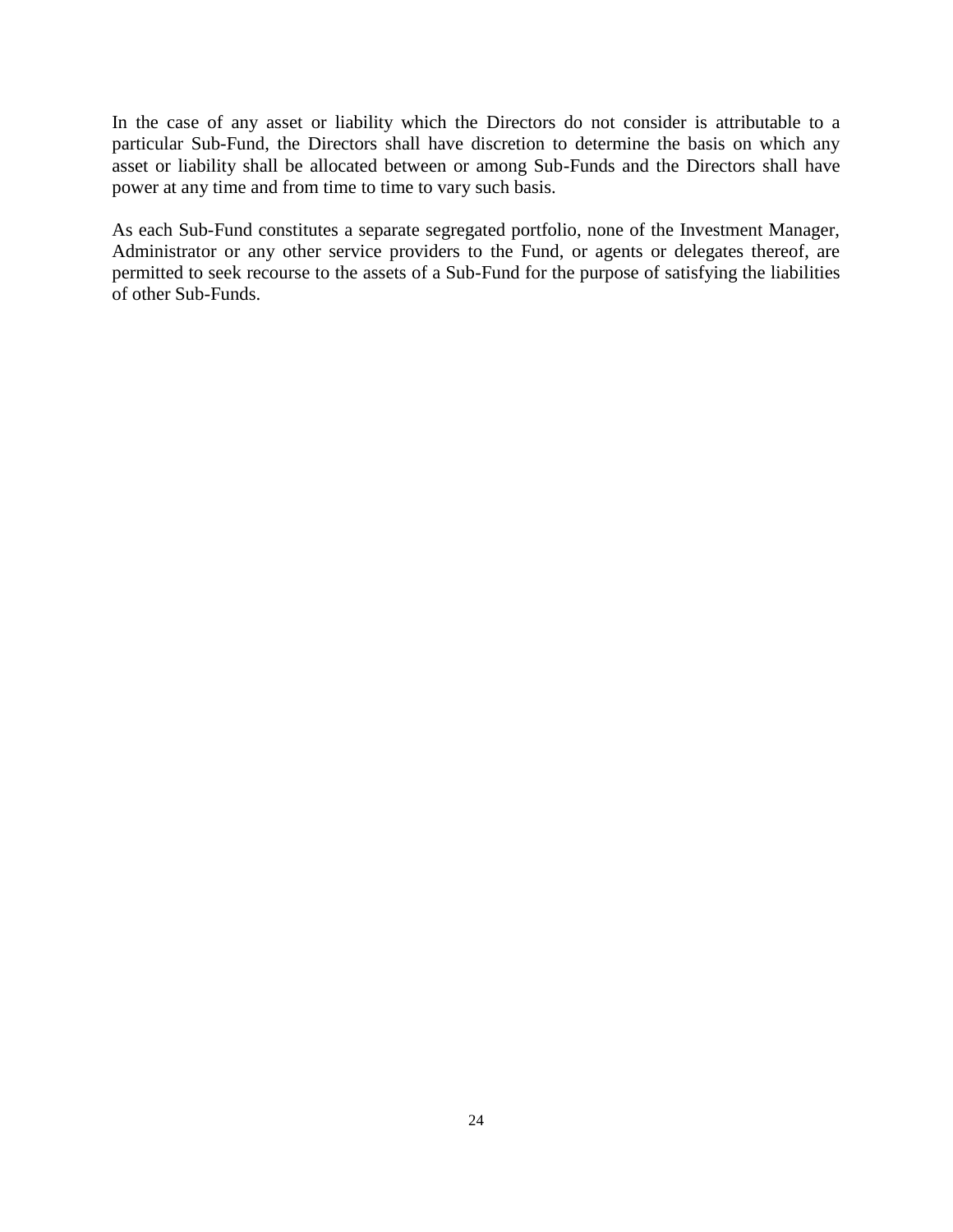## **RISK FACTORS AND SPECIAL CONSIDERATIONS**

There is a risk of sustaining losses in the aforementioned investments. Therefore, only prospective investors who have both the requisite knowledge and are financially secure should consider investing in the Sub-Funds.

The Sub-Funds rely on each investor to obtain independent qualified investment and tax advice before purchasing Shares representing interests in the Sub-Funds.

## **General**

This type of business is predisposed to capital risks. The possibility of a total loss of the invested capital cannot be excluded. The purchase of Shares is suitable only for investors of adequate financial means and who fully understand and are willing to assume the risks involved in the Sub-Funds' specialised investment program. An investor should not invest more than such investor is prepared or can afford to lose. In order to take advantage of the long-term aspects of the investment, it is recommended that investors participate for at least three (3) years.

There are no guarantees of future profits nor can the possibility of substantial or total losses be excluded.

## **Segregation of Assets**

The Fund is established as a segregated portfolio company. As a matter of Cayman Islands law, the assets of one segregated portfolio will not be available to meet the liabilities of another. However, the Fund is a single legal entity which may operate or have assets held on its behalf or be subject to claims in other jurisdictions which may not necessarily recognise such segregation.

## **Leverage**

The Sub-Funds and/or the Master Fund may pursue borrowing as an investment policy in respect of their respective assets, and the Sub-Funds and the Master Fund are authorized to borrow in order to purchase securities or debt instruments or to fund redemption requests. There are no other restrictions on the Sub-Funds' or the Master Fund's borrowing capacity other than limitations imposed by any lender. In the event of a loan being made to any of the Sub-Funds, the Directors will use their best efforts to ensure that the lender agrees that its recourse is limited solely to the assets of such Sub-Fund.

## **Investment in Gold and Precious Metals**

The value of Shares of the Fund will be affected by movements in the US Dollar price of gold (and any other precious metal which the Investment Adviser may invest assets of the Fund in the future) as well as by the margin requirements for Gold Futures and Forward contracts. As the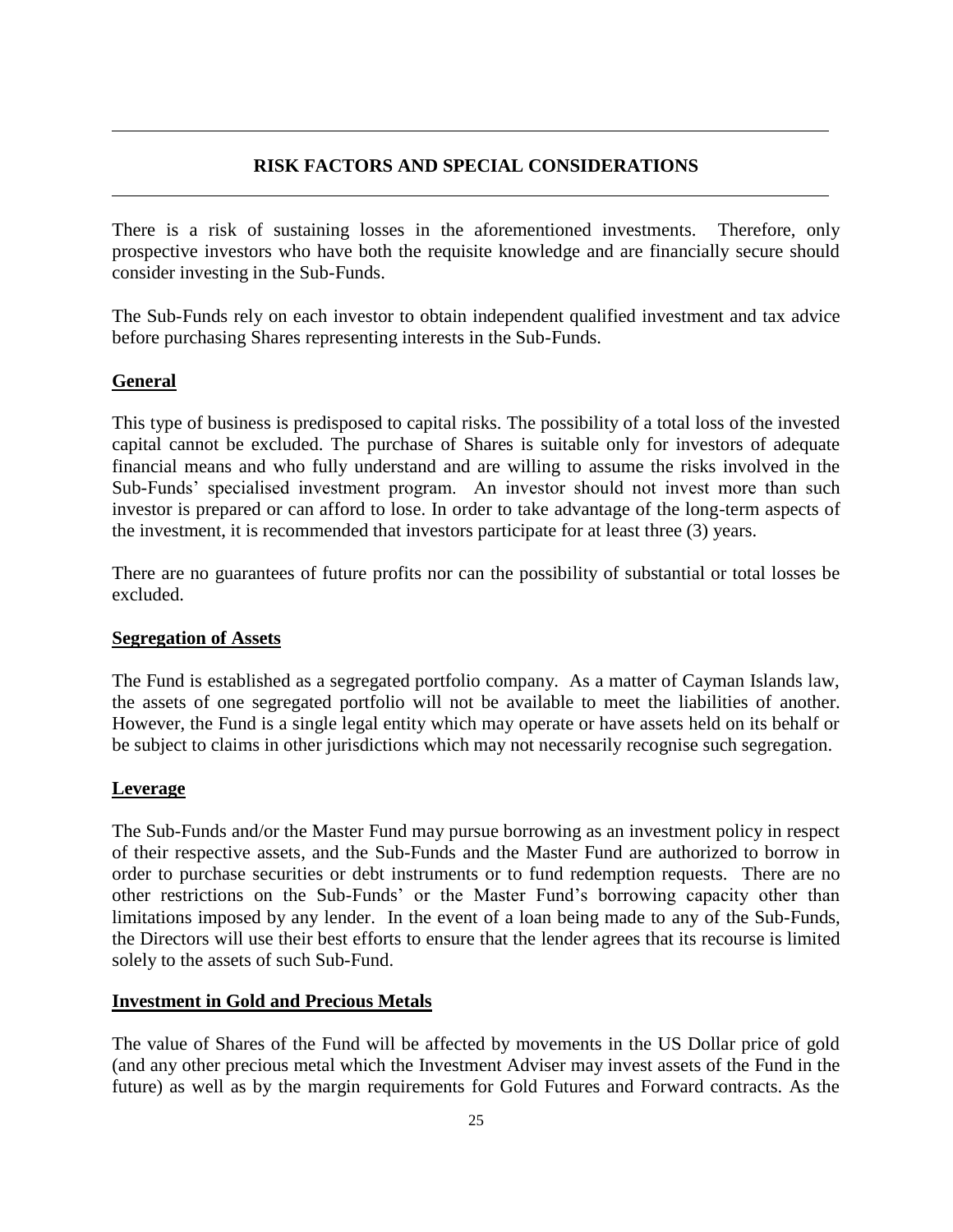Fund intends to hold also Gold Futures and Forward contracts high margin requirements may prohibit the Investment Adviser to invest as planned. Also the gold price fluctuates widely and is affected by numerous factors beyond the Fund's control, including:

- Global or regional political, economic or financial events or situations.
- Investors' expectations with respect to the future rates of inflation and movements in world equity, financial and property markets.
- Global gold supply and demand, which is influenced by such factors as mine production and net forward selling activities by gold producers, central bank purchases and sales, jewellery demand and the supply of recycled jewellery, net investment demand and industrial demand.
- Interest rates and currency exchange rates, particularly the strength of and confidence in the US Dollar; and
- Investment and trading activities of hedge funds, commodity funds and other speculators.

## **Custody of Precious Metals**

Gold and precious metals purchased by the Fund and Master Fund will be held by such custodian(s) as may be appointed by the Fund. . Access to such gold could be restricted by natural events, such as an earthquake, or human actions, such as a terrorist attack.

## **Currency**

The Class A (USD), Class A2 (USD), Class B (USD) and Class C (USD) Shares are denominated in Dollars. The Class A (JPY) and Class B (JPY) Shares are denominated in Japanese Yen. The Class C (EUR) Shares are denominated in Euros. The trading of the Shares will be made in gold bullion and gold based instruments. For those prospective investors whose functional currency is other than Dollars, Yen or Euros, consideration should be given to the potential losses that arise from currency fluctuations between the Dollars, Yen or Euros and their own functional currency. Further, the Sub-Fund's and the Master Fund's investment performance is subject to changes in currency exchange rates.

The Fund may engage directly, or indirectly through the Master Fund, in foreign exchange hedging transactions in respect of certain Shares (including, without limitation the Class A (JPY) and Class B (JPY) Shares) in the interests of seeking the optimal protection of a Shareholder's investment (where the profits, gains and losses, costs, income and expenditure consequent upon such hedging transactions are allocated to certain Shares). However, such foreign exchange hedging transactions may not always be possible in changing market conditions. The Classes' performances may vary from each other due to their different currency exposures. The value of such investments may be affected favourably or unfavourably by fluctuations in exchange currencies, notwithstanding any efforts made to hedge such fluctuations. In addition, prospective investors whose assets and liabilities are primarily denominated in currencies other than the currency of investment should take into account the potential risk of loss arising from fluctuations in the rate of exchange between the currency of investment and such other currency.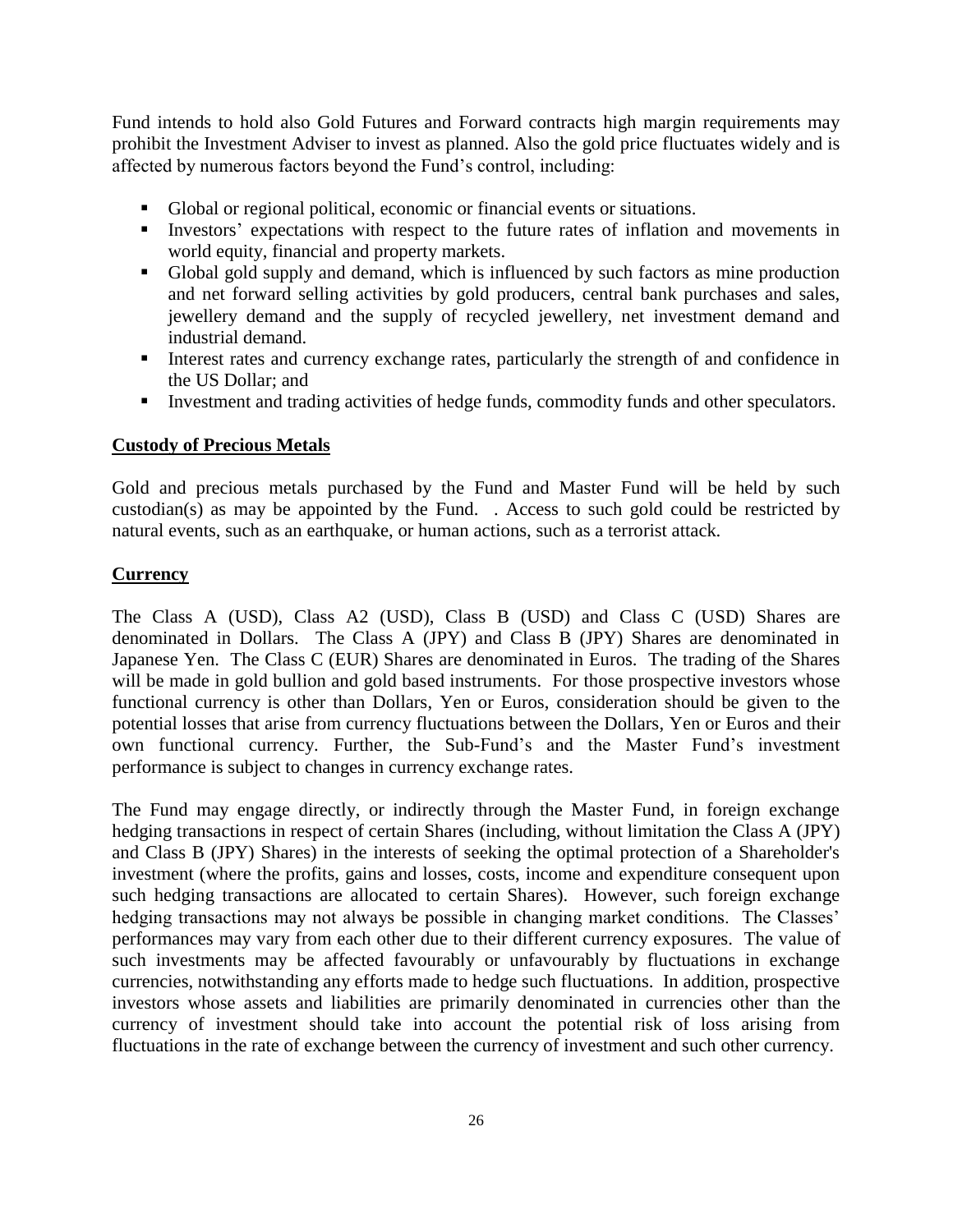## **Performance**

The Fund is a recently formed entity, the Sub-Funds are recently created segregated portfolios and the Fund and the Sub-Funds have only limited operating history upon which investors can evaluate their likely performance.

## **Regulation**

Because the Fund is structured as a non-U.S. investment company, it is not required and does not intend to register as an investment company under the U.S. Investment Company Act 1940 (as amended) and accordingly the provisions of such Act will not be applicable. Additionally, the Fund is not and will not be registered with or regulated by any securities or governmental authority of any jurisdiction except within the Cayman Islands. See section headed MUTUAL FUNDS LAW.

The Shares in the Fund are not and will not be registered with any governmental authority. Specifically, the Shares will not be registered with the Securities  $\&$  Exchange Commission (SEC).

The Investment Adviser is regulated by the Grenada Authority for the Regulation of Financial **Institutions** 

## **Dependence upon Investment Adviser**

The Sub-Funds rely exclusively on the Investment Adviser for all investment advice. The success of the Sub-Funds is expected to be significantly dependent upon the expertise of the Investment Adviser.

If the services of the Investment Adviser are no longer available for any reason, or the Investment Advisory Agreement (entered into between the Fund, acting for and on behalf of the Sub-Funds, and the Investment Adviser) is terminated, the holder of the Founder Shares may resolve to wind-up the Fund.

## **Conflicts of Interest**

There will be no limitation with respect to the Investment Adviser's other activities and investments or with respect to the activities of other investment portfolios managed by the Investment Adviser. The Investment Adviser intends to perform its duties in an equitable and fair manner at all times. Without limiting the generality of the foregoing, the Investment Adviser is required to devote only such time as may be reasonably required to further the business affairs and activities of the Sub-Funds.

The fees to be paid to the Investment Adviser have not been set by *arms-length* negotiations. The Incentive Fee payable to the Investment Adviser may create an incentive to make investments that are riskier or more speculative than would be the case in the absence of such an arrangement.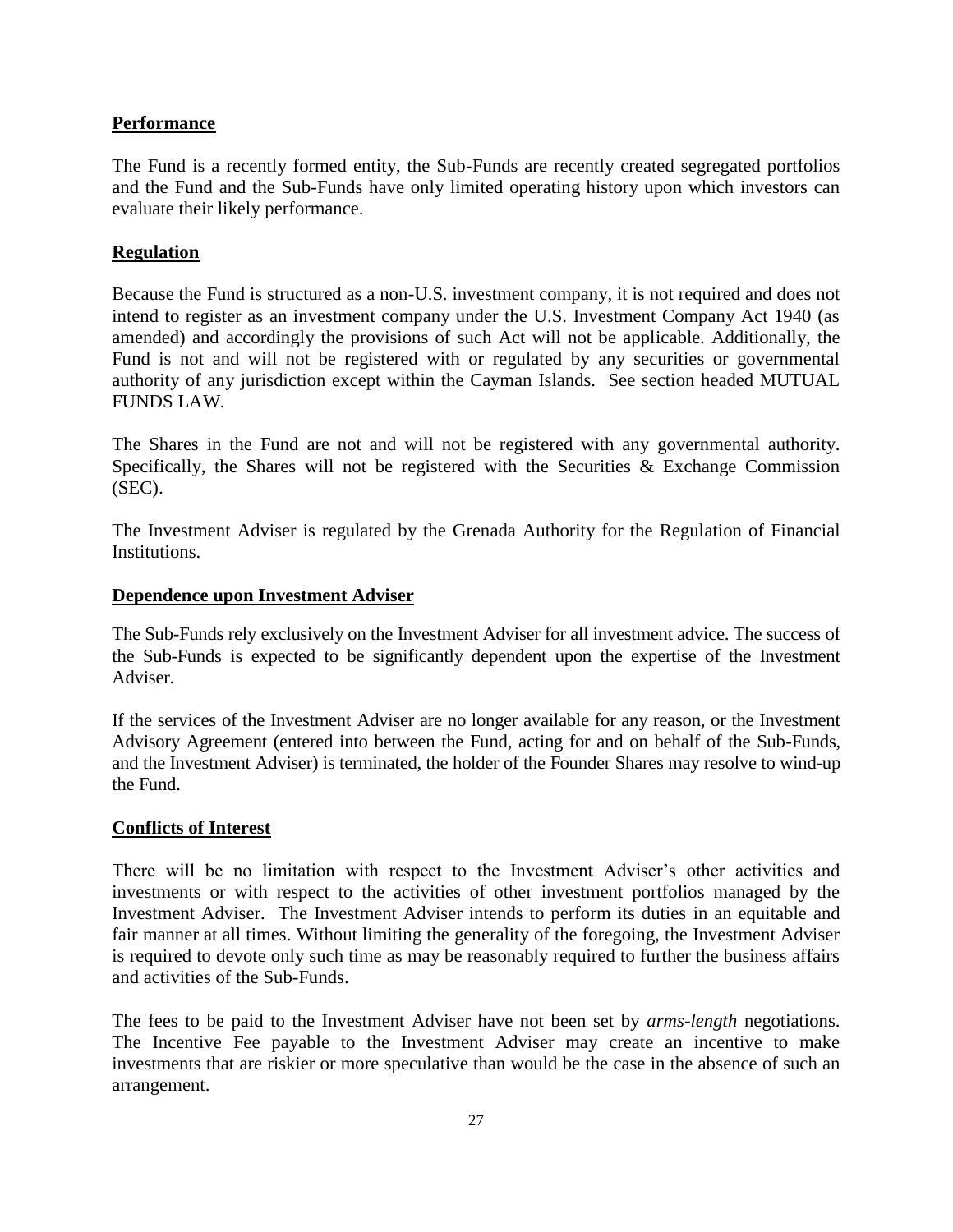Sophie Raven and Gisele Verheyden, both Directors of the Fund, are also directors of the Master Fund.

## **Limited Liquidity**

An investment in one or more of the Sub-Funds provides limited liquidity since the Shares are subject to restrictions on transfer and redemptions (See sections head "SHARES" and "THE OFFERING").

#### **Short Selling**

The Sub-Funds and the Master Fund may engage in short selling. Short selling involves selling securities which are not owned by the short seller and borrowing them for delivery to the purchaser, with an obligation to replace the borrowed securities at a later date. Short selling allows the investor to profit from a decline in the market price to the extent such decline exceeds the transaction costs and the costs of borrowing the securities. The extent to which the Sub-Funds and the Master Fund engage in short sales will depend upon the Sub-Funds' and the Master Fund's investment strategy and opportunities. A short sale creates the risk of a theoretically unlimited loss, in that the price of the underlying security could theoretically increase without limit, thus increasing the cost to the Sub-Funds and the Master Fund of buying those securities to cover the short position. There can be no assurance that the Sub-Funds and the Master Fund will be able to maintain the ability to borrow securities sold short. In such cases, the Sub-Funds and the Master Fund can be "bought in" (i.e., forced to repurchase securities in the open market to return to the lender). There also can be no assurance that the securities necessary to cover a short position will be available for purchase at or near prices quoted in the market. Purchasing securities to close out a short position can itself cause the price of the securities to rise further, thereby exacerbating the loss.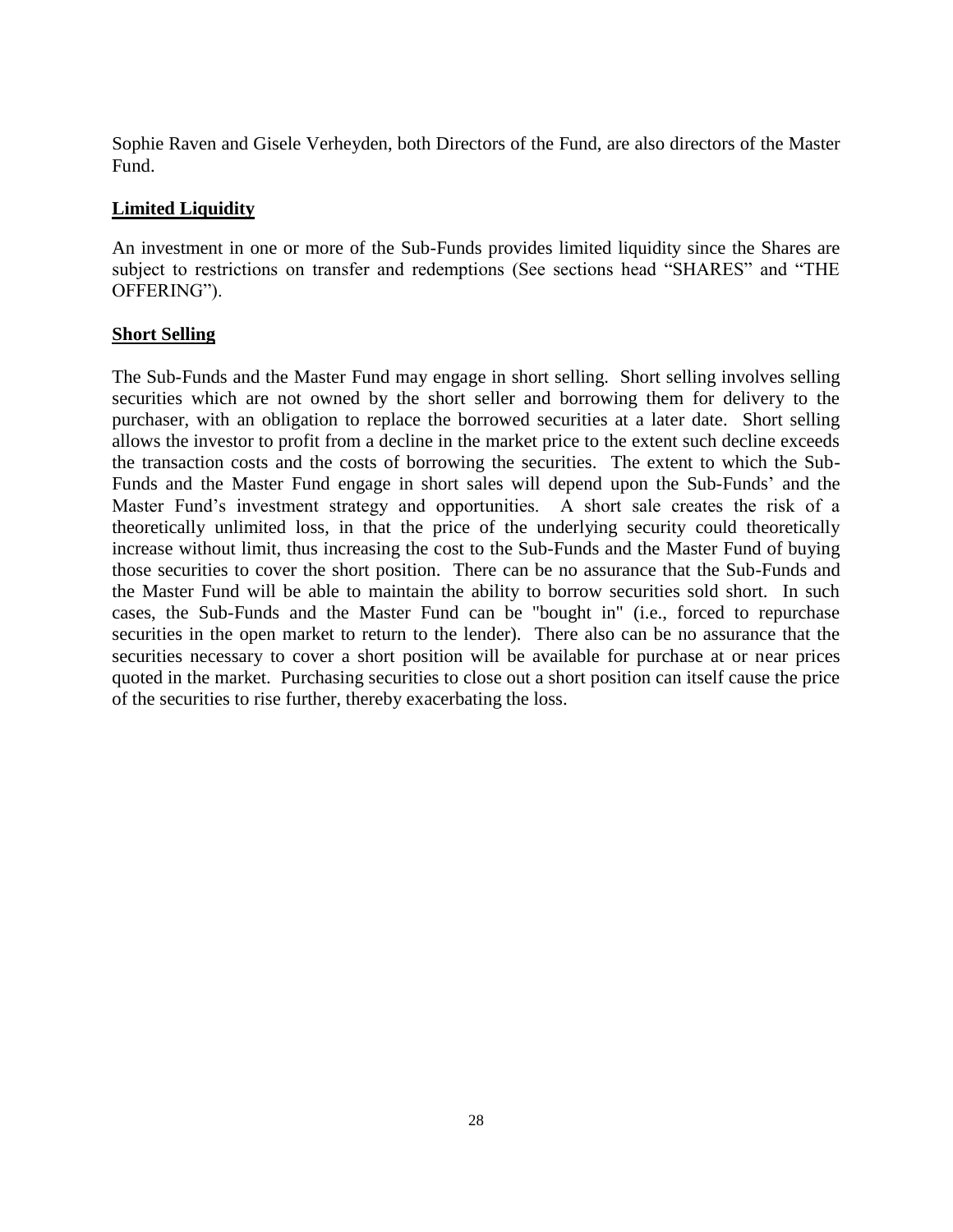## **MANAGEMENT OF THE FUND AND THE SUB-FUNDS**

## **Board of Directors**

The Articles of Association provide that the Board of Directors shall consist of not less than two (2) nor more than five (5) Directors. Subject to the Articles of Association, additional Directors may be elected by a vote of the existing Board of Directors, and if the Board of Directors is made up of more than two (2) Directors, then a majority of the Board of Directors may remove any Director with or without cause.

The Directors (other than the Investment Adviser, Administrator or any persons affiliated with the Investment Adviser or Administrator) may be compensated by agreement with the Fund. In addition, the Fund will reimburse the Directors for expenses incurred (attributable equally amongst the Sub-Funds) and will indemnify them against liabilities incurred by them in the performance of their duties. The Directors shall not have a specified term of office, and shall serve until their successors, if any, are elected at a meeting of Shareholders entitled to vote.

References in this Offering Memorandum to decisions, approvals, consents, waivers or other actions to be made, taken or refrained from by the Fund shall refer, except as otherwise required by the laws of the Cayman Islands, to acts to be taken by the Board of Directors.

In no event and under no circumstances shall any member of the Board of Directors incur any individual liability or responsibility for any determination made or other action taken or omitted in good faith. The Board of Directors shall be indemnified under the Articles of Association of the Fund from any and all personal liability to the fullest extent permitted under the laws of the Cayman Islands.

## *Alan Tooker*

Mr. Tooker is Managing Director of A.R.C. Directors Ltd, a company licensed by the Cayman Islands Monetary Authority pursuant to the Companies Management Law. He has over thirty years experience in the hedge fund and futures industry and his previous positions include Managing Director of DPM Europe Ltd. from 2003 to 2005, Chief Operating Officer of Bright Capital Ltd. from 1999 to 2003, Finance Director and Compliance Officer of Sabre Fund Management Ltd., from 1998 to 1999, and Finance Director and Compliance Officer of IG Index Ltd. from 1987 to 1998. Prior to joining IG Index Ltd., Mr. Tooker was Finance Director of Tricon Trading Ltd., the European subsidiary of Tricon USA Inc. He began his career as an FCA with Arthur Young & Co., after earning a B.A. in Economics from Manchester University.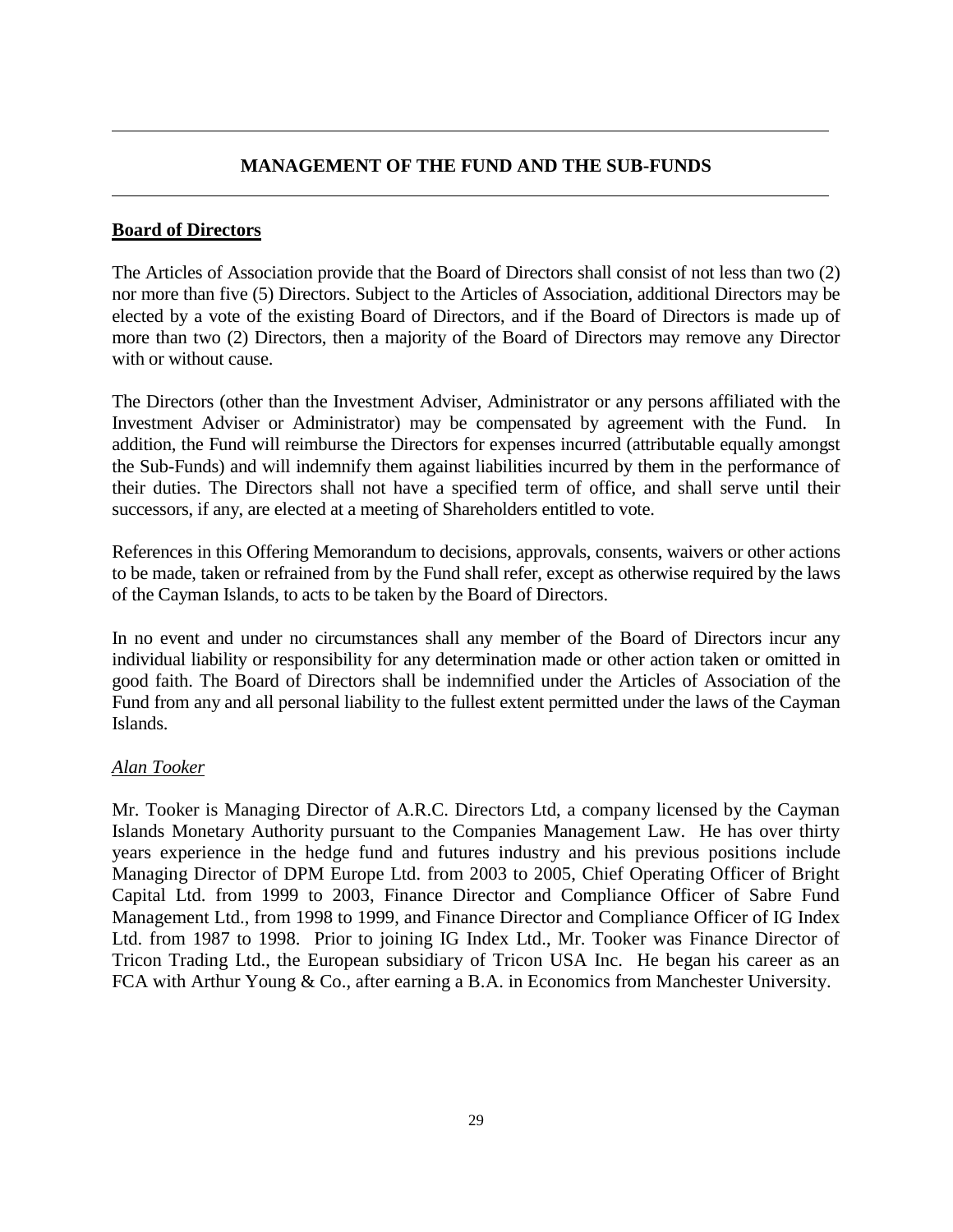#### *Sophie Raven*

Sophie Raven is a director of various entities within the Superfund group of investment companies.

Upon graduating in 1991 from the University of Western Australia with a Bachelor of Laws degree, Ms. Raven joined Freehills, one of the largest law firms in Australia, and was admitted to practice law as a solicitor and barrister in 1993. Ms. Raven moved to Chile in 1995 where she worked at Montt y Cia S.A., a medium-sized law firm, as the firm's foreign legal associate from 1995 to 1997 and as a partner from 1997 to 2001. Ms. Raven moved to the Cayman Islands in 2001 where she practised until early 2005 as a corporate attorney at a local law firm, specializing in the structuring of different types of investment funds and other investment vehicles, and generally advising and acting for investment fund managers, fund administrators and instructing law firms.

From June 2006 until January 2007, Ms. Raven was legal counsel to Superfund Group Monaco SAM, and from January 2007 to April 2010 Ms. Raven was legal counsel to the Distributor.

#### *Gisele Verheyden*

Gisèle Verheyden is a legal advisor and is also a director to various entities within the Superfund group of investment companies.

In 2004 Ms. Verheyden joined Superfund Group Monaco S.A.M., where she acted as legal counsel until 2010.

Gisèle Verheyden was previously Head of Marketing and Associate Director for UBS Bank in Monaco where she worked for 3 years, being responsible for communication and business development. From 1995 until 1999, she worked for the European version of the NASDAQ Stock Exchange (EASDAQ S.A.) as legal advisor, being responsible for obtaining recognition as a regulated market in the European Community, followed by the positions of Vice President and Senior Vice President, when she was in charge of business development of the stock exchange in Europe. Ms. Verheyden started her financial career in 1992 as Executive Assistant for Conquest Finance, a Belgian brokerage and investment company, where she was responsible for the legal and compliance department.

Gisèle Verheyden graduated from the University of Gent in Belgium with a Law Degree in 1989.

#### **Investment Adviser**

The Investment Adviser to the Fund is Superfund Capital Management, Inc. ("SCM"). SCM is also the investment adviser to the Master Fund. SCM was incorporated on March 27, 2001 as a Grenada International Business Company. SCM has been registered as a commodity pool operator with the U.S. Commodity Futures Trading Commission (the "CFTC") since 2001 and is a member in good standing of the U.S. National Futures Association ("the NFA) in that capacity.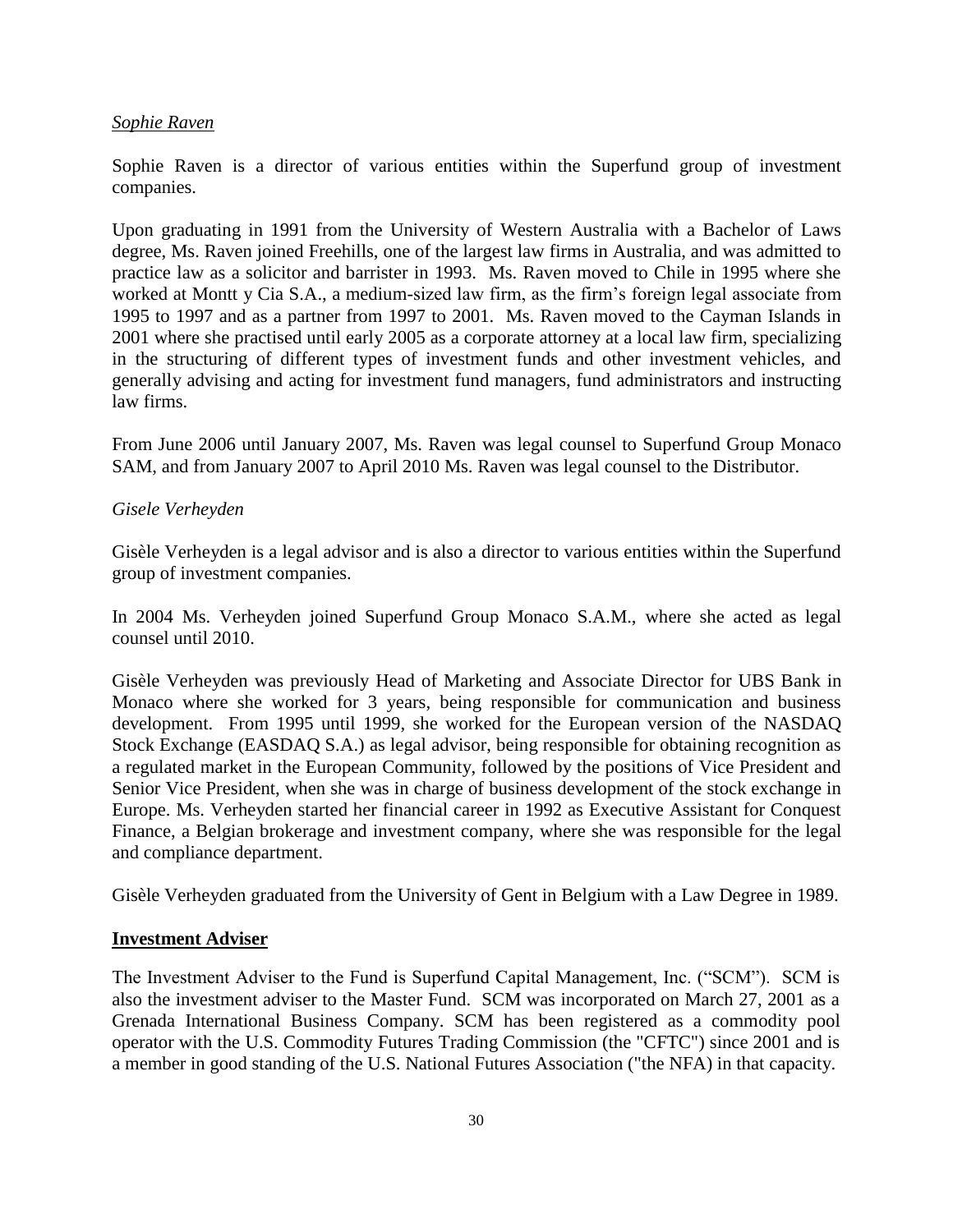SCM's trading advisor activities provided to the Fund are not regulated by the Securities and Exchange Commission, CFTC, NFA, and/or Financial Industry Regulatory Authority, nor is the Fund subject to registration or review by any U.S. regulatory authorities.

The director of the Investment Adviser is:

#### *Martin Schneider*

Martin Schneider was appointed as a Director of the Investment Adviser on July 28, 2010. From May 1997 to June 2001, Mr. Schneider served as Sales Director for Nike, Inc., an international retailer, in its European divisions. From July 2001 to July 2002, Mr. Schneider held the position of Commercial Director for FC Tirol Innsbruck, a former Austrian football club. In this position, Mr. Schneider was responsible for the promotional activities of the organization. Mr. Schneider spent August 2002 preparing for his transition to the Superfund group of financial companies. From September 2002 to March 2005, Mr. Schneider functioned as the sports marketing director for Quadriga Asset Management GmbH, a financial services company, and as the Executive Vice President of the successor company, Superfund Marketing and Sports Sponsoring Inc., a marketing services company. In April 2005, Mr. Schneider assumed the role of Operating Manager for Superfund Group Monaco, a financial services company, a position he held until his appointment to the General Partner in June 2010. In the position of Operating Manager, Mr. Schneider conducted internal operational and financial audits of members of the Superfund group of affiliated financial companies. Mr. Schneider is a graduate of TGM Technical School in Vienna, Austria, with a degree in mechanical engineering. Mr. Schneider is a citizen of Austria.

#### **Investment Advisory Agreement**

The Investment Adviser was appointed pursuant to an Investment Advisory Agreement (the "**Investment Advisory Agreement**") between the Fund, acting for and on behalf of the Sub-Funds, and the Investment Adviser to provide investment advice and monitor the investment of the assets of the Sub-Funds, subject to the overall supervision and control of the Board of Directors.

The term of the Investment Advisory Agreement is year-to-year unless terminated upon thirty (30) days written notice prior to the anniversary date or as otherwise provided under such agreement.

The Investment Advisory Agreement provides that each Sub-Fund will indemnify and hold harmless the Investment Adviser and its directors, officers, affiliates, employees and agents (each, an "**Indemnified Person**") from and against any loss or expense suffered or sustained by reason of such person's status as an Indemnified Person, including, without limitation, any judgment settlement, reasonable attorney's fees and other costs and expenses incurred in connection with the defence of any actual or threatened action or proceeding (collectively, "**Losses**"), provided that such Losses did not result from such Indemnified Person's wilful misfeasance, bad faith or negligence. The Fund, acting for and on behalf of the Sub-Funds may, in the sole discretion of the Board of Directors, proceed with the defence of any action that arises out of such conduct. In the event that such proceedings are taken by the Fund, acting for and on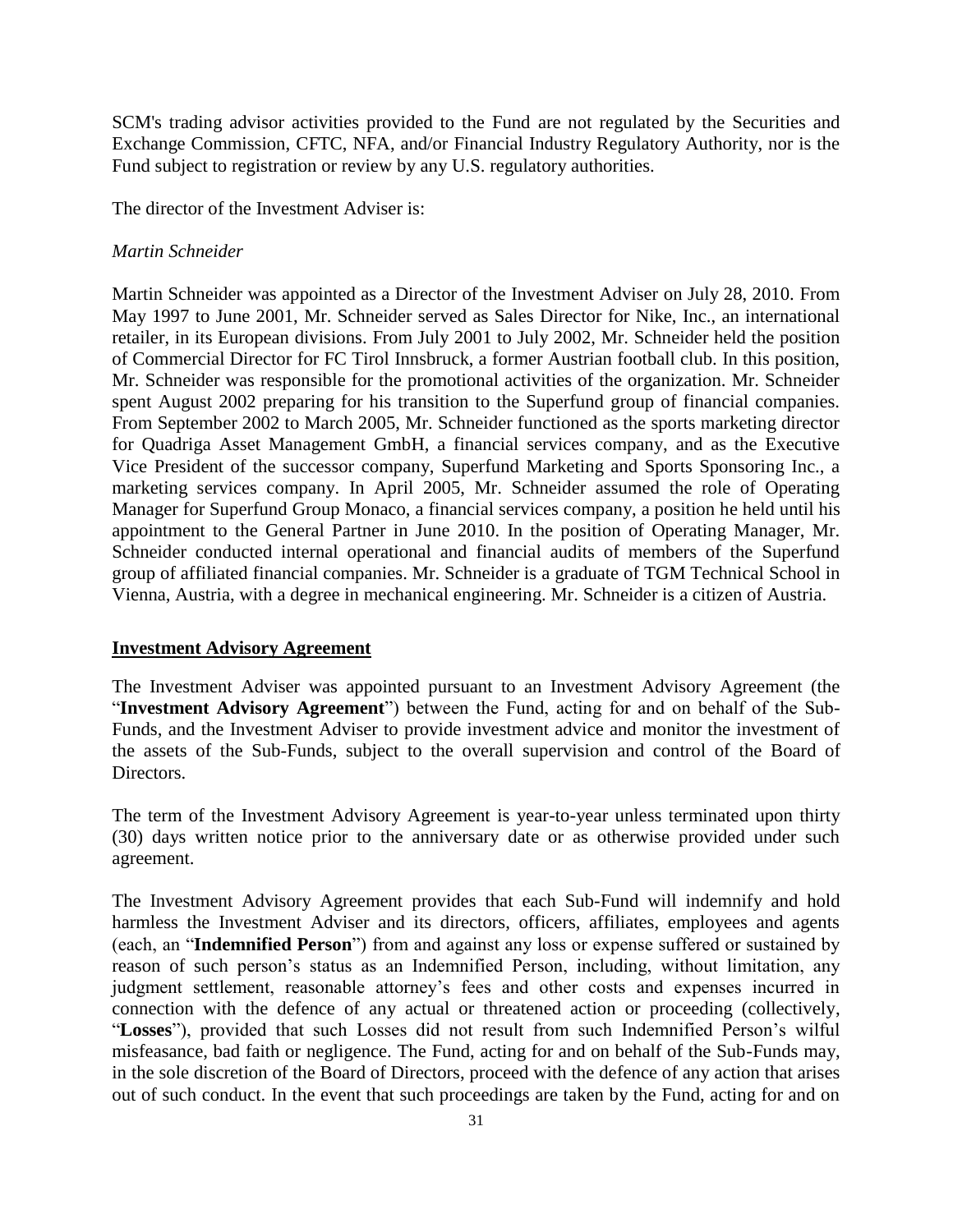behalf of the Sub-Funds, the Indemnified Person will agree to reimburse the relevant Sub-Fund for such fees, costs and expenses to the extent it is determined that the Indemnified Person was not entitled to indemnification.

## **Administrator**

## *Background*

UBS Fund Services (Cayman) Ltd. serves as the Administrator of each of the Sub-Funds of the Fund and the Master Fund pursuant to an administration agreement between the Fund and the Administrator (the "Administration Agreement"). The Administrator's principal place of business is located at 227 Elgin Avenue, UBS House, P.O. Box 852, Grand Cayman KY1-1103, Cayman Islands. UBS Fund Services (Cayman) Ltd. is a wholly owned subsidiary of UBS AG, was incorporated in the Cayman Islands in 1972 and is a holder of a class 'A' Banking and Trust Licence as well as an unrestricted Mutual Fund Administrator's Licence.

## *Administration Agreement*

Pursuant to the Administration Agreement, the Administrator provides services to the Fund acting for and on behalf of the Sub-Funds, including maintaining the register of shareholders of the Fund, receiving and processing subscription and redemption agreements or applications, submitting to shareholders a statement of their holdings in the Fund upon request, calculation of net asset value based on valuations of the securities and other assets of the Company, maintenance of accounting reports, preparation of financial statements for audit purposes and liaison with auditors.

The Administration Agreement also provides for indemnification of the Administrator and its directors, officers and employees from and against any and all liabilities, obligations, losses, damages, penalties, actions, judgments suits, costs, expenses or disbursements of any kind or nature whatsoever (other than those resulting from fraud, gross negligence or willful default on its part or on the part of its directors, officers, servants or agents) which may be imposed on, incurred by or asserted against Administrator in performing its obligations or duties thereunder. The Administration Agreement may be terminated by the Fund or the Administrator upon 90 business days' written notice.

The Directors and the Distributor, and not the Administrator, are responsible for determining that the Shares of the Fund are marketed and sold in compliance with all applicable securities and other laws.

The Administrator is entitled to the fees as agreed under the Administration Agreement.

The Administration Agreement is governed by the laws of the Cayman Islands.

## **Brokers**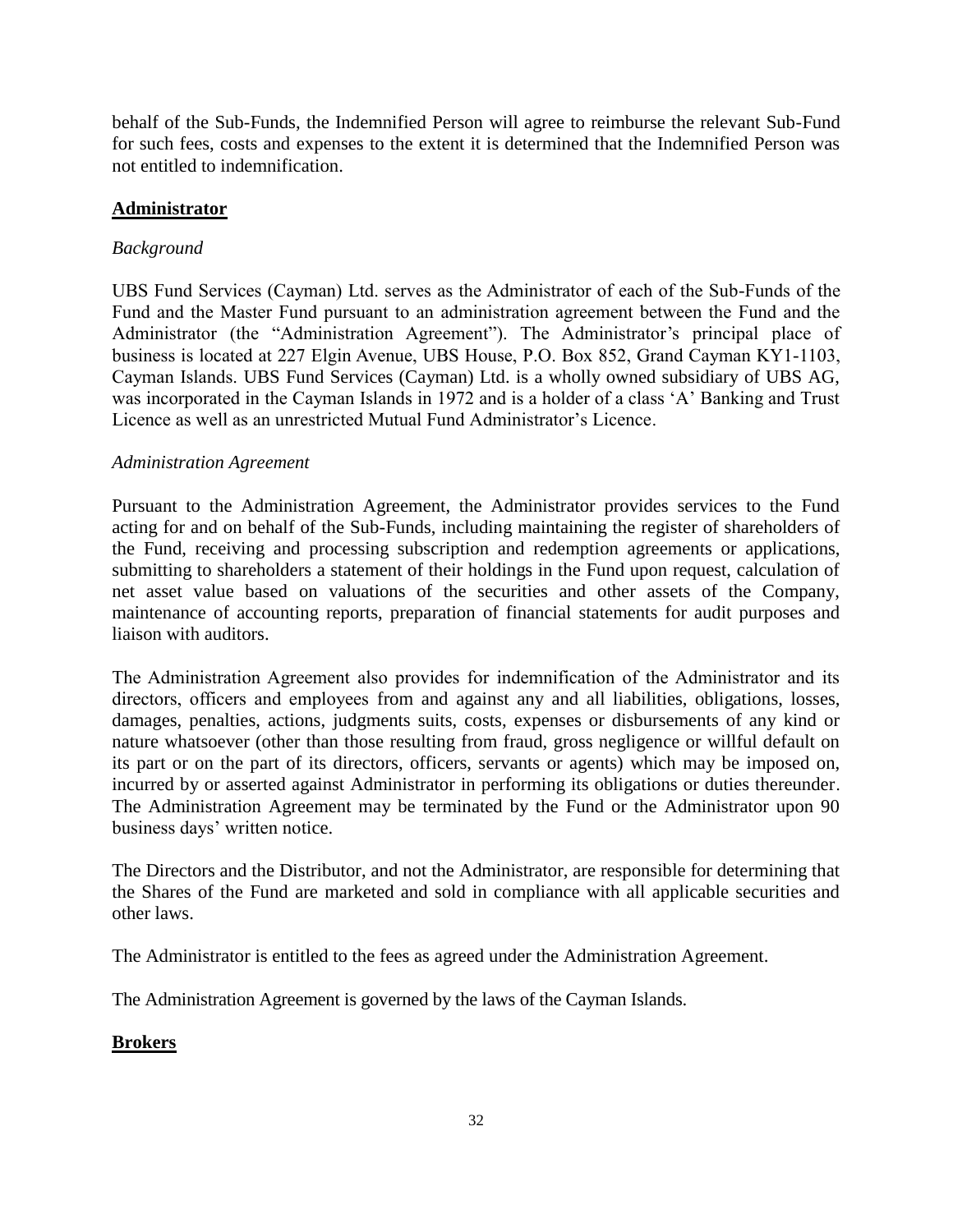The Fund and the Master Fund shall, on behalf of their respective segregated portfolios, be permitted to pay commissions to persons acting as brokers (whether clearing, executing or introducing brokers, or otherwise) in respect of investments made by the Fund and Master Fund in respect of their respective segregated portfolios, including without limitation to persons affiliated to the Investment Adviser or the principals thereof.

#### **Payment of Commissions to Brokers**

Amounts as described below are debited from the assets of the Master Fund or the Sub-Funds (as the case may be) and paid in proportional amounts to the clearing brokers as follows:

The Sub-Funds will pay to the clearing brokers a base brokerage commission of approximately US\$12.00 per round turn futures transaction (i.e., purchase and sale or sale and purchase) including give up fees and pit brokerage fees (if any), but not including third party transaction costs such as NFA fees, exchange fees and/or taxes (if any). Daily fluctuations in foreign currency exchange rates may cause actual commissions charged for trades cleared on certain non US exchanges to vary from US\$12.00. The clearing brokers may pay a portion of such commissions to one or more introducing and/or executing brokers which may be affiliated with the Investment Adviser.

For foreign currency over-the-counter spot and forward transactions ("**FOREX**"), there will be trading and/or market expenses or commissions which are charged and paid by the Fund, on behalf of the Sub-Funds, or the Master Fund as the case may be, to the clearing brokers, which in turn may pay a portion of such expenses or commissions to entities affiliated with the Investment Adviser or the principals thereof, including without limitation to Superfund Asset Management Inc. and Superfund Brokerage Services Inc. as introducing and/or executing brokers for their respective roles in looking after the orders of the Investment Adviser. This also applies in such cases when the issue is not a transaction with a standardized contract size and is not traded on a regulated contract market.Superfund Asset Management Inc. and Superfund Brokerage Services Inc. are a part of the globally operating Superfund group of investment companies.

When entering into FOREX contracts with an equivalent value of US\$100,000.00, and for winding up such FOREX contracts (purchases and sales of FOREX contracts), the Master Fund or the Sub-Funds shall be charged a brokerage expense or commission of approximately US\$12.00. If the usual market conditions for such fee should thereby change, or if the usual market price for such a transaction lies below this amount, the relevant sub-fund will nonetheless pay brokerage expenses or commissions in the amount of approximately US\$12.00 per FOREX contract with a contractual value of US\$100,000.00.

The brokerage commissions or expenses specified above are variable and will experience fluctuations depending on such factors as the currency being traded and variations in exchange rates. The actual amount of the brokerage, execution and transaction fees paid will be stated in the Master Fund's or the relevant Sub-Fund's annual report.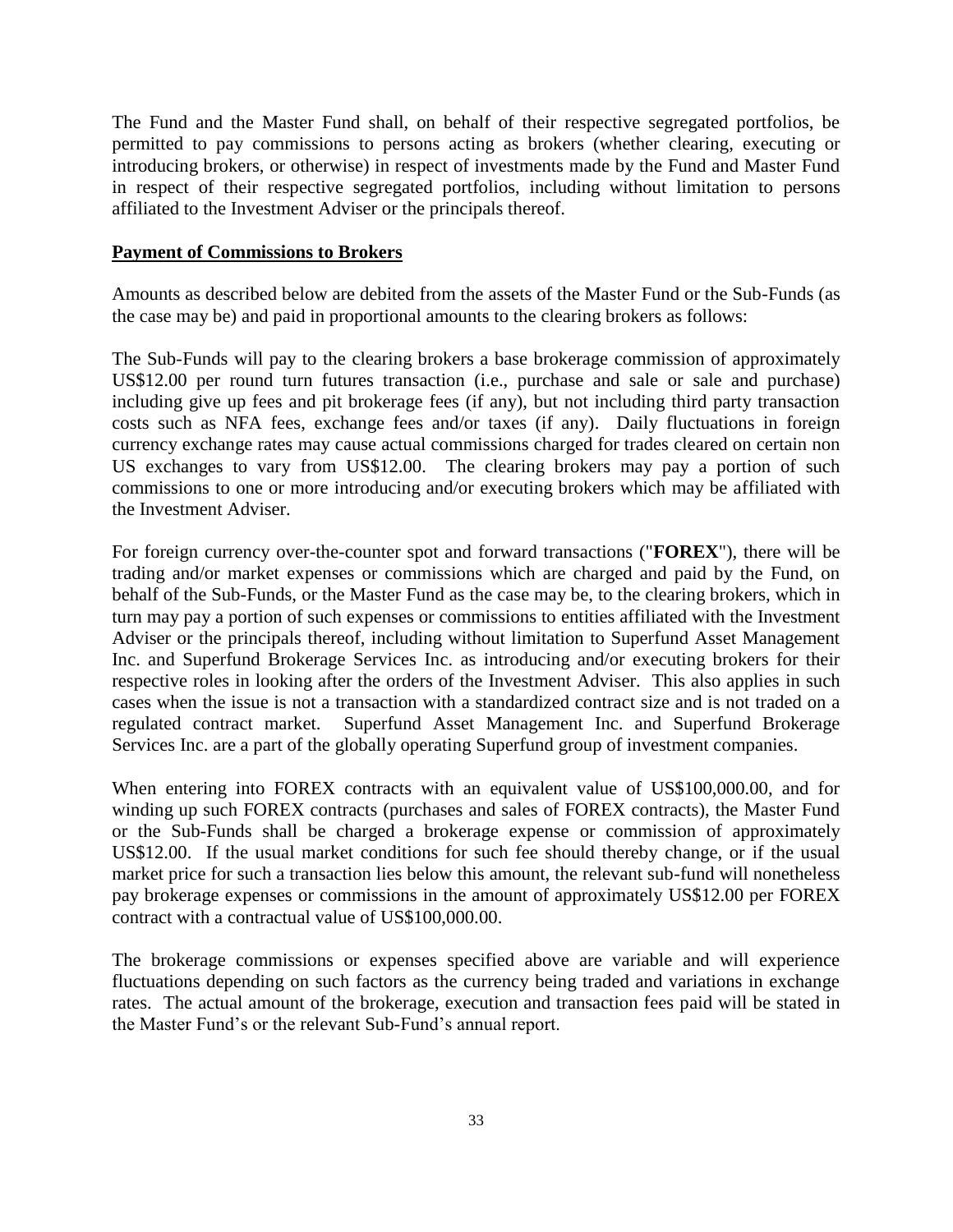## **Distributor**

The Fund, acting for and on behalf of the Sub-Funds, has appointed Superfund Distribution and Investment, Inc. as distributor of the Shares, pursuant to a distribution agreement between the Fund, on behalf of the Sub-Funds, and the Distributor.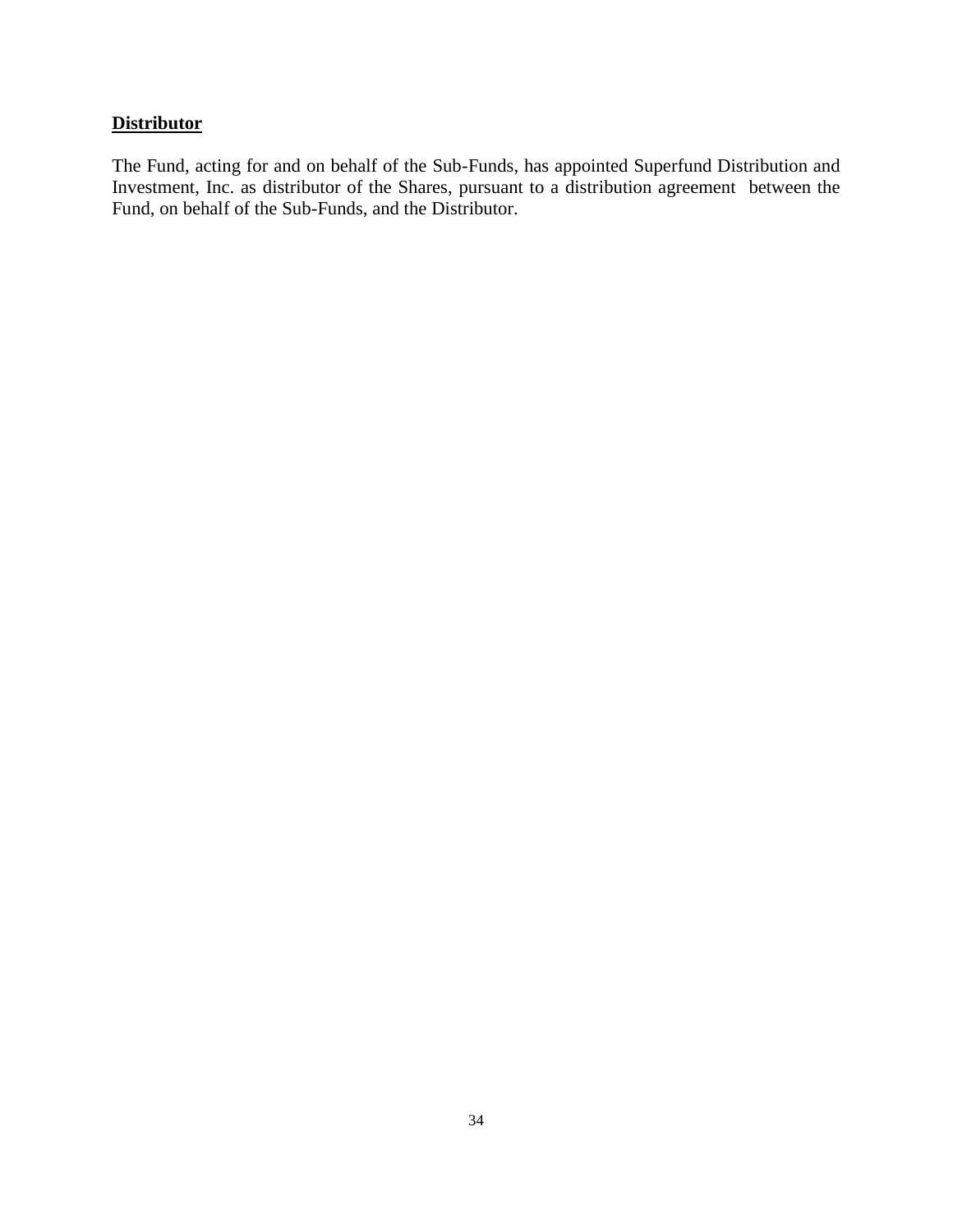#### **FEES AND EXPENSES**

 $\overline{\phantom{a}}$ 

## **Organisation Costs**

All costs and expenses associated with the organisation of the Fund and its Sub-Funds, including government incorporation charges and professional fees and expenses in connection with the preparation of this Offering Memorandum, corporate and contract documents and out-of-pocket expenses incurred by the Investment Adviser were settled by the Sub-Funds out of the proceeds of the initial offering of Shares. Organisational and offering expenses were divided equally among all Sub-Funds. These organisational costs were capitalised by each Sub-Fund and amortised on a straight line basis over a five year period. Whilst the Directors of the Fund consider that such an accounting policy is appropriate, such policy conflicts with United States generally accepted accounting principles and may result in a qualification to the auditors' report to the Sub-Funds' financial statements if the Auditors determine that such costs are material to the financial statements.

#### **Subscription Charge**

A Subscription Charge of up to 7% of each subscription for Shares may, at the sole discretion of the Directors, be deducted from the amount invested and, in such case, shall be paid to the Distributor. In respect of the Class A2 (USD) Shares, however, the Directors will generally waive any subscription charge.

## **Redemption Charge**

In respect of Class A (USD), Class A (JPY), Class B (USD), Class B (JPY), Class C (USD) Shares and Class C (EUR) Shares, where (a) redemptions are made within twelve (12) months of initial subscription, or (b) any compulsory redemption is made by the Directors pursuant to this Offering Memorandum, a Redemption Charge of two percent (2%) of the Redemption Price (as defined herein) may be charged by the relevant Sub-Fund in the sole discretion of the Directors*.*

In respect of Class A2 (USD) Shares, where such Class A2 (USD) Shares are redeemed on any Redemption Day whether voluntarily by Shareholders of the Fund or compulsorily by the Fund, a Redemption Charge shall be payable by the redeeming Shareholder. The Redemption Charge is as follows:

- (i) where a redemption is made less than 12 months from the relevant Subscription Day, the Redemption Charge shall be 5% of the Net Asset Value of the Shares being redeemed;
- (ii) where a redemption is made 12 months or more but less than 24 months from the relevant Subscription Day, the Redemption Charge shall be 4% of the Net Asset Value of the Shares being redeemed;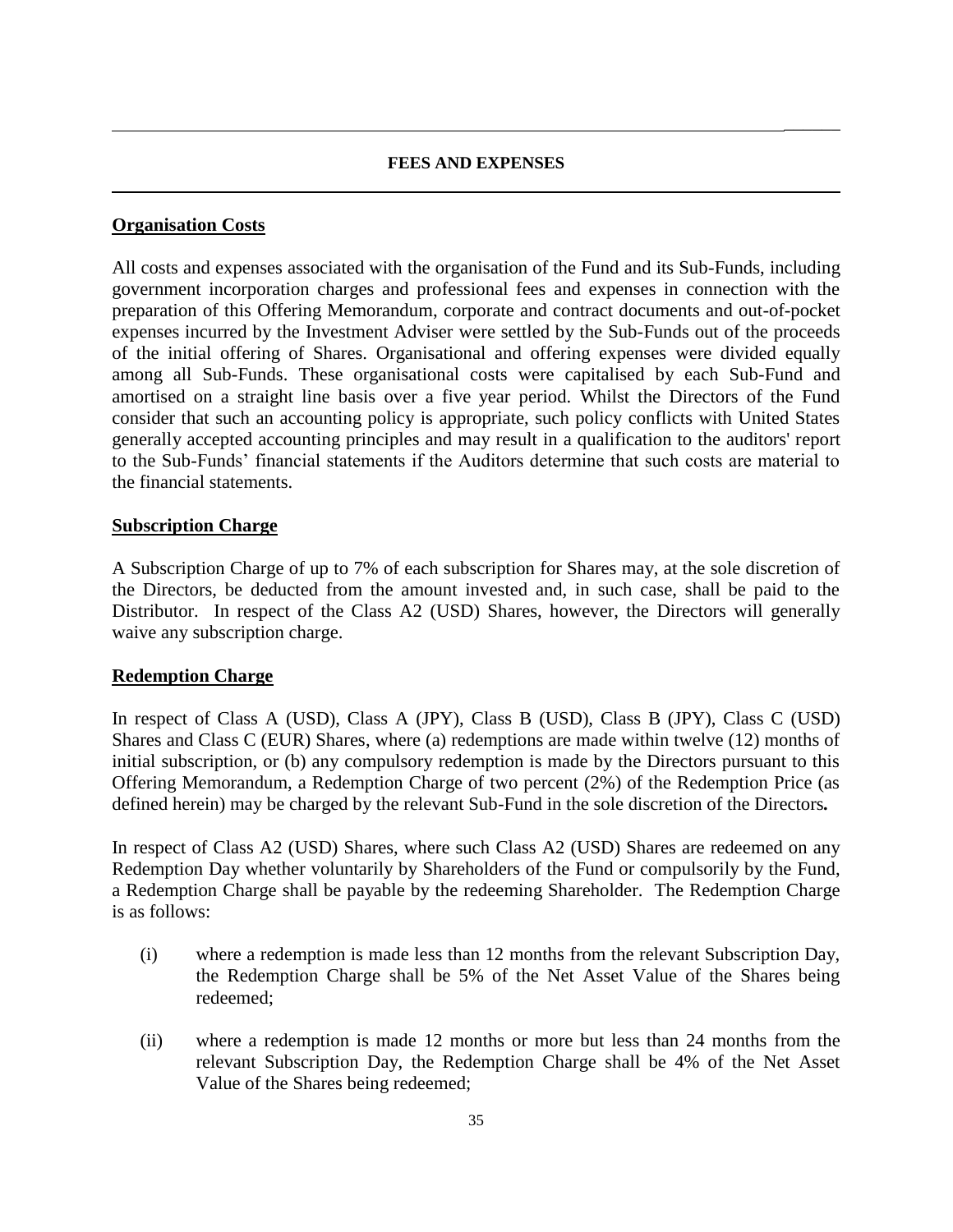- (iii) where a redemption is made 24 months or more but less than 36 months from the relevant Subscription Day, the Redemption Charge shall be 3% of the Net Asset Value of the Shares being redeemed;
- (iv) where a redemption is made 36 months or more but less than 48 months from the relevant Subscription Day, the Redemption Charge shall be 2% of the Net Asset Value of the Shares being redeemed;
- (v) where a redemption is made 48 months or more but less than 60 months from the relevant Subscription Day, the Redemption Charge shall be 1% of the Net Asset Value of the Shares being redeemed; and
- (vi) where a redemption is made 60 months or more from the relevant Subscription Day, no Redemption Fee shall be payable.

Redemption Charges in respect of Class A (USD), Class A (JPY), Class B (USD), Class B (JPY), Class C (USD) Shares and Class C (EUR) Shares shall be payable to the Investment Adviser. Redemption Charges in respect of Class A2 (USD) Shares shall be payable to the Distributor.

#### **Investment Adviser's Fees**

The Investment Adviser will receive:

- (a) Management Fees of 3.0% per annum calculated and crystallised on each Valuation Day, payable monthly in arrears based on the Net Asset Value of each class of Shares within each Sub-Fund as of each Valuation Day, attributable to and payable by the relevant Sub-Fund; and
- (b) In addition, the Investment Adviser shall charge each Sub-Fund an Incentive Fee being a percentage of the increase of the Net Asset Value per Share of each class within each such Sub-Fund as at each Valuation Day. The increase of such Shares shall be calculated as being the increase (if any) of the Net Asset Value per Share as at each Valuation Day (before the payment of any Incentive Fees) above the previous "high watermark" (as defined herein) of the Shares of the relevant class within each such Sub-Fund. For the avoidance of doubt, the Incentive Fee is calculated on a cumulative or "high watermark" basis and will not be payable with respect to any Share where the Net Asset Value per Share is less than the previous highest Net Asset Value per Share at which an Incentive Fee was paid.

This fact may lead to the situation that under the condition that the gold price in USD declines during a period in which the Investment Advisor achieves new trading profits with all its other investments, the USD value per share based on which an Incentive Fee is paid out may be below a formerly achieved USD value per share. This way of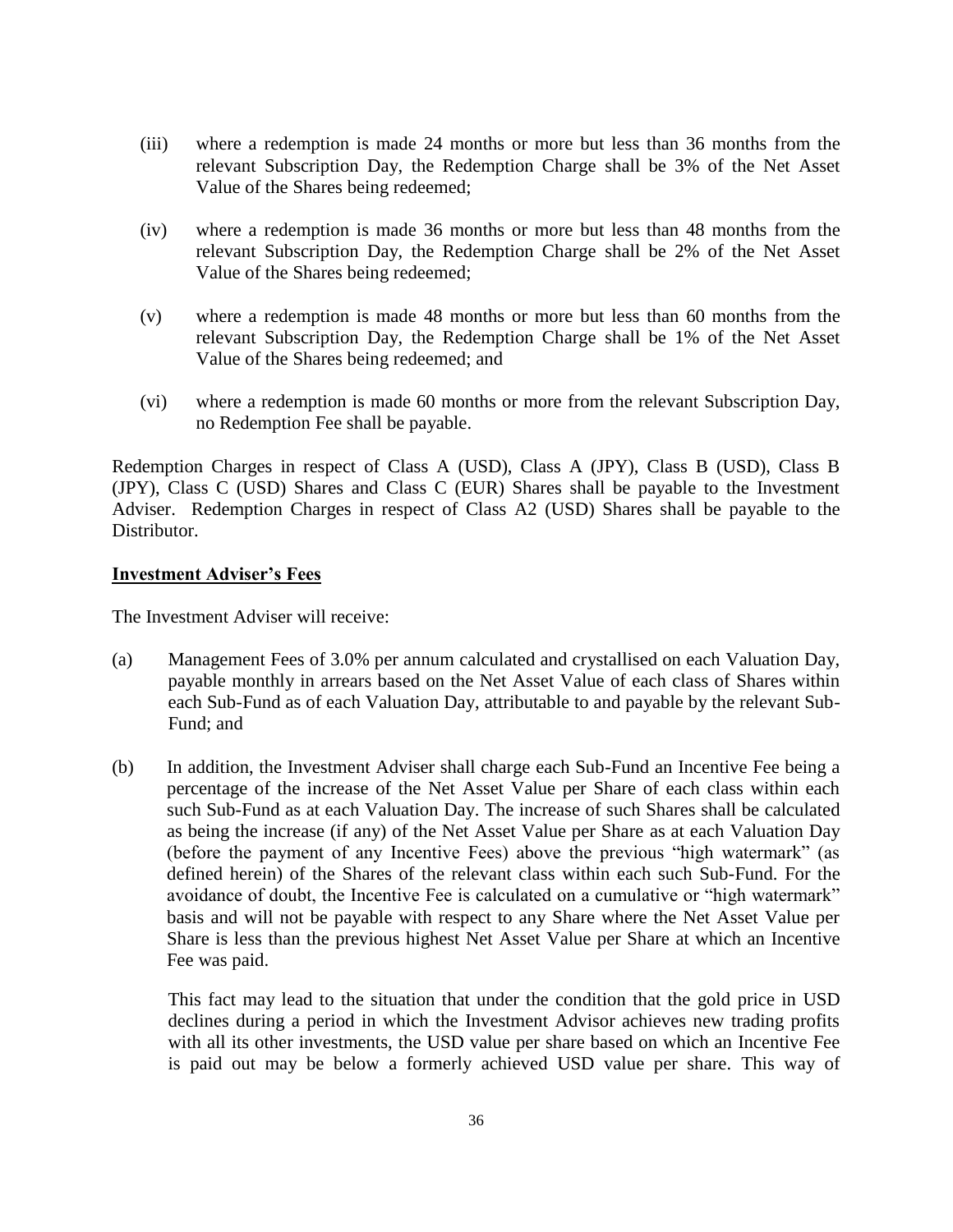Incentive Fee calculation grants to all investors that any NAV per share increase in USD which is purely due to a rising gold price will not be charged an Incentive Fee.

With regard to Class A (JPY) Shares and Class B (JPY) Shares, for the purposes of calculating the Incentive Fee, the gold price will be converted into JPY at the closing Bloomberg generic rate.

The amount of the Incentive Fee which shall be payable for each class of Shares is as follows:

#### **Superfund Green Gold A - Class A (USD) and Class A (JPY) Shares**

Twenty percent (20%) calculated and crystallised as at each Valuation Day, payable monthly, attributable to and payable by Superfund Green Gold A.

#### **Superfund Green Gold A - Class A2 (USD) Shares**

Twenty percent (20%) calculated and crystallised as at each Valuation Day, payable monthly, attributable to and payable by Superfund Green Gold A.

#### **Superfund Green Gold B - Class B (USD) and Class B (JPY) Shares**

Twenty-five percent (25%) calculated and crystallised as at each Valuation Day, payable monthly, attributable to and payable by Superfund Green Gold B.

#### **Superfund Green Gold C - Class C (USD) and Class C (EUR) Shares**

Thirty percent (30%) calculated and crystallised as at each Valuation Day, payable monthly, attributable to and payable by Superfund Green Gold C.

For the purposes of incentive fee calculations in respect of the Class A (JPY) and Class B (JPY) Shares, the Net Asset Value of such Class A (JPY) or Class B (JPY) Shares shall be based in Japanese Yen. Furthermore, if as at 1 August 2009 (the commencement of the Initial Offering Period for the Class A (JPY) and Class B (JPY) Shares) incentive fees were not payable in respect of the Class A (USD) or Class B (USD) Shares (because the Net Asset Value is less than the all-time high watermark), incentive fees shall not be payable in respect of the Class A (JPY) or Class B (JPY) Shares either. Such incentive fees shall only be payable in respect of the Class A (JPY) or Class B (JPY) Shares once the same percentage increase in Net Asset Value has been achieved for the Class A (JPY) or Class B (JPY) Shares as the percentage increase between the Net Asset Value for the Class A (USD) or Class B (USD) Shares as at 1 August 2009 and the previous high watermark for the existing Class A (USD) or Class B (USD) Shares.

For example, if the Net Asset Value per Class A (USD) Share as at 1 August 2009 was USD 13.00 and the previous high watermark was USD 13.50, a Net Asset Value increase of 3.85% is required before an incentive fee will be payable again in respect of the Class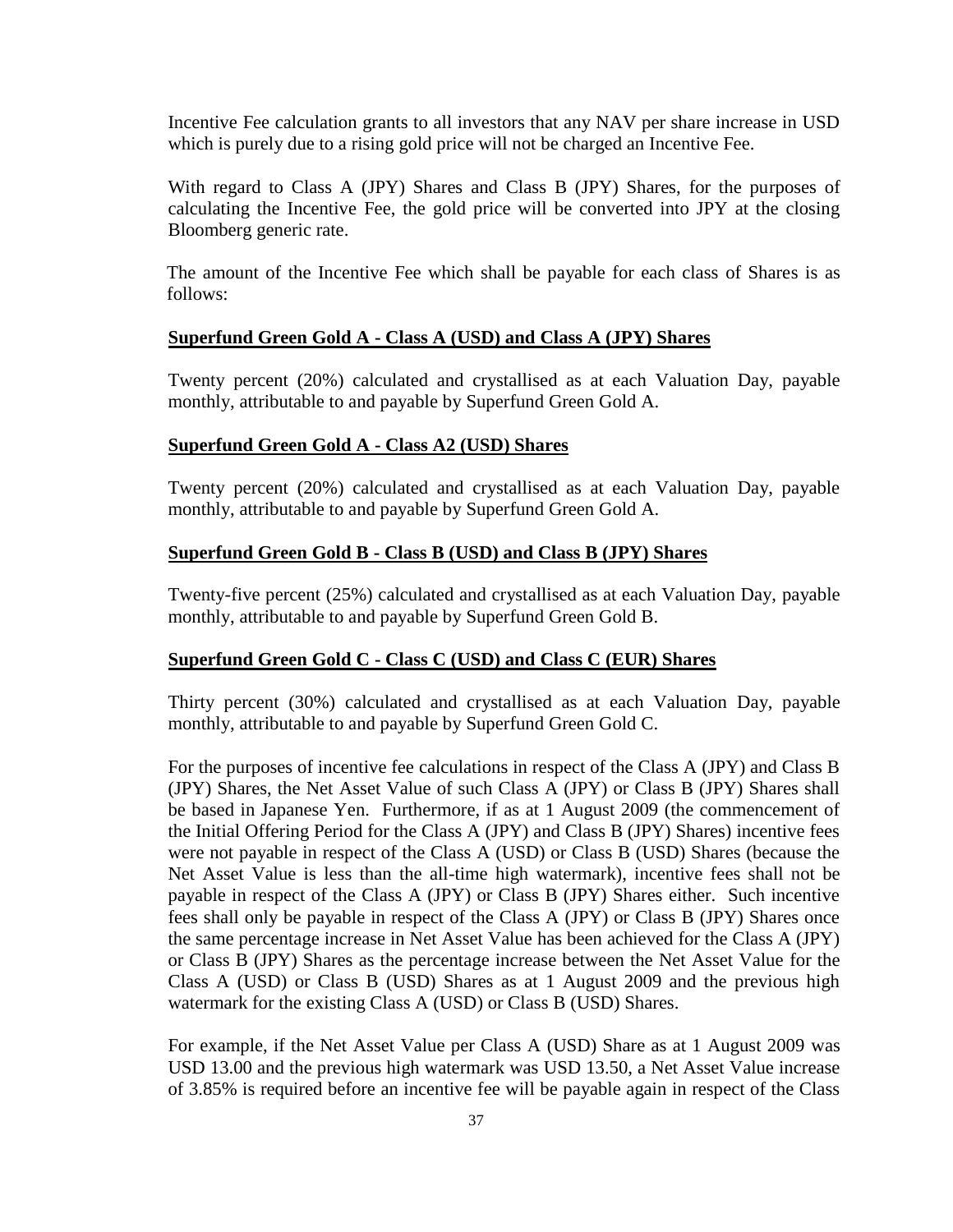A (USD) Shares. As at 1 August 2009, Class A (JPY) Shares (denominated in Japanese Yen) had an initial Net Asset Value of JPY 10,000 per Share and will commence paying incentive fees only once the Net Asset Value per Class A (JPY) Share reaches JPY 10,385 (i.e., an increase of 3.85%). The same example is applicable to Class B (JPY) Shares.

For the purposes of incentive fee calculations in respect of the Class C (EUR) Shares, the Net Asset Value of such Class C (EUR) Shares shall be based in Euros. Furthermore, if as at 1 September 2010 (the commencement of the Initial Offering Period for the Class C (EUR) Shares) incentive fees were not payable in respect of the Class C (USD) Shares (because the Net Asset Value is less than the all-time high watermark), incentive fees shall not be payable in respect of the Class C (EUR) Shares either. Such incentive fees shall only be payable in respect of the Class C (EUR) Shares once the same percentage increase in Net Asset Value has been achieved for the Class C (USD) Shares as the percentage increase between the Net Asset Value for the Class C (USD) Shares as at 1 September 2010 and the previous high watermark for the existing Class C (USD) Shares.

For example, if the Net Asset Value per Class C (USD) Share as at 1 September 2010 was USD 13.00 and the previous high watermark was USD 13.50, a Net Asset Value increase of 3.85% is required before an incentive fee will be payable again in respect of the Class C (USD) Shares. As at 1 September 2010, Class C (EUR) Shares (denominated in Euros) had an initial Net Asset Value of EUR 1,000 per Share and will commence paying incentive fees only once the Net Asset Value per Class C (EUR) Share reaches EUR 1,038.50 (i.e., an increase of 3.85%).

The Incentive Fee will be calculated after all other fees and expenses are paid. The Investment Adviser may pay a portion of the fees they receive to third parties, including Shareholders in the Sub-Funds, for any reason, including in consideration for services rendered to Shareholders or in connection with the placement of Shares.

Please see the following for an example of the calculation method of the Incentive Fee.

|                                                           | 4 March  | 11 March | 18 March | 25 March |
|-----------------------------------------------------------|----------|----------|----------|----------|
| Class A (USD) Net Asset Value per Share (before Incentive |          |          |          |          |
| Fee)                                                      | \$459.00 | \$530.00 | \$560.00 | \$595.00 |
| Gold Price / oz                                           | \$465.55 | \$494.40 | \$520.75 | \$567.20 |
| Net Asset Value per Share (before Incentive Fee)          | 0.9859   | 1.0720   | 1.0754   | 1.0490   |
| Net Asset Value per Share (after Incentive Fee)           | 0.9859   | 1.0540   | 1.0700   | 1.0490   |
|                                                           |          |          |          |          |
| High Watermark Net Asset Value per Share                  | 1.0000   | 1.0000   | 1.0540   | 1.0700   |

## **Hypothetical investment in Sub-Fund A**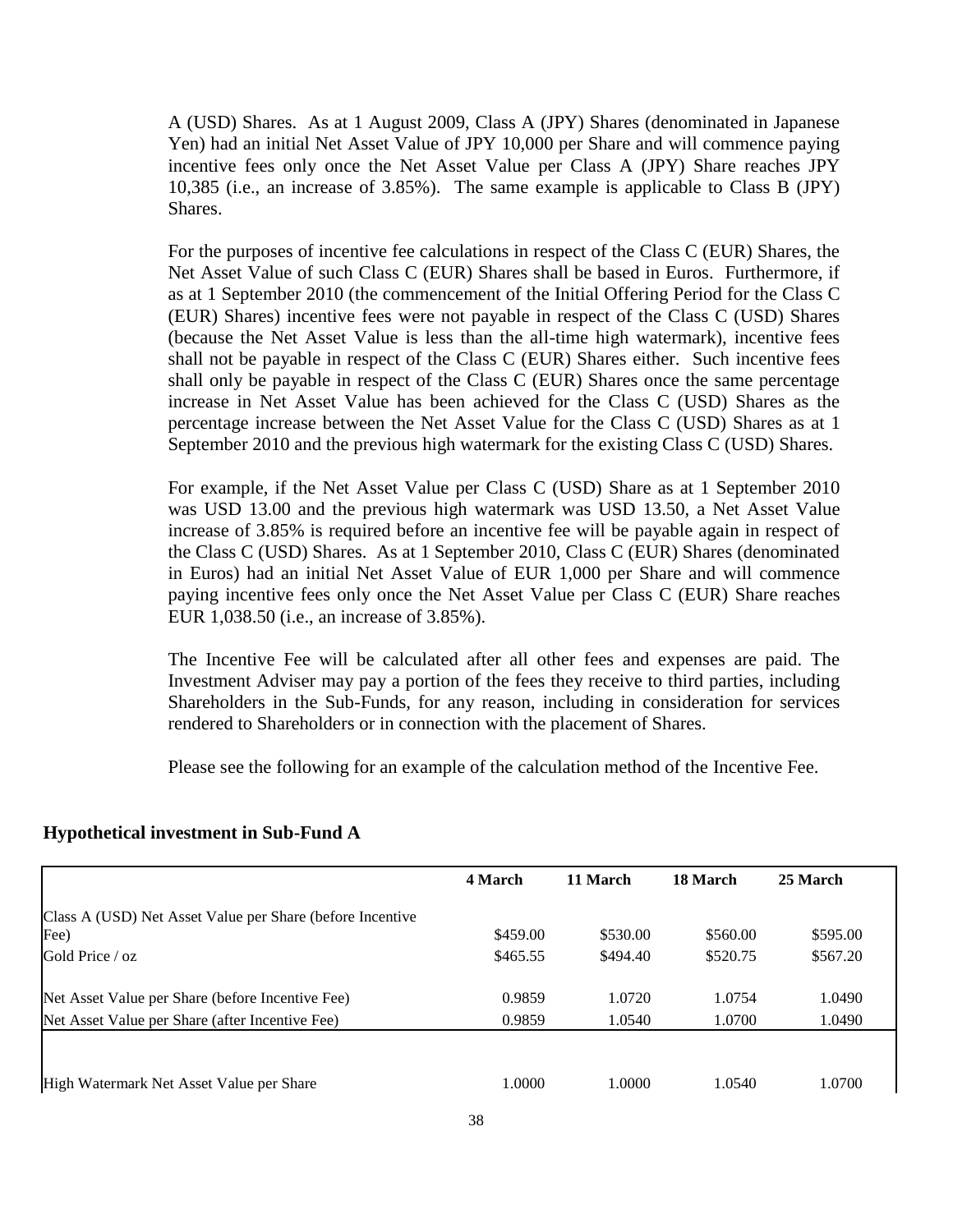| 0.9859       | 1.0720    | 1.0754   | 1.0490       |
|--------------|-----------|----------|--------------|
| (0.0141)     | 0.0720    | 0.0214   | (0.0210)     |
| 4,000.00     | 4,000.00  | 4,000.00 | 4,000.00     |
| \$465.55     | \$494.40  | \$520.75 | \$567.20     |
| $(\$26,200)$ | \$142,400 | \$44,518 | $(\$47,616)$ |
| 20%          | 20%       | 20%      | 20%          |
| \$0          | \$28,480  | \$8,903  | \$0          |
|              |           |          |              |

## **Distributor's Fees**

 $\mathbf{I}$ 

The Distributor will charge each Sub-Fund a distribution fee at a rate of 1.8% per annum of the Net Asset Value of each class of Shares within each Sub-Fund calculated and crystallised as at each Valuation Day, payable monthly within 15 days following the last Valuation Day in the month and attributable to each such relevant Sub-Fund.

In addition, the Distributor will be paid 100% of any Subscription Charge that may be levied, at the sole discretion of the Directors, by the Fund in respect of any of the Sub-Funds, and the Distributor will also be paid 100% of any Redemption Charge in respect of Class A2 (USD) Shares.

## **Administrator's Fees**

The Administrator is entitled to quarterly fees from the Fund in respect of its services as Administrator in accordance with its standard fees as set forth in the Administration Agreement. In addition, the Administrator is entitled to reimbursement by the Fund of all out-of-pocket expenses properly incurred by it in the performance of its services under the Administration Agreement. The Administrator's fees may be amended from time to time by agreement by both the Fund and the Administrator.

#### **Other Operating Expenses**

Each Sub-Fund bears all other expenses incidental to its operations and business, including (i) brokerage commissions, expenses and charges, underwriting charges and similar costs, (ii) fees and charges of custodians and clearing agencies, (iii) interest and commitment fees on loans and debit balances, (iv) income taxes, withholding taxes, transfer taxes and other governmental charges and duties, (v) prorata share of fees of the Fund's legal advisors and independent auditors, (vi) prorata share of Directors' expenses, (vii) prorata share of the costs of maintaining the Fund's registered and principal office in the Cayman Islands, (viii) the costs of printing and distributing offering materials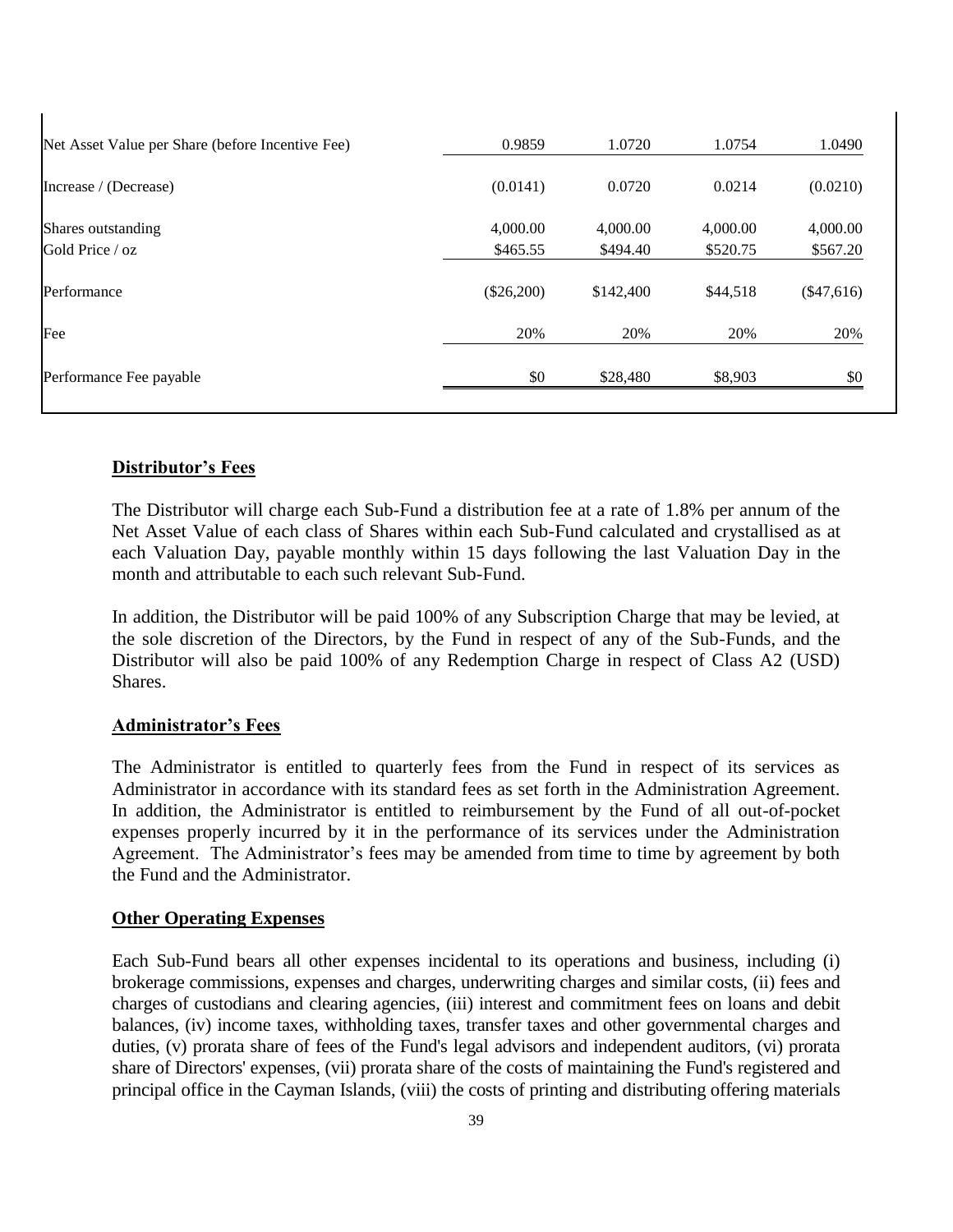and any reports and notices to Shareholders, (ix) organisational expenses, and (x) a pro rata share of the fees and expenses of funds in which it invests (including, without limitation, the Master Fund).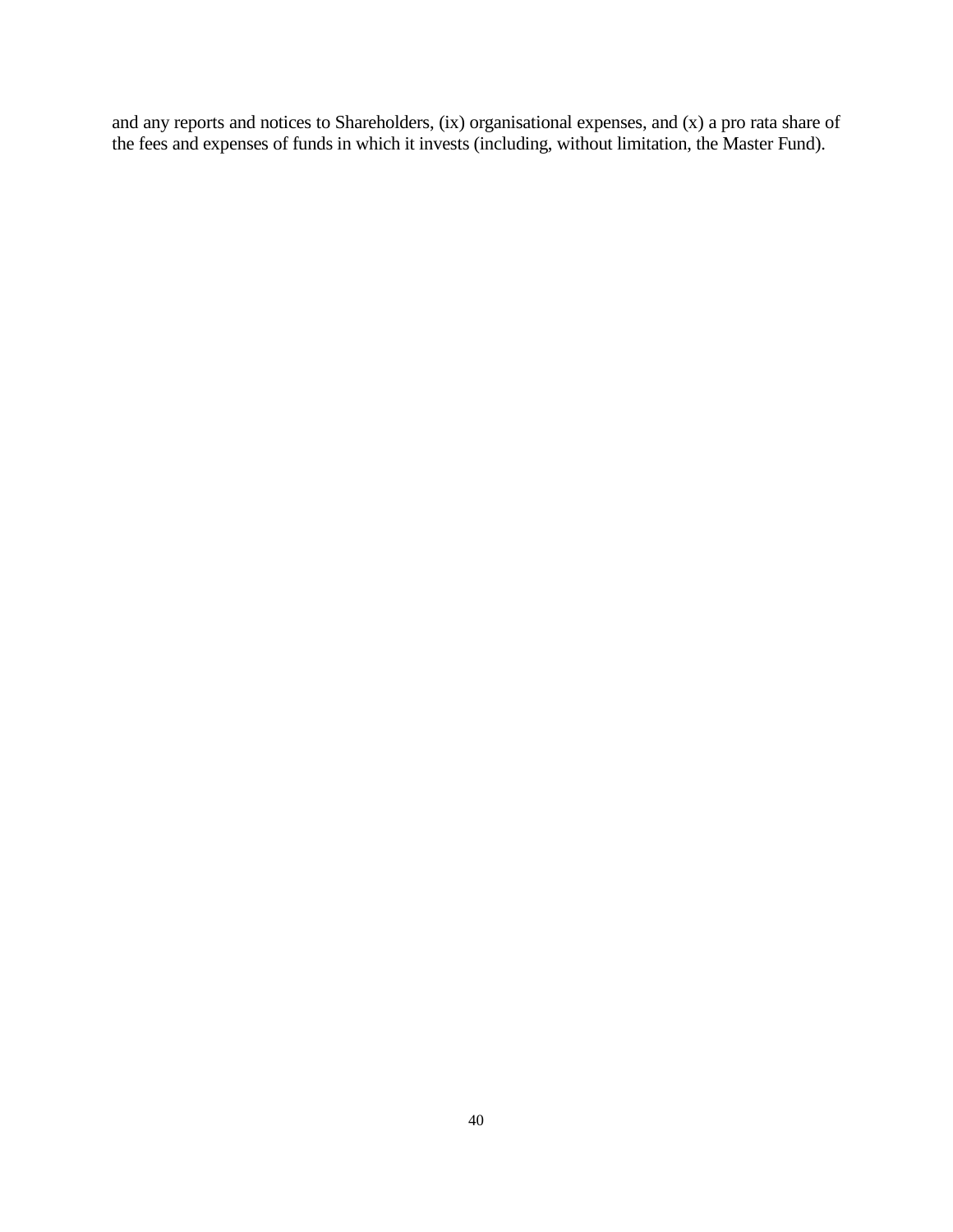## **SHARES**

The authorised share capital of the Fund is US\$50,000 divided into 100 Founder Shares of par value US\$0.01 and 4,999,900 Participating Shares (the "**Shares**") of par value US\$0.01 each.

- (a) Founder Shares carry one (1) vote each. Other than as set out below in paragraph (b) no other Shares have a right to receive notice, attend or vote at general meetings of the Fund. Founder Shares do not have a right to dividends. On a winding up of the Fund, Founder Shares rank only for a return of the nominal amount paid up thereon provided the Fund shall have sufficient assets after the settlement of all obligations to creditors and the holders of Participating Shares.
- (b) All Participating Shares shall be sold on a weekly basis at the relevant Net Asset Value per Share. There is provision in the Articles of Association for Shareholders to vote at meetings of the holders of Participating Shares on matters relating to alteration or variation of rights attaching to the Shares. However, Participating Shares carry no right to receive notice, attend or vote at general meetings of the Fund.

On a winding up, only the holders of Participating Shares have a right to share in the surplus assets of the relevant Sub-Fund in which they hold Shares.

The Fund, acting for and on behalf of its Sub-Funds, may declare dividends on the Shares but does not anticipate paying any dividends at this time. See USE OF PROCEEDS.

Shares are liable to be redeemed at the option of the Fund, acting for and on behalf of the Sub-Funds, at any time and from time to time at the relevant Net Asset Value per Share minus the relevant charges.

The Fund may, from time to time by resolution of those Shareholders entitled to vote, increase the authorised capital of the Fund.

In the event that the Fund, acting for and on behalf of the Sub-Funds, proposes to amend any agreement that would aversely affect any Shareholder, such as any increase in fees payable to the Investment Adviser, the Fund, acting for and on behalf of the Sub-Funds, shall provide the Shareholders with thirty-five (35) days' prior written notice of such proposed changes thereby permitting a Shareholder to make a request for redemption of Shares prior to such proposed change.

Without prejudice to the rights previously conferred on the holders of existing Shares, Shares in any of the Sub-Funds may be issued with such preferred, deferred or other special rights or such restrictions as the Board of Directors may from time to time determine. The rights of existing Shareholders may only be varied with the consent in writing of the members holding not less than seventy-five per cent (75%) of the issued shares of that class and the issued Shares of any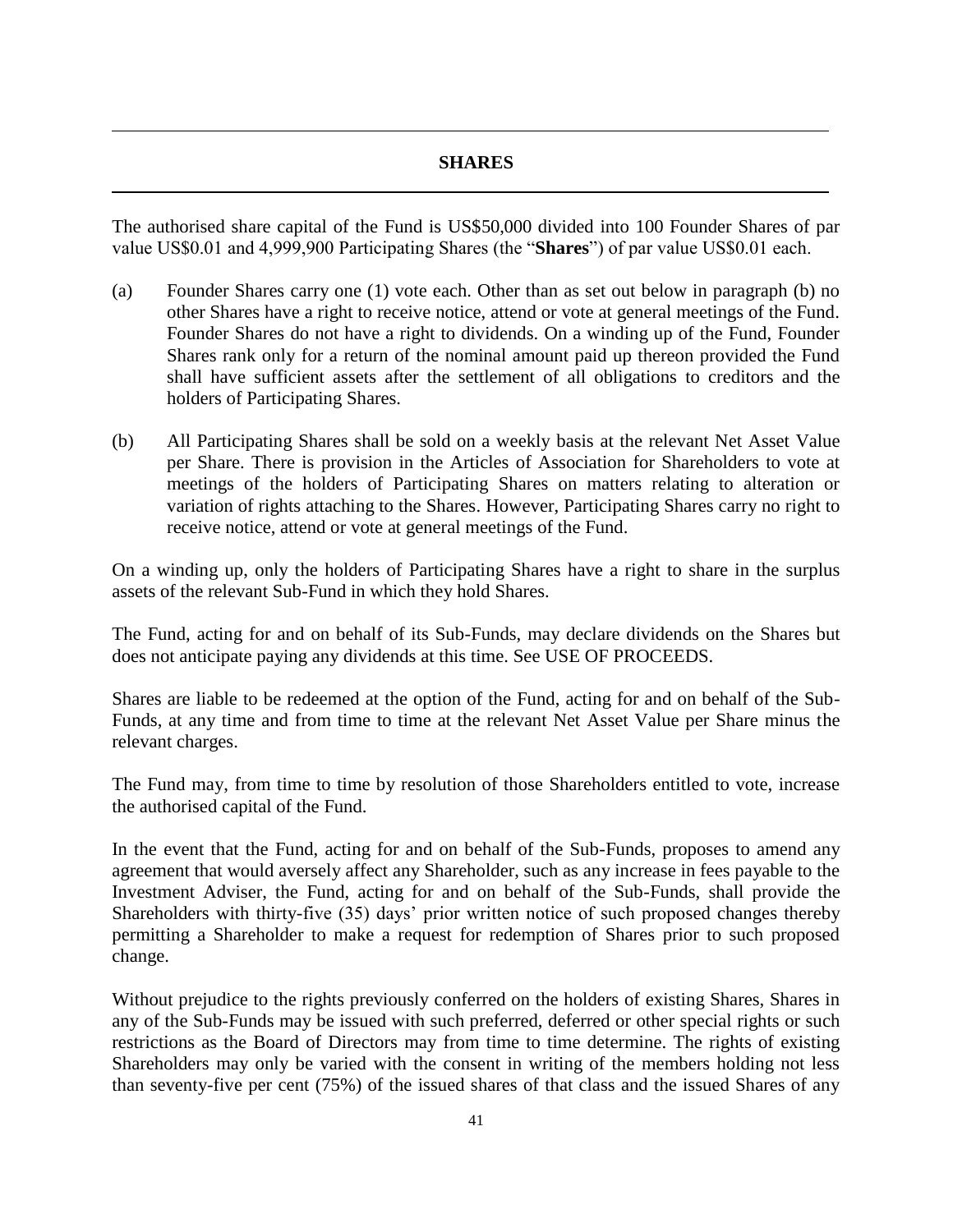other class of shares that may be affected by such variation. The unissued Shares of the Fund shall be at the disposal of the Board of Directors who may issue them at their discretion subject to the Memorandum and Articles of Association.

The Founder Shares and the Participating Shares carry no pre-emption rights.

Shares will be held in registered form and share certificates will not be issued. Each Subscriber will be furnished with a written confirmation of the amount of the investment made and the number and class of Shares purchased.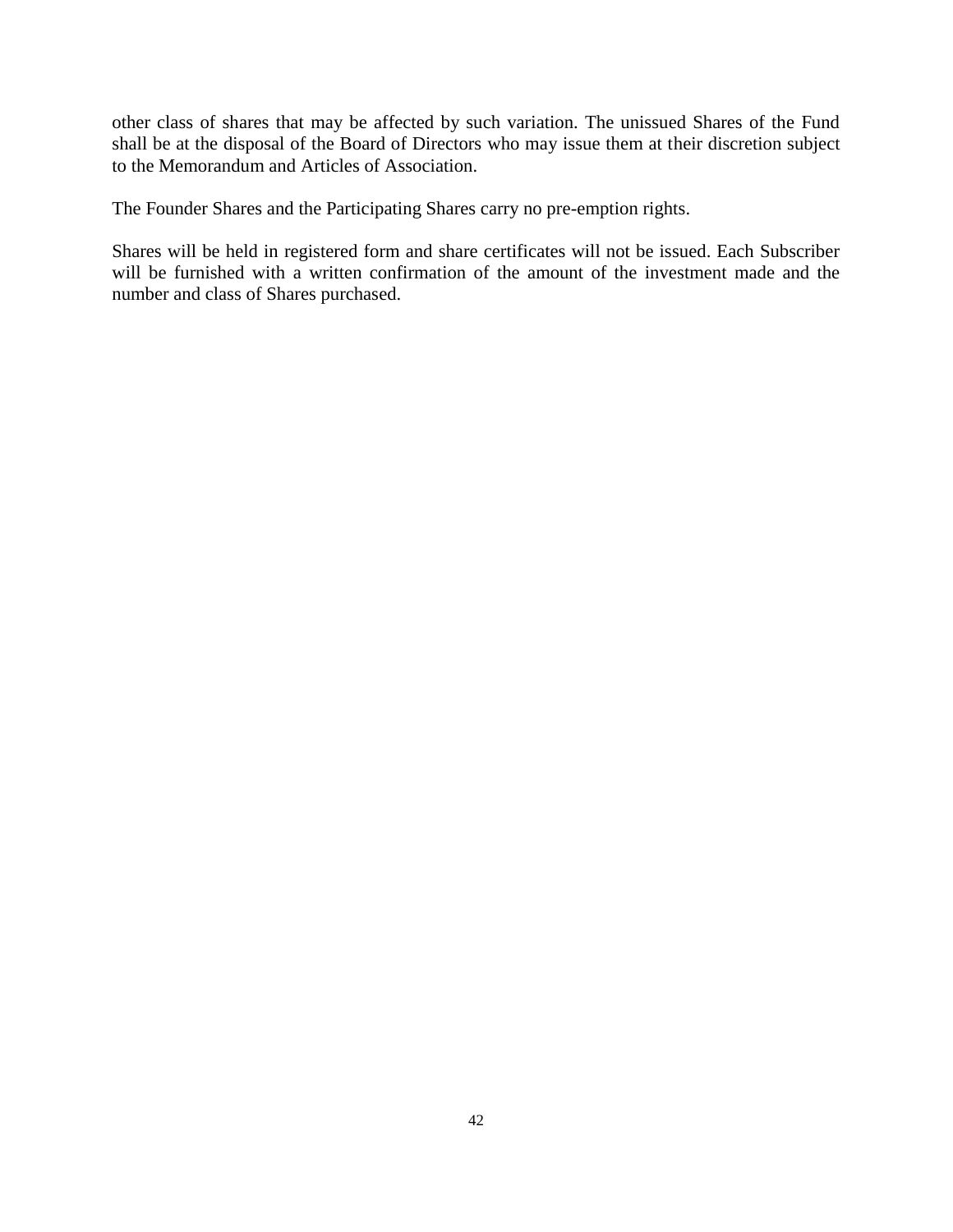#### **THE OFFERING**

#### **Subscriptions**

Class A (USD), Class A2 (USD), Class A (JPY), Class B (USD), Class B (JPY) and Class C (USD) may be purchased on any Subscription Day or at such other times as the Board of Directors, in its sole discretion, may allow at the United States Dollar or JPY equivalent of the Net Asset Value per Share of the relevant Sub-Fund calculated as of the Valuation Day immediately preceding the Subscription Day. The Class C (EUR) Shares are being offered during the Initial Offering Period at the Initial Offering Price and, thereafter, on any Subscription Day by reference to the Net Asset Value per Share calculated in Euros as of the Valuation Date immediately preceding the Subscription Day. If an application for Shares is accepted, the Administrator will register the name of the Subscriber on the books of the relevant Sub-Fund in respect of the Shares (including fractions of Shares) to two (2) decimal places issuable to the investor, based upon the Net Asset Value per Share of the relevant Sub-Fund as of the Valuation Day.

Investors may purchase Shares with United States Dollars, Japanese Yen, Euros or Swiss Francs provided that the Fund shall convert subscription monies received into United States Dollars, Euros or Japanese Yen (as the case may be). The minimum initial subscription required by each investor wishing to purchase any class of Share is as follows:

| Class A (USD) Shares  | US\$5,000     |
|-----------------------|---------------|
| Class A2 (USD) Shares | US\$20,000    |
| Class A (JPY) Shares  | JPY 500,000   |
| Class B (USD) Shares  | US\$50,000    |
| Class B (JPY) Shares  | JPY 5,000,000 |
| Class C (USD) Shares  | US\$100,000   |
| Class C (EUR) Shares  | EUR 100,000   |

The Board of Directors may in their sole discretion permit subscriptions in lesser amounts.

Notwithstanding the foregoing, the minimum initial and subsequent subscription amount in respect of all investments solicited and/or executed in Austria shall be at least EUR 50,000 (or other currency equivalent), and the Directors shall not have any discretion to accept a lesser subscription amount in respect of such investments.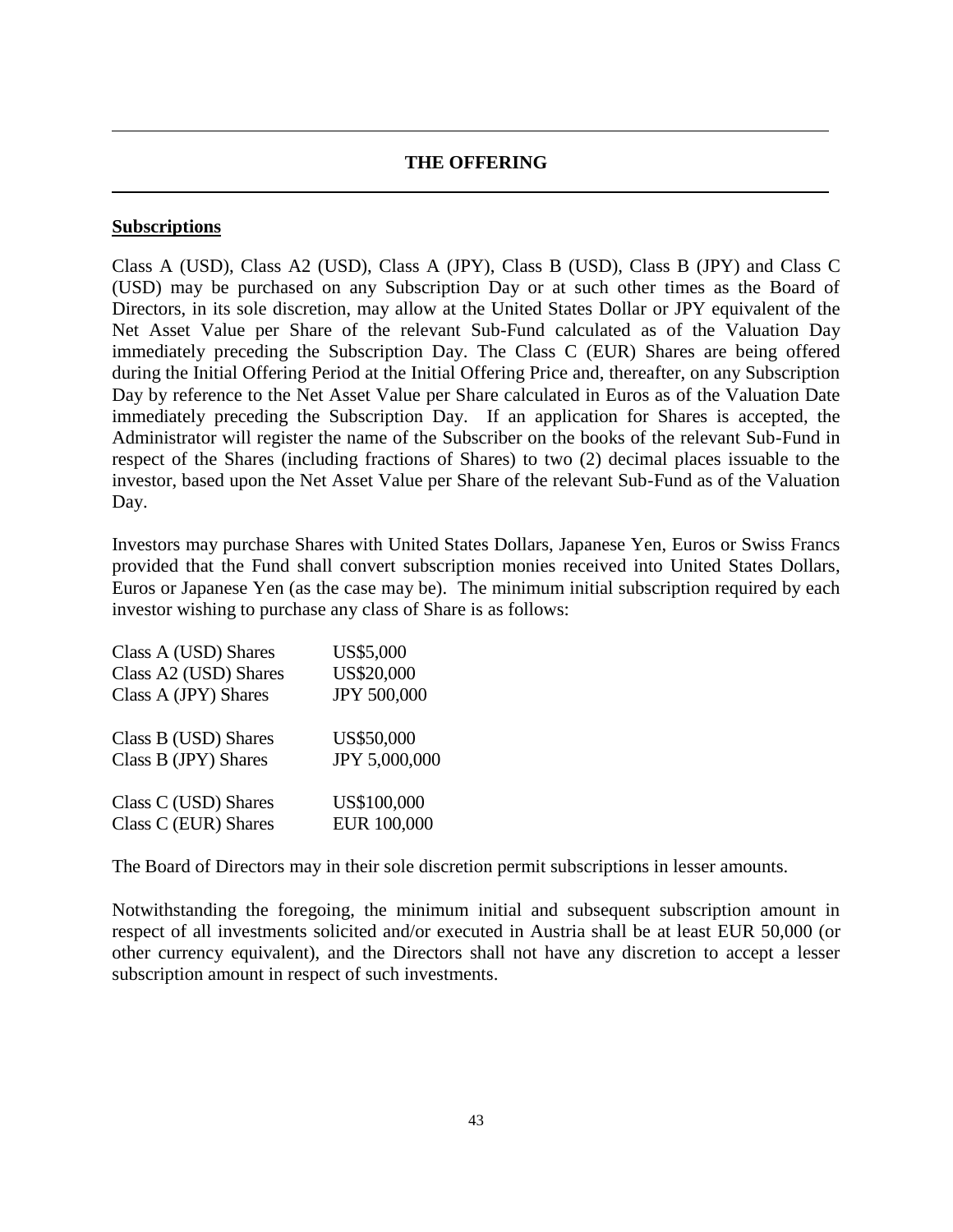Notwithstanding the foregoing, the minimum initial and subsequent subscription amount in respect of all investments solicited and/or executed in Netherlands shall be at least EUR 50,000 for subscriptions received before December 31, 2011 and at least EUR 100,000 for subscriptions received on or after January 1, 2012 (or other currency equivalent), and the Directors shall not have any discretion to accept a lesser subscription amount in respect of such investments.

The minimum amount of every subsequent subscription for Shares of each class is as follows:

| Class A (USD) Shares  | US\$5,000   |
|-----------------------|-------------|
| Class A2 (USD) Shares | US\$5,000   |
| Class A (JPY) Shares  | JPY 500,000 |
| Class B (USD) Shares  | US\$5,000   |
| Class B (JPY) Shares  | JPY 500,000 |
| Class C (USD) Shares  | US\$100,000 |
| Class C (EUR) Shares  | EUR 100,000 |

Notwithstanding the foregoing, the minimum initial and subsequent subscription amount in respect of all investments solicited and/or executed in Austria shall be at least EUR 50,000 (or other currency equivalent), and the Directors shall not have any discretion to accept a lesser subscription amount in respect of such investments.

Notwithstanding the foregoing, the minimum initial and subsequent subscription amount in respect of all investments solicited and/or executed in Netherlands shall be at least EUR 50,000 for subscriptions received before December 31, 2011 and EUR 100,000 for subscriptions received on or after January 1, 2012 (or other currency equivalent), and the Directors shall not have any discretion to accept a lesser subscription amount in respect of such investments.

An investor seeking to purchase Shares (a "**Subscriber**") who is acceptable to the Board of Directors will be sold the number of Shares which its subscription payment will purchase at the then current offering price taking into account any subscription charge levied by the Directors. Subscribers will have no right to rescind a purchase after receipt by the Administrator or its appointed agent of a completed form of Subscription Agreement and payment of the offering price. Shares will be issued in registered book-entry form. No share certificates will be issued.

Any portion of a gross subscription amount not accepted for investment will be returned to the Subscriber. No interest will accrue on any returned amount.

#### **Payment**

Shares may be purchased by filling in and signing a Subscription Agreement in the form attached to this Offering Memorandum and sending by facsimile the completed and signed Subscription Agreement accompanied by the verification of identity documentation as specified in the Subscription Agreement along with payment of the relevant offering price to the Administrator. Risk of error in the transmission by facsimile rests with the Subscriber. Subscription Agreements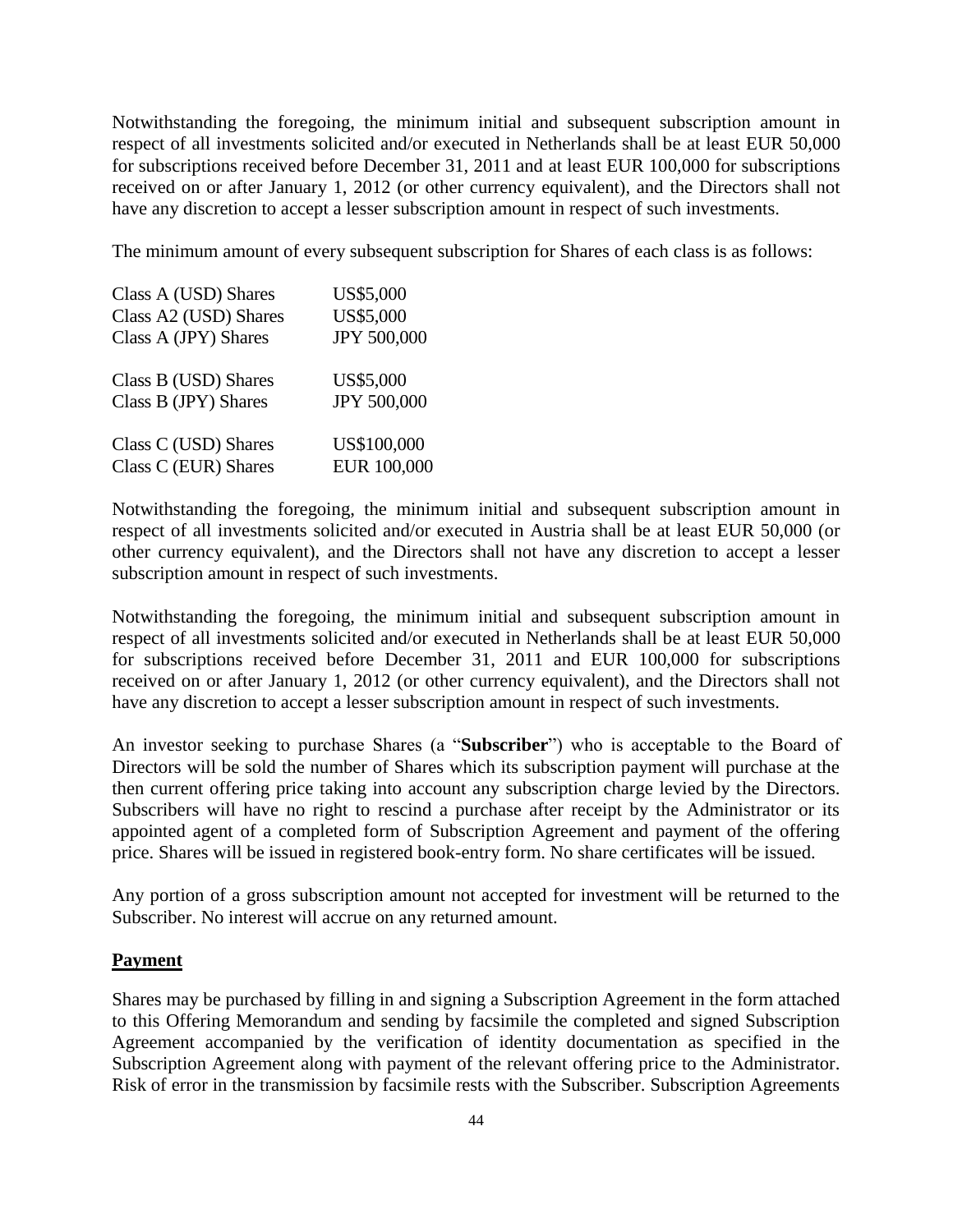and payment for the purchase of Shares must be received by the Administrator by the close of business at least one (1) Business Day prior to the relevant Subscription Day, or, in the case of Class C (EUR) Shares during the Initial Offering Period, at least one day prior to the closure of the Initial Offering Period, or such other day that the Directors may determine in their sole discretion (the "**Subscription Receipt Date**"). The original, signed Subscription Agreement shall be forwarded to the Administrator as soon as possible thereafter. In the event that subscription monies corresponding to a submitted Subscription Agreement are not received by the close of business on the Subscription Receipt Date, such Subscription Agreement will be held (without being accepted or rejected) by the Administrator, until the subscription monies are received, provided that, if such subscription monies are not received by the Administrator by the close of business on the next following Subscription Receipt Date after the date on which the Subscription Agreement was received, such Subscription Agreement will be deemed null and void. If subscription monies are not received by the close of business on any Subscription Receipt Date (that is, they are received after the close of business on any Subscription Receipt Date), such subscription monies will be held by the Administrator, without interest, until the next following Subscription Day, at which time, assuming that it is accepted, the subscription shall be made effective. If subscription monies are received by the close of business on any Subscription Receipt Date, but the corresponding Subscription Agreement was not received by the Administrator by the close of business on the relevant Subscription Receipt Date, the Administrator will hold such subscription monies (without accepting or rejecting the same), without interest, until the next following Subscription Receipt Date, and if the corresponding Subscription Agreement is not received by the Administrator by the close of business on such next following Subscription Receipt Date, the subscription monies shall be returned by the Administrator to the investor, without interest and less any bank fees or charges, as soon as possible thereafter.

Subscriptions are payable in cash only by wire transfer (SWIFT MT 103 Format or Equivalent) in Dollars, Yen, Euros or Swiss Francs. Any payment by swift or wire transfer must be payable to the Fund, noting the reference of the relevant Sub-Fund, for example, "Superfund Green Gold SPC-Class A (USD)/(JPY)", "Superfund Green Gold SPC-Class A2 (USD)", "Superfund Green Gold SPC-Class B (USD)/(JPY)" or "Superfund Green Gold SPC-Class C (USD)/(EUR)" as the case may be. Wire transfer instructions are set forth in the Subscription Agreement. For the avoidance of doubt, no subsequent redemptions or transfers of such Shares will be accepted by the Administrator or the Directors unless the original signed Subscription Agreement and the relevant due diligence documentation have been received.

All questions concerning the timeliness, validity, form and eligibility of any Subscription Agreement will be determined by the Administrator, whose determinations will be final and binding. The Fund in its sole discretion, acting for and on behalf of the relevant Sub-Fund, may waive any defect or irregularity, or permit a defect or irregularity to be corrected within such time as it may determine, or reject the purported purchase of Shares. The Fund will not be under any duty to give notification of any defect or irregularity in connection with the submission of Subscription Agreements or incur any liability for failure to give such notification. The Fund, acting for and on behalf of the relevant Sub-Fund, has the right to reject any subscription in its sole discretion.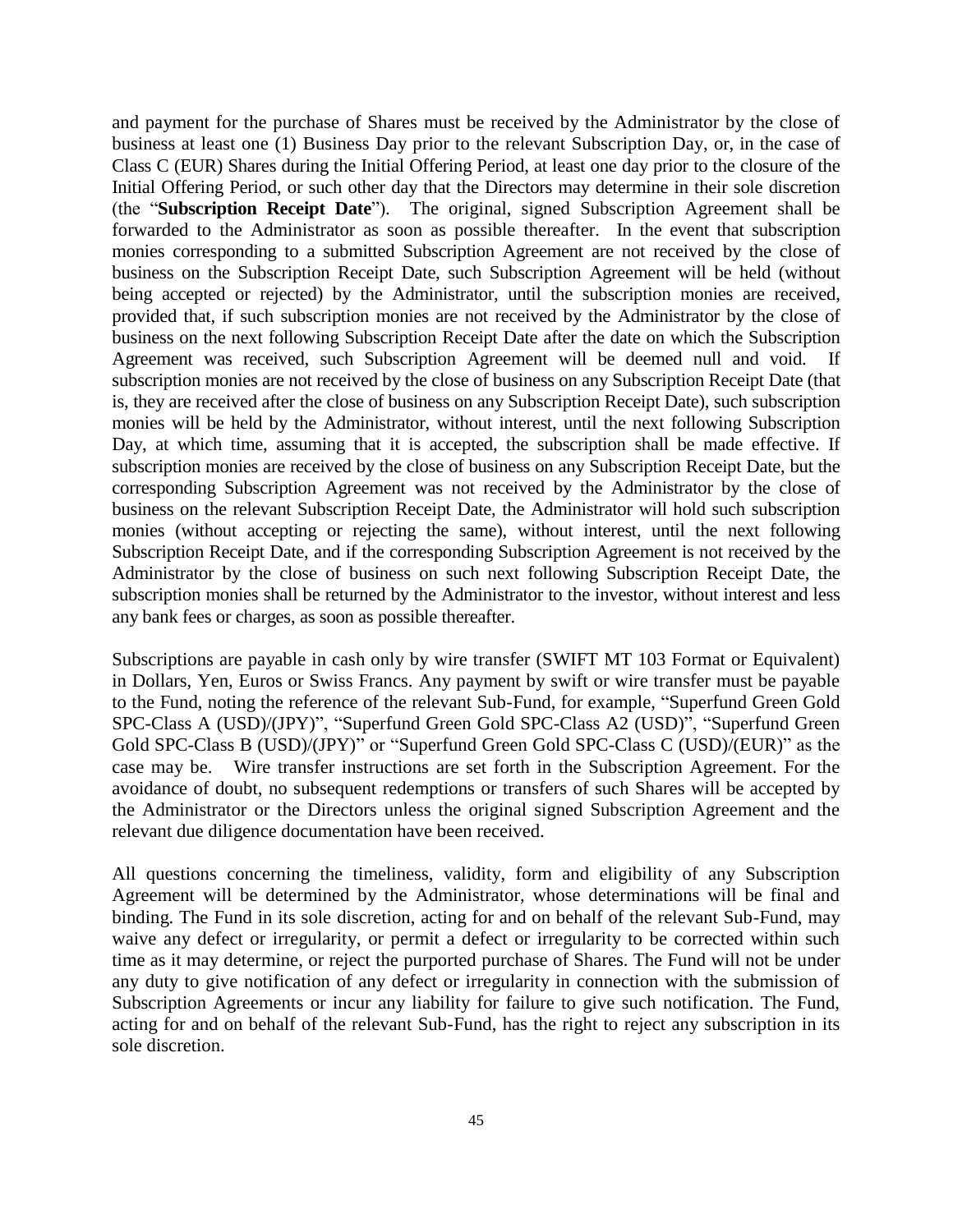## **Additional Offerings**

The Fund may offer Shares pursuant to future share issues in different currencies, different classes of Shares, and different segregated portfolios at the discretion of the Board of Directors and subject to the Articles of Association of the Fund.

## **Net Asset Value**

The Net Asset Value of each class of Shares shall be calculated in United States Dollars, Japanese Yen or Euros, as the case may be, as at each Valuation Day. The calculation of the Net Asset Value and the Net Asset Value per Share will be carried out by the Administrator separately for each Sub-Fund, for which separate books and records will be maintained.

The term "**Net Asset Value**" of a Sub-Fund means such Sub-Fund's assets, at fair market value, as attributable to the relevant class of Shares of such Sub-Fund, less all of its liabilities, including any accrued but unpaid expenses and reserves for certain circumstances. The "**Net Asset Value per Share**" shall be expressed in United States Dollars, Japanese Yen or Euros, as the case may be, and shall be calculated by dividing the Net Asset Value of the relevant Sub-Fund that is properly attributable to the Class of Shares of which that Share forms a part, by the number of Shares of that Class which are issued and outstanding. Such calculations shall be made available on a weekly basis by fax as soon as the Net Asset Value has been determined. Net Asset Value calculations shall be delivered to Shareholders weekly by fax. To the extent feasible, expenses, fees and other liabilities will be accrued in accordance with generally accepted accounting principles as applied in the United States of America.

In calculating the Net Asset Value, the administrator shall value all physical holdings of gold based on the per ounce price of gold at the London AM gold fixing price on the first Business Day immediately following the relevant Valuation Day and the value of assets of each Sub-Fund, based on the Sub-Fund's trading activity. The London AM gold fixing price can be found on Bloomberg with ticker GOLDLNAM Index or on the internet at www.lbma.org.uk.

Where the Net Asset Value of any Sub-Fund cannot be determined or it becomes impractical or inappropriate to determine the Net Asset Value of any Sub-Fund in accordance with the above procedures, the offering price shall be at such fair value as determined in good faith in a manner as the Board of Directors may prescribe. In no event shall the Board of Directors, the Administrator or the Investment Adviser incur any individual liability or responsibility for any determination made or other action taken or omitted by them in the absence of wilful misfeasance, bad faith or negligence.

In addition, however, if requested by any particular Shareholder, the net asset value of each class of Shares of each Sub-Fund may be expressed in ounces of gold bullion, converted from United States Dollars to ounces of gold bullion based on the London AM gold fixing per ounce price of gold bullion prevailing on the relevant Valuation Day.

## **Segregated Portfolios**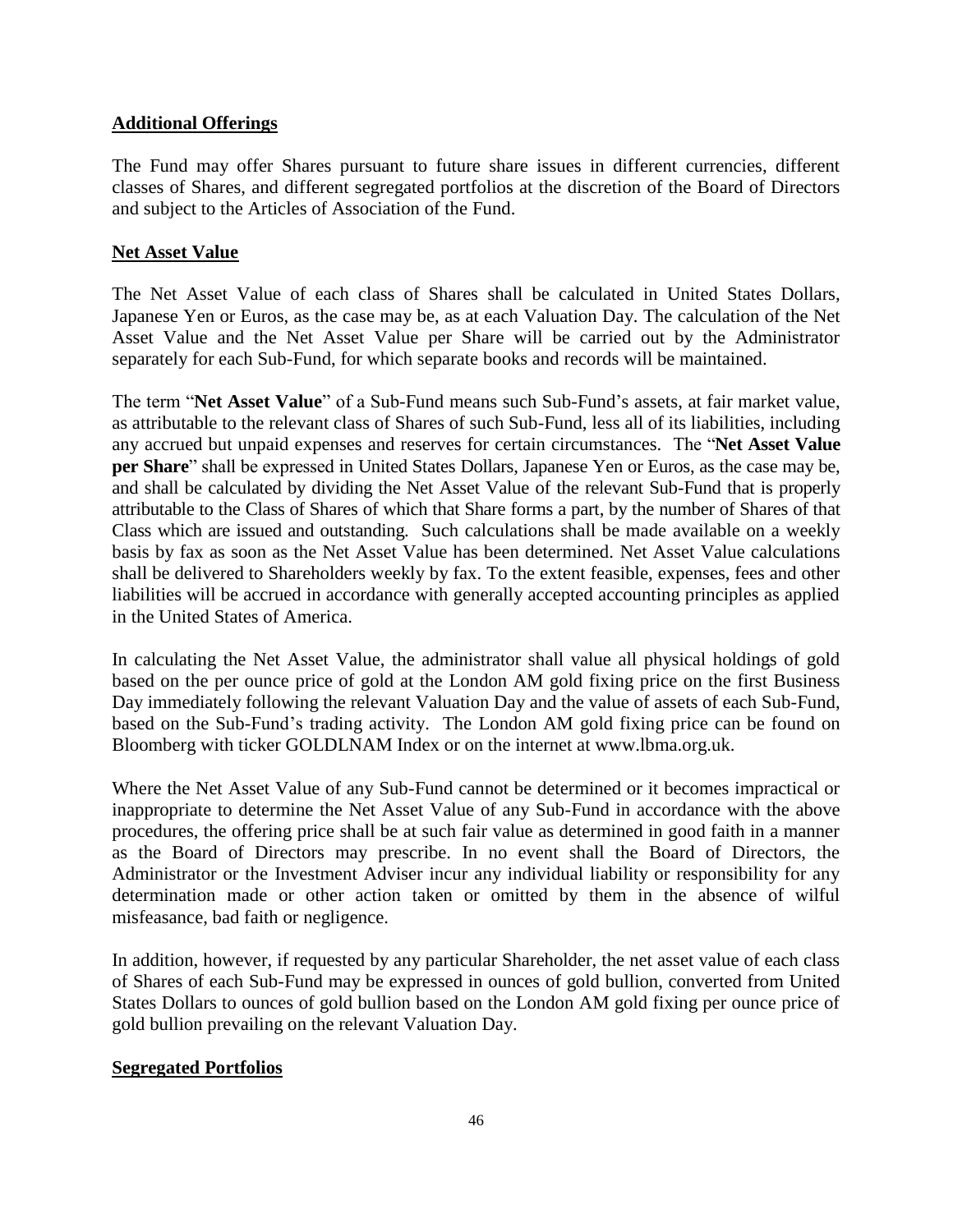The Directors will establish a segregated portfolio for each Sub-Fund, which segregated portfolio is designated by reference to each Sub-Fund.

The proceeds from the issue of Shares for each class will be applied in the books of the Fund to the Sub-Fund established for that class. The assets and liabilities and income and expenditure attributable to that Sub-Fund shall be applied to such Sub-Fund and, subject to the provisions of the Articles of Association, to no other Sub-Fund.

Where any asset is derived from another asset (whether cash or otherwise) such derivative asset shall be applied in the books of the Fund to the same Sub-Fund as the asset from which it is derived, and on each revaluation of an asset the increase or diminution in value shall be applied to the same Sub-Fund and, subject to the provisions of the Articles of Association, to no other Sub-Fund.

The assets held in each Sub-Fund shall be applied solely in respect of the liabilities of such Sub-Fund. Any surplus in such Sub-Fund shall be held, subject to the provisions of the Articles of Association, for the benefit of the shareholders of the relevant Sub-Fund.

In the case of any asset or liability which the Directors do not consider is attributable to a particular Sub-Fund, the Directors shall have discretion to determine the basis upon which any asset or liability shall be allocated between or among Sub-Funds and the Directors shall have power at any time and from time to time to vary such basis.

## **Listing**

No application has been made to list the Shares.

## **Transfer Restrictions, Suitability Requirements**

The Articles of Association provide that no Shares may be sold, assigned, transferred, conveyed or disposed of without written notice and the prior written consent of the Directors (except where such transfer is as a result of the death of a Shareholder), which consent may be withheld at the sole and absolute discretion of the Board of Directors. The Board of Directors will consult with the Administrator with a view to agreeing all transfers prior to giving consent. For the time being the Administrator will not, as a general rule, consent to any transfer of Shares that would change the beneficial ownership of the Shares. Shares may not be transferred to U.S. persons.

If the Administrator changes this "no transfer" policy, all transfers of Shares (other than transfers of custody) shall incur a Transfer Fee equivalent to the higher of (a) 2% of the most recentlypublished Net Asset Value of such Shares, or (b) US\$500 (or in the applicable class currency equivalent), unless such transfer fee is waived by the Directors. Transfers of Shares shall be deemed effective on the next Valuation Day following the date of receipt by the Administrator of the share transfer form, a new completed subscription agreement signed by the transferee, the due diligence documentation required in respect of the transferor and/or the transferee, and any other documentation as may be required by the Administrator. In the case of a share transfer from an existing shareholder in order to effect a joint shareholding, the new completed subscription agreement must be signed by both the transferor and the transferee.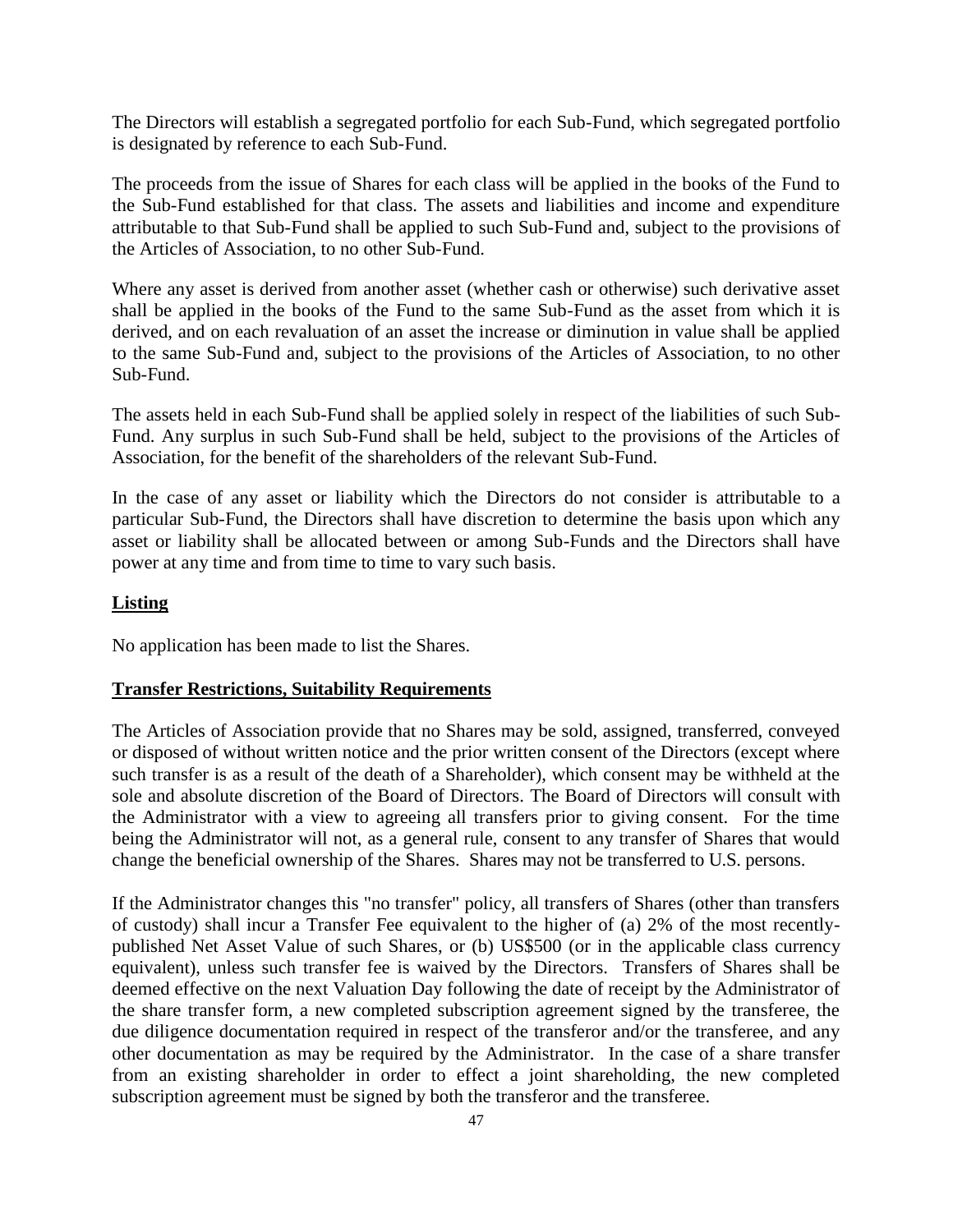Should any joint Shareholder die, the remaining Shareholders(s) should be treated as solely and fully entitled to such Shares. Any attempted sale, assignment, transfer, conveyance or disposal without such consent may subject such Shares to a compulsory redemption.

There is no independent market for the purchase or sale of Shares, and none is expected to develop. A Shareholder may not transfer Shares if as a result either the transferor or the transferee would hold less than the minimum holding permitted by the relevant Sub-Fund, unless otherwise waived by the Directors in their sole discretion. Transferees who are not existing Shareholders in the Sub-Fund will be required to complete a Subscription Agreement in such form as the Board of Directors shall approve.

#### **Redemption of Shares**

Shares may be redeemed by Shareholders, in whole or in part, on any Redemption Day or at such other times, and upon such terms of payment, as may be approved by the Board of Directors, in its sole discretion.

In respect of Class A (USD), Class A (JPY), Class B (USD), Class B (JPY), Class C (USD) and Class C (EUR) Shares, where (a) redemptions are made within twelve (12) months of initial subscription, or (b) compulsory redemptions are made by the Directors pursuant to this Offering Memorandum, subscription a Redemption Charge of two percent (2%) of the Redemption Price (as defined below) may be charged by the relevant Sub-Fund in the sole discretion of the Directors.

In respect of Class A2 (USD) Shares, where such Class A2 (USD) Shares are redeemed on any Redemption Day whether voluntarily by Shareholders of the Fund or compulsorily by the Fund, a Redemption Charge shall be payable by the redeeming Shareholder. The Redemption Fees are as follows:

- (i) where a redemption is made less than 12 months from the relevant Subscription Day, the Redemption Charge shall be 5% of the Net Asset Value of the Shares being redeemed;
- (ii) where a redemption is made 12 months or more but less than 24 months from the relevant Subscription Day, the Redemption Charge shall be 4% of the Net Asset Value of the Shares being redeemed;
- (iii) where a redemption is made 24 months or more but less than 36 months from the relevant Subscription Day, the Redemption Charge shall be 3% of the Net Asset Value of the Shares being redeemed;
- (iv) where a redemption is made 36 months or more but less than 48 months from the relevant Subscription Day, the Redemption Charge shall be 2% of the Net Asset Value of the Shares being redeemed;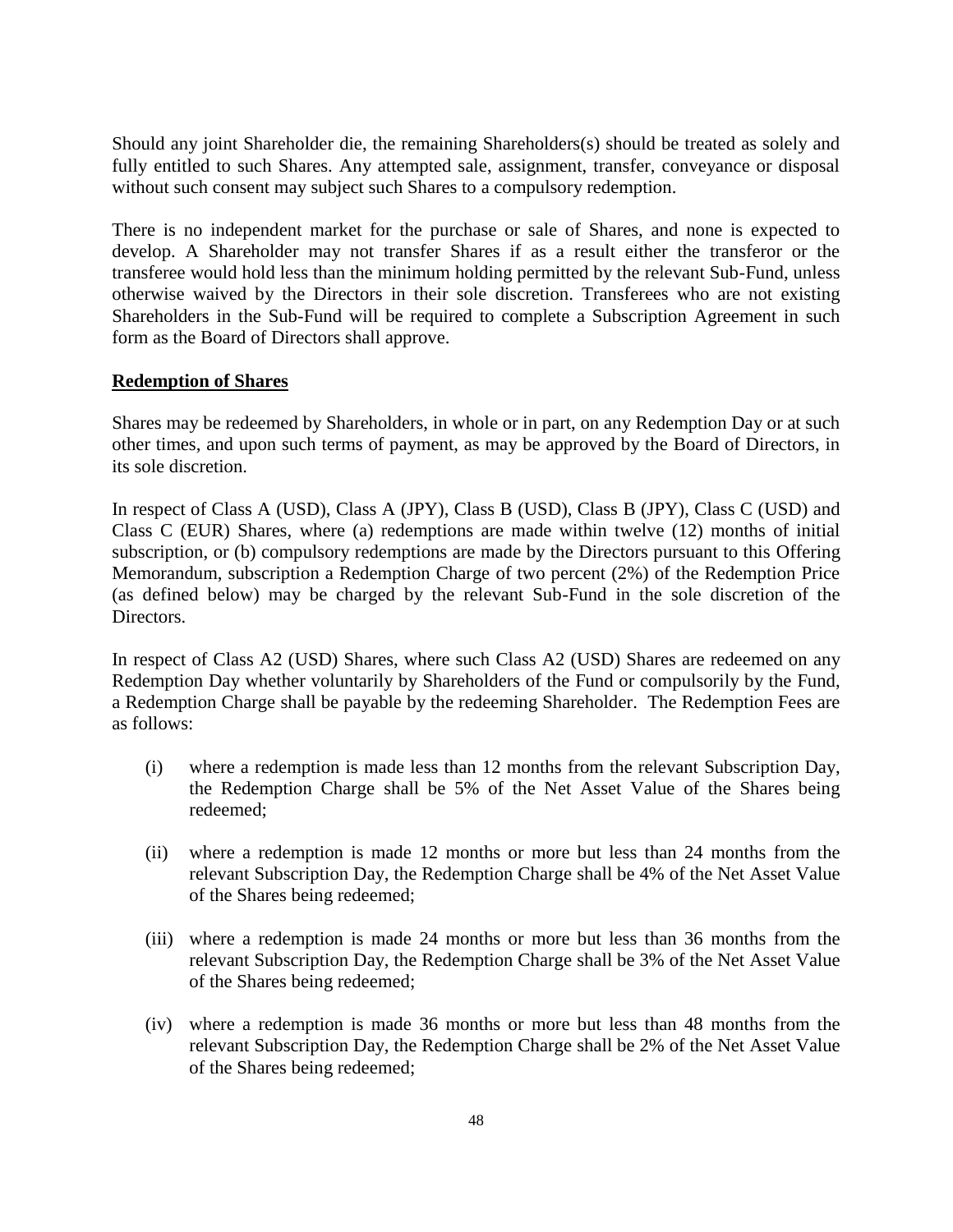- (v) where a redemption is made 48 months or more but less than 60 months from the relevant Subscription Day, the Redemption Charge shall be 1% of the Net Asset Value of the Shares being redeemed; and
- (vi) where a redemption is made 60 months or more from the relevant Subscription Day, no Redemption Fee shall be payable.

Redemption Charges in respect of Class A (USD), Class A (JPY), Class B (USD), Class B (JPY), Class C (USD) Shares and Class C (EUR) Shares shall be payable to the Investment Adviser. Redemption Charges in respect of Class A2 (USD) Shares shall be payable to the Distributor. In no event may a Shareholder make a partial redemption that would result in such Shareholder holding Shares with an aggregate Net Asset Value that is less than the amount of the relevant minimum initial investment, unless otherwise waived by the Directors in their sole discretion. To effect a redemption, a formal request for redemption of Shares, in a form obtainable from the Administrator, must be received by the Administrator one (1) Business Day before the relevant Redemption Day. The redemption request shall be sent by fax (original to follow by mail) with any risk of transmission to remain with the Shareholder. Redemption proceeds will not be paid unless the Administrator has received all original subscription applications and redemption requests. The Board of Directors may waive or reduce all conditions, periods of notice or restrictions in connection with redemptions at its discretion.

The Board of Directors may suspend Net Asset Value calculations and Share redemptions of any Sub-Fund:

- (i) during any period when any commodity exchange on which any of the relevant Sub-Fund's investments are quoted is closed, other than for ordinary holidays and weekends, or during periods in which dealings are restricted or suspended;
- (ii) during the existence of any state of affairs as a result of which, in the opinion of the Board of Directors, disposal of investments by the relevant Sub-Fund would not be reasonably practicable or might prejudice the non-redeeming Shareholders of the Sub-Fund;
- (iii) during any breakdown in the means of communication normally employed in determining the price or value of any of the relevant Sub-Fund's investments, or of current prices in any stock or commodity market as aforesaid; or
- (vii) during any period when the transfer of funds involved in the realisation or acquisition of any investments cannot, in the opinion of the Board of Directors, be effected at normal rates of exchange; or
- (viii) during any period when the calculation of the net asset value of the Master Fund's Shares are suspended.

The Board of Directors may further limit redemptions as it, in its sole discretion, deems necessary to prevent any Sub-Fund from being deemed to be a personal holding company,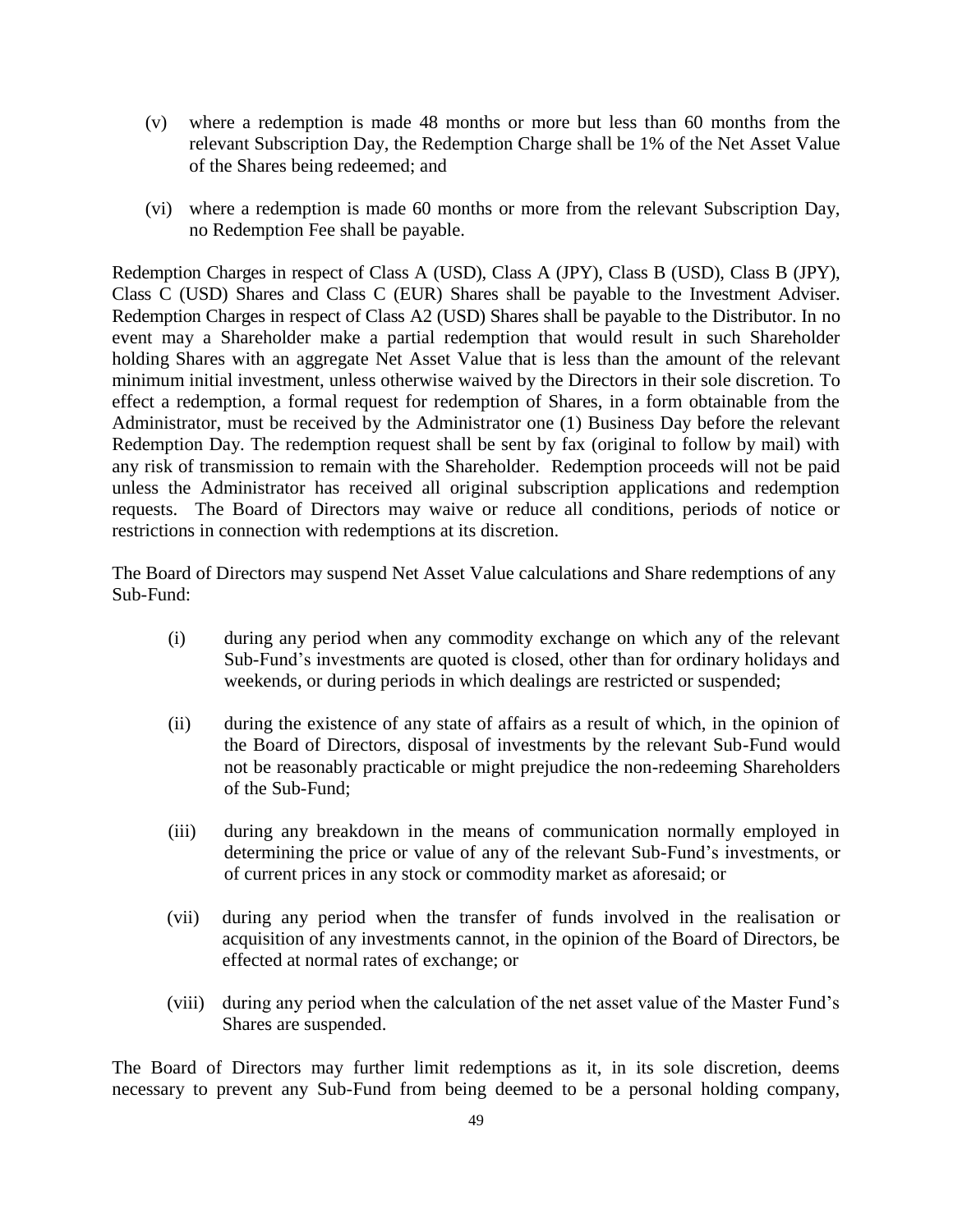foreign personal holding fund or controlled corporation under United States tax laws. Where a request for redemption of Shares is not withdrawn, the redemption shall be effected as of the first Redemption Day following the recommencement of redemptions. In addition, the Sub-Funds shall not be bound to redeem as of any Redemption Day more than twenty-five per cent (25%) of the number of Shares outstanding in respect of such Sub-Fund in the event that the Board of Directors determines, in its sole discretion, that such restriction is necessary to protect such Sub-Fund's assets. If a Sub-Fund receives redemption requests as of any Redemption Day for an amount exceeding such percentage, it may reduce pro rata the number of Shares to be redeemed in response to such request and shall carry forward to the next and each succeeding Redemption Day the balance of the request until such request has been complied with in full and that such balance shall have priority over any later requests. Consistent with sound business judgement, the Directors will take reasonable steps to limit the duration of any suspension.

The price per Share at which Shares will be redeemed will be the Net Asset Value per Share of the relevant Sub-Fund on the Redemption Day, adjusted to reflect any applicable accruals (the "**Redemption Price**"), less any applicable Redemption Charge.

The Sub-Funds will generally fund redemptions in cash in the currency in which the Shareholder has subscribed for shares, although it may use securities or other property of the Sub-Funds. Cash settlements of redemptions will be remitted by wire transfer to a bank account in the name of the Shareholder and designated in the Shareholder's redemption request. The Sub-Funds shall use all reasonable endeavours to pay such redemption proceeds to the redeeming Shareholder within thirty (30) days of the Redemption Day or as soon as reasonably practicable thereafter.

Redemptions are also subject to any reserves established in the discretion of the Sub-Funds for any estimated expenses or contingent liabilities. A redeeming Shareholder will have no rights with respect to the Shares being the subject of a redemption request from close of business on the date on which the Redemption Price was calculated, except the right to receive the Redemption Price therefor.

## **Compulsory Redemptions**

The Sub-Funds reserve the right (which may be waived by the Directors in their sole discretion), upon not less than ten (10) days' prior written notice, to require any Shareholder to redeem all or any portion of its Shares if the relevant Sub-Fund determines or has reason to believe that:

- (i) such Shareholder has transferred or attempted to transfer any portion of his Shares in the relevant Sub-Fund in violation of the Articles of Association;
- (ii) ownership of such Shares of such Shareholders will cause the Fund or any Sub-Fund to be in violation of, or require registration of any Shares in the Sub-Funds under, or subject the Fund, any Sub-Fund, the Investment Adviser or the Administrator to additional regulation under, the securities or commodities laws of the United States or any other relevant jurisdiction or the rules of any selfregulatory organisation applicable to the Fund or the Sub-Funds;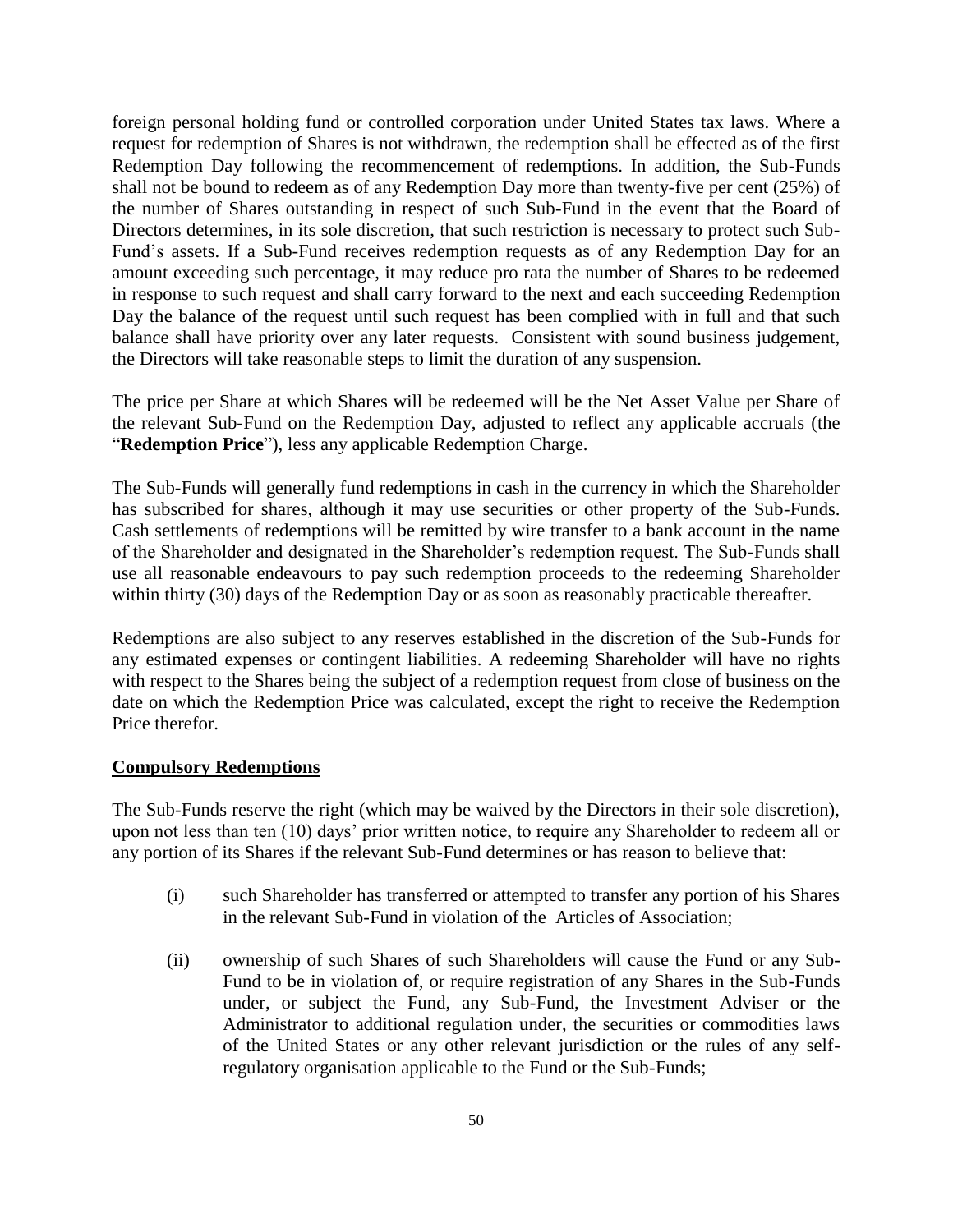- (iii) continued ownership of such Shares by such Shareholder may be harmful or injurious to the business or reputation of the Fund, any Sub-Fund, the Investment Adviser or the Administrator or may subject the Fund, the Sub-Funds or any of the Shareholders to an undue risk or adverse tax or other fiscal consequences;
- (iv) any of the representations and warranties made by such Shareholders in connection with the acquisition of his Shares was not true when made or has ceased to be true in any material respect; or
- (v) any partial redemption of Shares by a Shareholder would result in such Shareholder holding Shares with an aggregate Net Asset Value that is less than the amount of the minimum investment required by the relevant Sub-Fund in respect of which the Shares (being redeemed) are issued.

Additionally, each Sub-Fund has the right to require a redemption of Shares if it determines that a portion of the assets of the relevant Sub-Fund cannot be effectively invested. Under such circumstances, the Sub-Fund will have the irrevocable power to act in the name of all Shareholders to redeem their Shares pro-rata across all Shareholders of that class within the relevant Sub-Fund.

In the event of any compulsory redemption, the Redemption Price will be the Net Asset Value per Share of the relevant Sub-Fund as at the close of business on such Redemption Day, less any Redemption Charge (as may be determined by the Directors in their sole discretion) adjustments as set forth above (See "Redemption of Shares" and "Net Asset Value"). Any such Redemption Charge shall be payable to the Investment Adviser. Such Shareholder will have no Shareholder rights with respect to the Shares to be redeemed after the close of business on the date as of which the Redemption Price is calculated, except the right to receive the Redemption Price therefor, together with any interest as provided under "Redemption of Shares".

## **Execution of Instruments in Writing**

Any act, matter, deed, agreement, contract, instrument under seal or other instrument or arrangement which is to be binding on or enure to the benefit of a Sub-Fund shall be executed by a Director or the Directors of the Fund, acting for and on behalf of the relevant Sub-Fund, which shall be identified or specified, and where in writing it shall be indicated that such execution is in the name of, or by, or for the account of, such Sub-Fund.

## **Electronic Information Delivery**

On behalf of the Fund, the Administrator offers authorised persons, including relevant service providers and investors the opportunity to review confidential fund information, including but not limited to investor and investment information, via electronic delivery. Although this may be of benefit, it is important to note that;

i. electronic communications may not be secure, may contain computer viruses or other defects, may not be accurately replicated on other systems, or may be intercepted,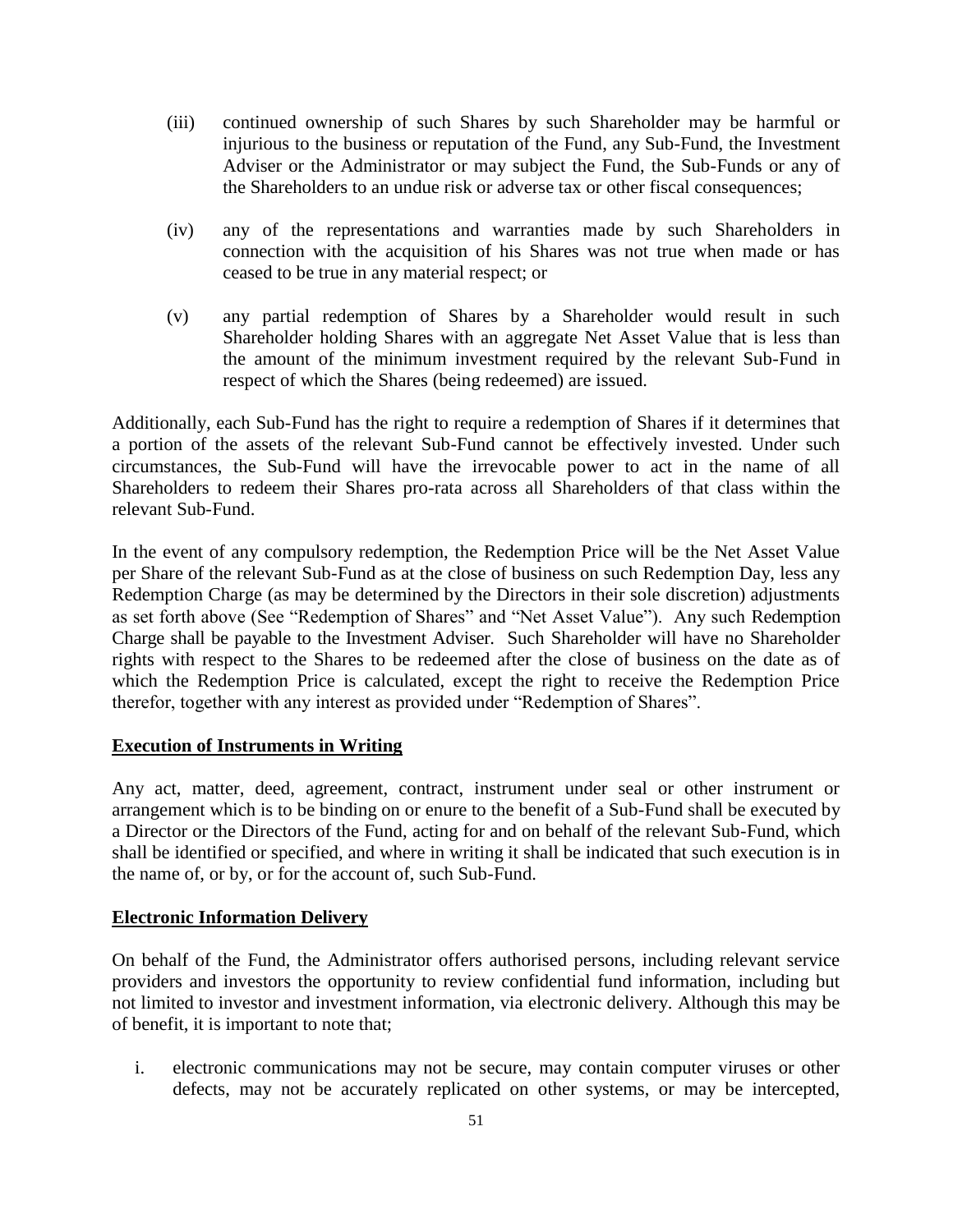deleted or interfered with without the knowledge of the sender or the intended recipient; and

ii. the information may be located outside of the Cayman Islands and may need to be disclosed to third parties; e.g. those involved with the maintenance of the information, and could be accessed by unauthorised persons.

As such, the person to whom the information belongs by investing in the Fund agrees that the Administrator, on behalf of the Fund, may employ the applicable method of communication. The person will also be required to release the Administrator and the Fund from any form of liability or loss associated with the communication or publication of fund information, including but not limited to investor and investment information. The Administrator makes no warranties in relation to these matters and the use of the alternative methods of communication will be at the sole risk of the person to whom the information belongs. The Administrator also reserves the right to intercept, monitor and retain communications to and from its systems as permitted by applicable law.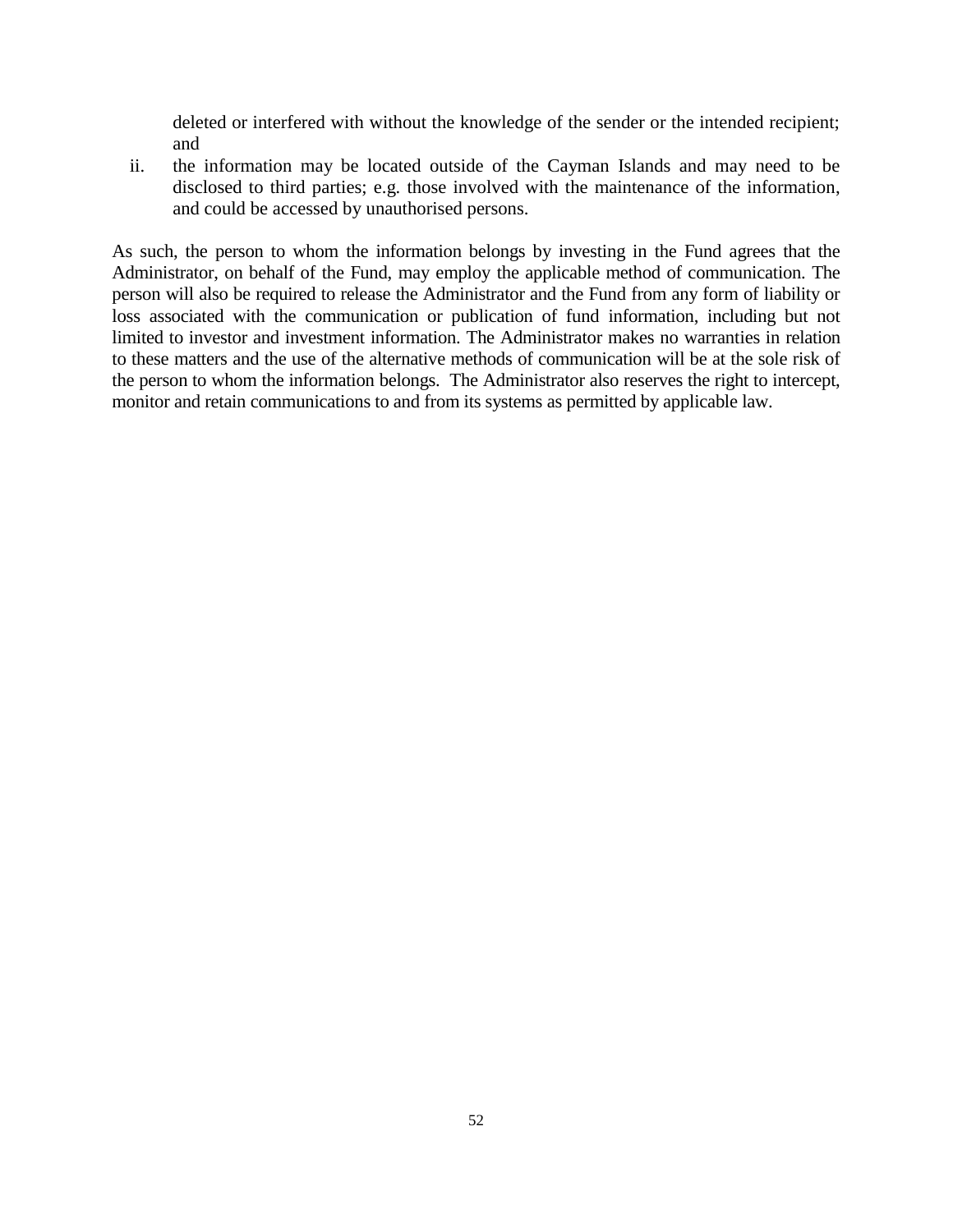#### **BORROWING OF CASH**

The Fund will not use leverage as an investment strategy in respect of the Sub-Fund, but is authorised to borrow in order to purchase securities or debt instruments or to fund redemption requests. Each Sub-Fund may borrow up to a maximum of ten percent (10%) of the Net Asset Value of such Sub-Fund. There are no other restrictions on the Sub-Fund's borrowing capacity other than limitations imposed by any lender. In the event of a loan being made to a Sub-Fund, the lender must agree that its recourse is limited solely to the assets of the Sub-Fund in respect of which the borrowing is being made.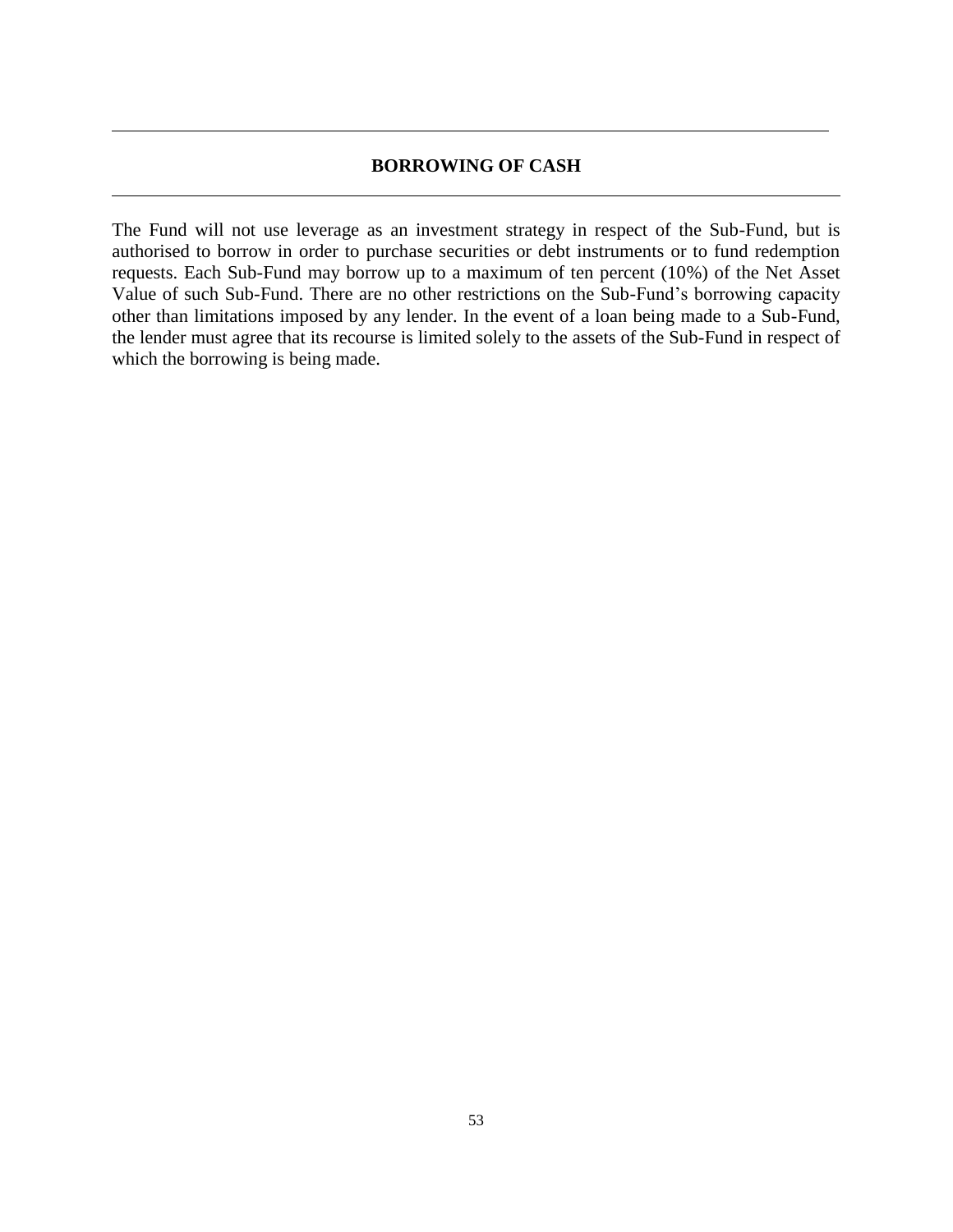## **USE OF PROCEEDS**

The Board of Directors currently does not intend to declare or pay dividends for any of the Sub-Funds.

Proceeds received by the Sub-Funds from the sale of Shares for investment, after payment of offering and organisational expenses, will be used by the Sub-Funds for investment in accordance with their investment objective and for operating expenses of the Fund and the Sub-Funds.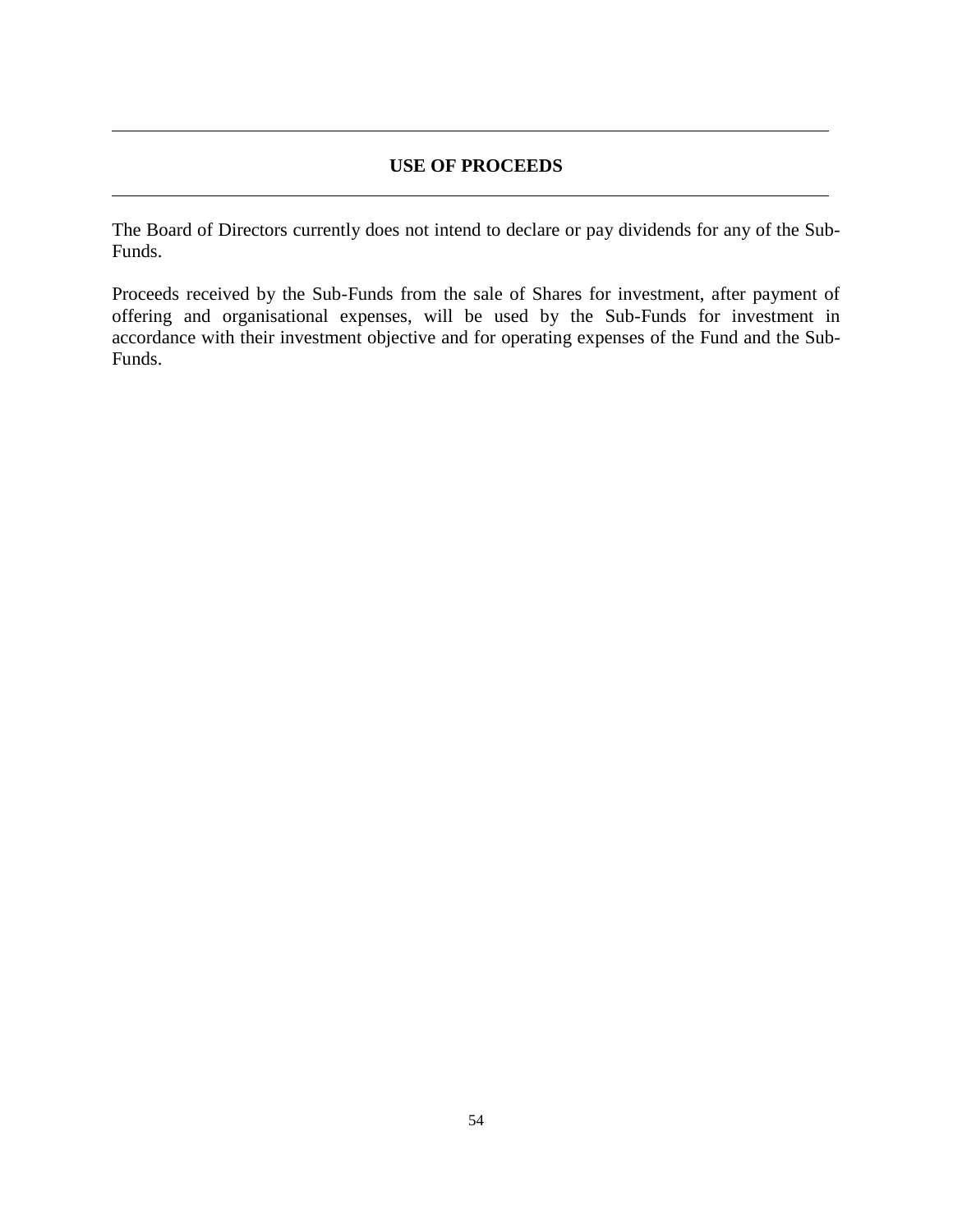## **ELIGIBLE SUBSCRIBERS**

It is the responsibility of each Subscriber to verify that the purchase and payment for the Shares is in compliance with all relevant laws of the Subscriber's jurisdiction or residence. Unless otherwise authorised by the Directors in their sole discretion, Shares may only be sold or transferred to investors who are non-United States persons.

Each Subscriber and transferee of Shares will be required to give certain representations and undertakings to the Fund, acting for and on behalf of the relevant Sub-Fund, in connection with their status. Except as otherwise consented to by the Fund, acting for and on behalf of the relevant Sub-Fund, Subscribers must meet all the eligibility criteria set forth in this Offering Memorandum and the Fund, acting for and on behalf of the relevant Sub-Fund, reserves the right to reject subscriptions in whole or in part for any or no reason.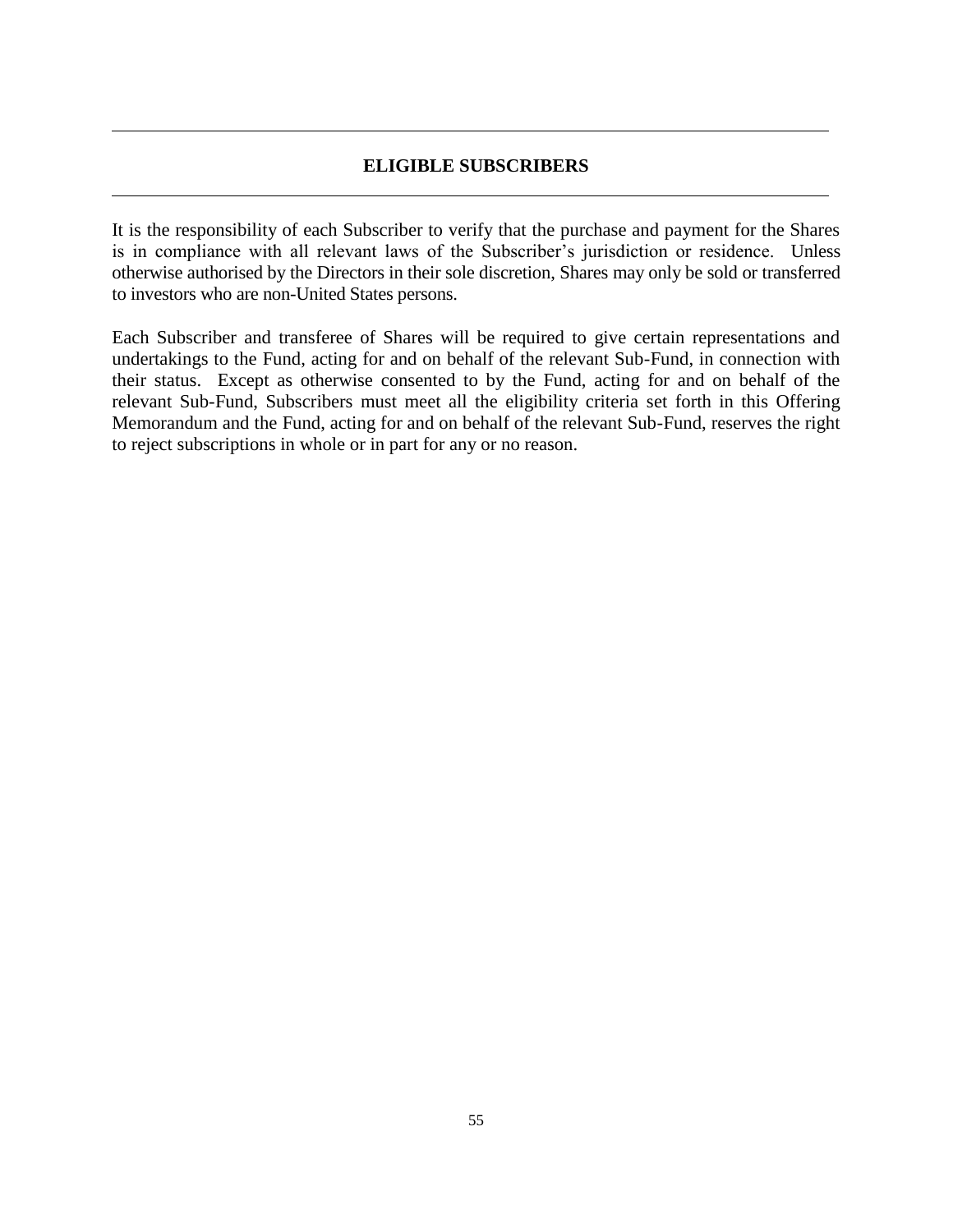## **TAXATION**

## **General**

The taxation of the Fund and its Shareholders under the laws of the Cayman Islands is summarised below. A complete discussion of all tax aspects of an investment in one or more of the Sub-Funds is beyond the scope of this Offering Memorandum.

The summary does not discuss the taxes of any country other than the Cayman Islands. Persons interested in subscribing for Shares are urged to consult with their own tax advisers with respect to the tax consequences, including the income tax consequences, if any, to them of the purchase, holding, redemption, sale or transfer of the Shares. Tax consequences may vary depending on the particular status of a Subscriber. In no event will the Fund or any Sub-Fund, the Board of Directors, the Investment Adviser, the Distributor, the Administrator, their affiliates, their counsel, other professional advisers, employees or agents, be liable to any Shareholder for any United States or foreign (non-United States) tax consequences of an investment in any of the Sub-Funds, whether or not such consequences are described herein, and whether or not such tax consequences are as described below.

## **Cayman Islands Tax Aspects**

The Fund has obtained an undertaking from the Governor-in-Council of the Cayman Islands that, in accordance with Section 6 of the Tax Concessions Law (as amended), for a period of twenty (20) years from the date of such undertaking, no laws of the Cayman Islands imposing any tax on profits, income, gains or appreciation shall apply to the Fund and that no tax in the nature of estate duty or inheritance tax shall be payable on the Shares, debentures or other obligations of the Fund (including the Sub-Funds).

Under current Cayman Islands law no tax is charged in the Cayman Islands on profits or gains of the Fund (or any sub-fund thereof), and dividends are payable to Shareholders without deduction of Cayman Islands tax. No stamp duty is levied in the Cayman Islands on the transfer or redemption of Shares. An annual registration fee will be payable by the Fund in the Cayman Islands which will be calculated by reference to the nominal amount of its authorised share capital. In addition, as a segregated portfolio company, the Fund was required to pay a segregated portfolio company application fee upon registration of the Fund as a segregated portfolio company. On an ongoing basis, the Fund is required to pay an annual segregated portfolio company fee, plus an annual fee for each sub-fund and each additional segregated portfolio. Furthermore, a mutual fund registration fee is payable by the Fund to the Cayman Islands Government in January of each year.

There are at the date of this Offering Memorandum no exchange controls in the Cayman Islands.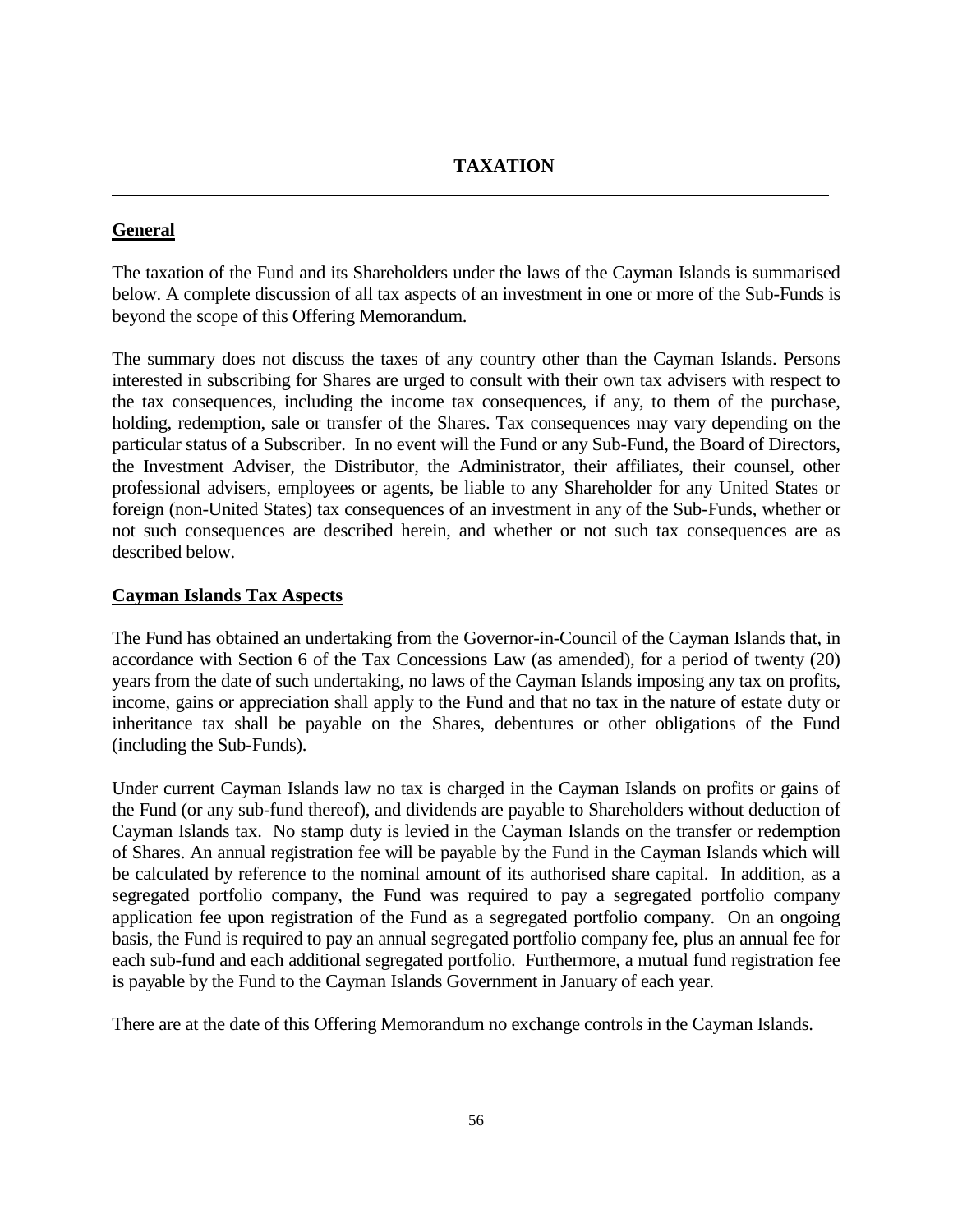#### **Other Tax Issues**

The Sub-Funds may invest in securities sourced in countries other than the Cayman Islands and the Fund (or the relevant Sub-Fund) may be subject to income, withholding or other taxation in such other countries. The Shareholders in the Sub-Funds may be resident for tax purposes in many different countries and, accordingly, no attempt is made in this Offering Memorandum to summarise the tax consequences for every Subscriber who might become a Shareholder in one or more of the Sub-Funds. Prospective Subscribers therefore should consult their professional advisers on the possible tax consequences of subscribing for, acquiring, holding, transferring or redeeming Shares of any Sub-Fund under the laws of their country of citizenship, residence, domicile or incorporation.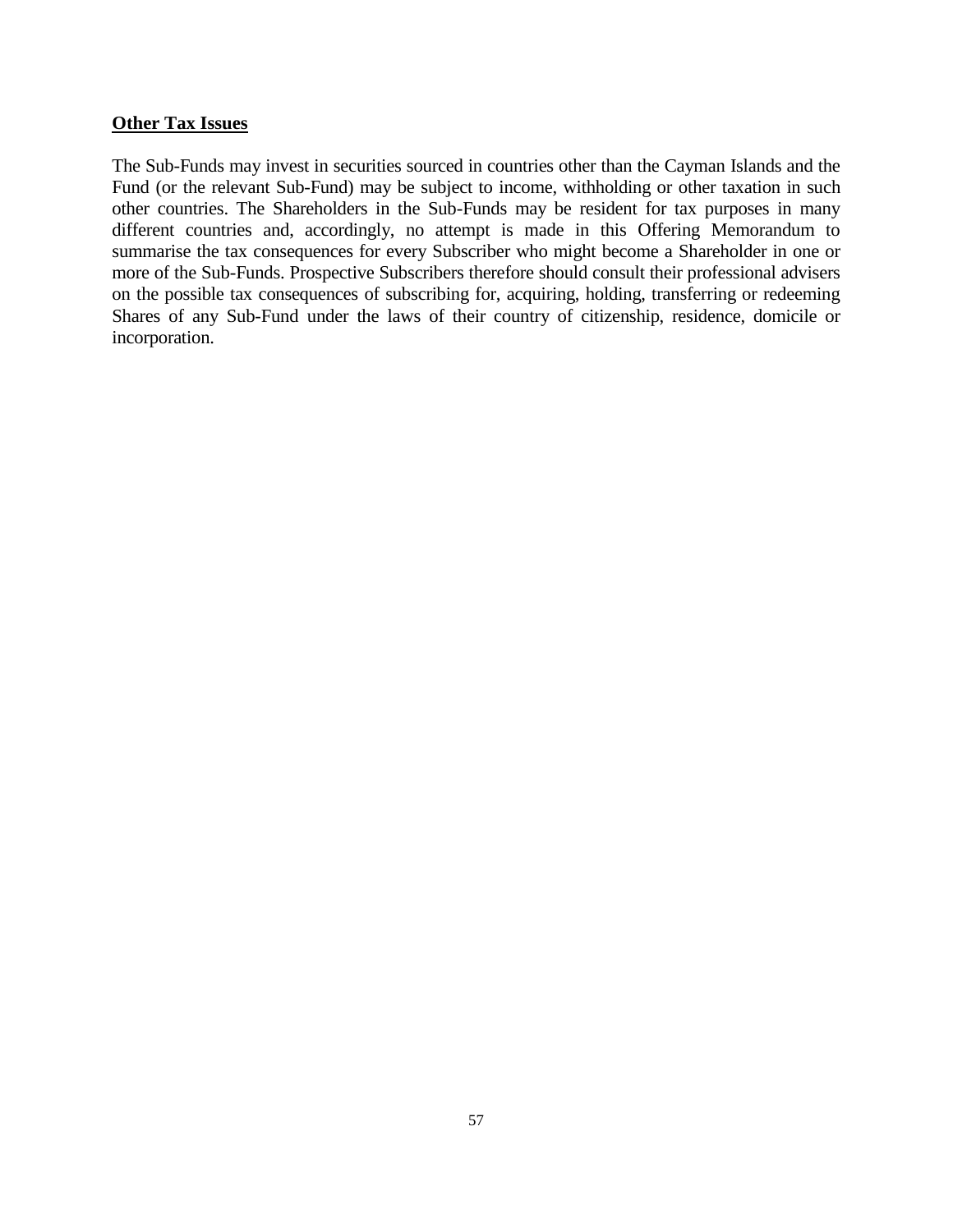## **MUTUAL FUNDS LAW**

The Fund falls within the definition of a "mutual fund" in terms of the Mutual Funds Law (as amended) of the Cayman Islands (the "**Law**") and accordingly is registered as a mutual fund pursuant to the Mutual Funds Law.

As a regulated mutual fund, the Fund is subject to the supervision of the Cayman Islands Monetary Authority (the "**Authority**"). Under the Law, the Fund must file this Offering Memorandum (in respect of the Sub-Funds) and certain additional prescribed particulars (and any material changes in such details) together with the audited accounts for each Sub-Fund with the Authority. The Fund is also required to pay an annual fee to the Cayman Islands Government in January of each year. As at the date of this Offering Memorandum, this fee is US\$3,658.

The Authority may at any time instruct the Fund to have the accounts of the Sub-Funds audited and to submit them to the Authority within such time as the Authority specifies. In addition the Authority may ask the Directors to give the Authority such information or such explanation in respect of the Fund (and the Sub-Funds) as the Authority may reasonably require in order to enable it to carry out its duty under the Law.

The Directors must give the Authority access to or provide at any reasonable time all records relating to the Fund and the Sub-Funds and the Authority may copy or take an extract of all records it is given access to. Failure to comply with these requests by the Authority may result in substantial fines on the part of the Directors and may result in the Authority applying to the court to have the Fund wound up.

The Authority may take certain actions if it is satisfied that a regulated mutual fund is or is likely to become unable to meet its obligations as they fall due or is carrying on or is attempting to carry on business or is winding up its business voluntarily in a manner that is prejudicial to its investors or creditors. The powers of the Authority include inter alia the power to require the substitution of directors, to appoint a person to advise the Fund (and the Sub-Funds) on the proper conduct of their affairs or to appoint a person to assume control of the affairs of the Fund and the Sub-Funds. There are other remedies available to the Authority including the ability to apply to court for approval of other actions.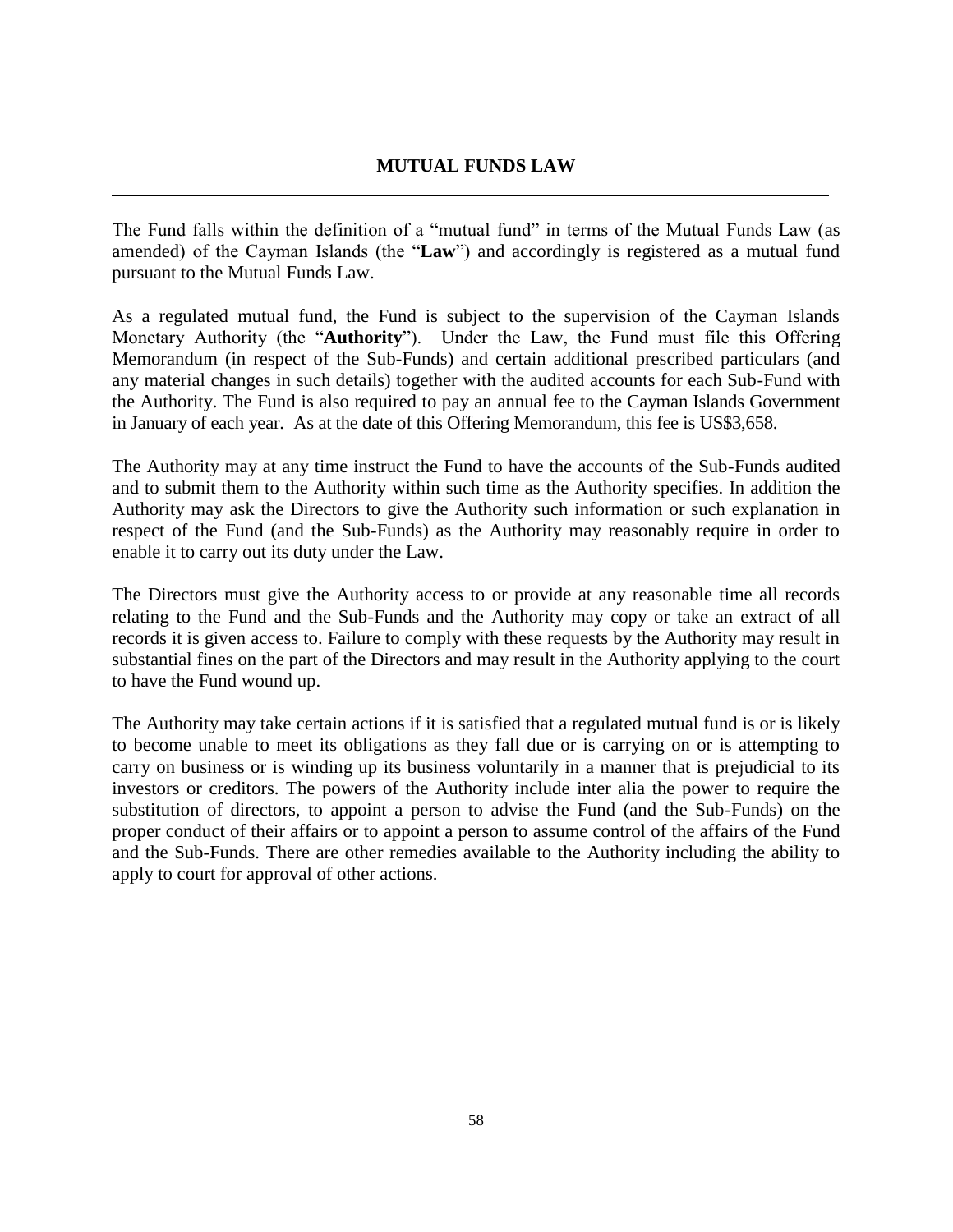## **ANTI-MONEY LAUNDERING**

## **General**

In order to comply with regulations aimed at the prevention of money laundering, the Fund will require verification of identity from all prospective investors (unless in any case the Fund is satisfied that an exemption under the Money Laundering Regulations (as amended) of the Cayman Islands (the "Regulations") applies). Depending on the circumstances of each subscription, it may not be necessary to obtain full documentary evidence of identity where:

- (a) the prospective investor makes the payment for his investment from an account held in the prospective investor's name at a recognised financial institution;
- (b) the prospective investor is regulated by a recognised regulatory authority and is based or incorporated in, or formed under the law of, a recognised jurisdiction; or
- (c) the subscription is made by an intermediary acting on behalf of the prospective investor and such intermediary is regulated by a recognised regulatory authority and is based or incorporated in, or formed under the law of, a recognised jurisdiction.

For the purposes of these exceptions, recognition of a financial institution, regulatory authority or jurisdiction will be determined in accordance with the Regulations by reference to those jurisdictions recognised by the Cayman Islands as having sufficient anti-money laundering regulations.

The Administrator on behalf of the Fund reserves the right to request such information as is necessary to verify the identity of a prospective investor. The Administrator on behalf of the Fund also reserves the right to request such identification evidence in respect of a transferee of Shares. In the event of delay or failure by the prospective investor or transferee to produce any information required for verification purposes, the Fund or Administrator may refuse to accept the application or (as the case may be) to register the relevant transfer and (in the case of a subscription of Shares) any funds received will be returned without interest to the account from which the monies were originally debited.

The Fund and the Administrator also each reserve the right to refuse to make any redemption payment to a Shareholder if any of the Directors of the Fund or the Administrator suspects or is advised that the payment of any redemption moneys to such Shareholder might result in a breach or violation of any applicable anti-money laundering or other laws or regulations by any person in any relevant jurisdiction, or such refusal is considered necessary or appropriate to ensure the compliance by the Fund, its Directors or the Administrator with any such laws or regulations in any relevant jurisdiction.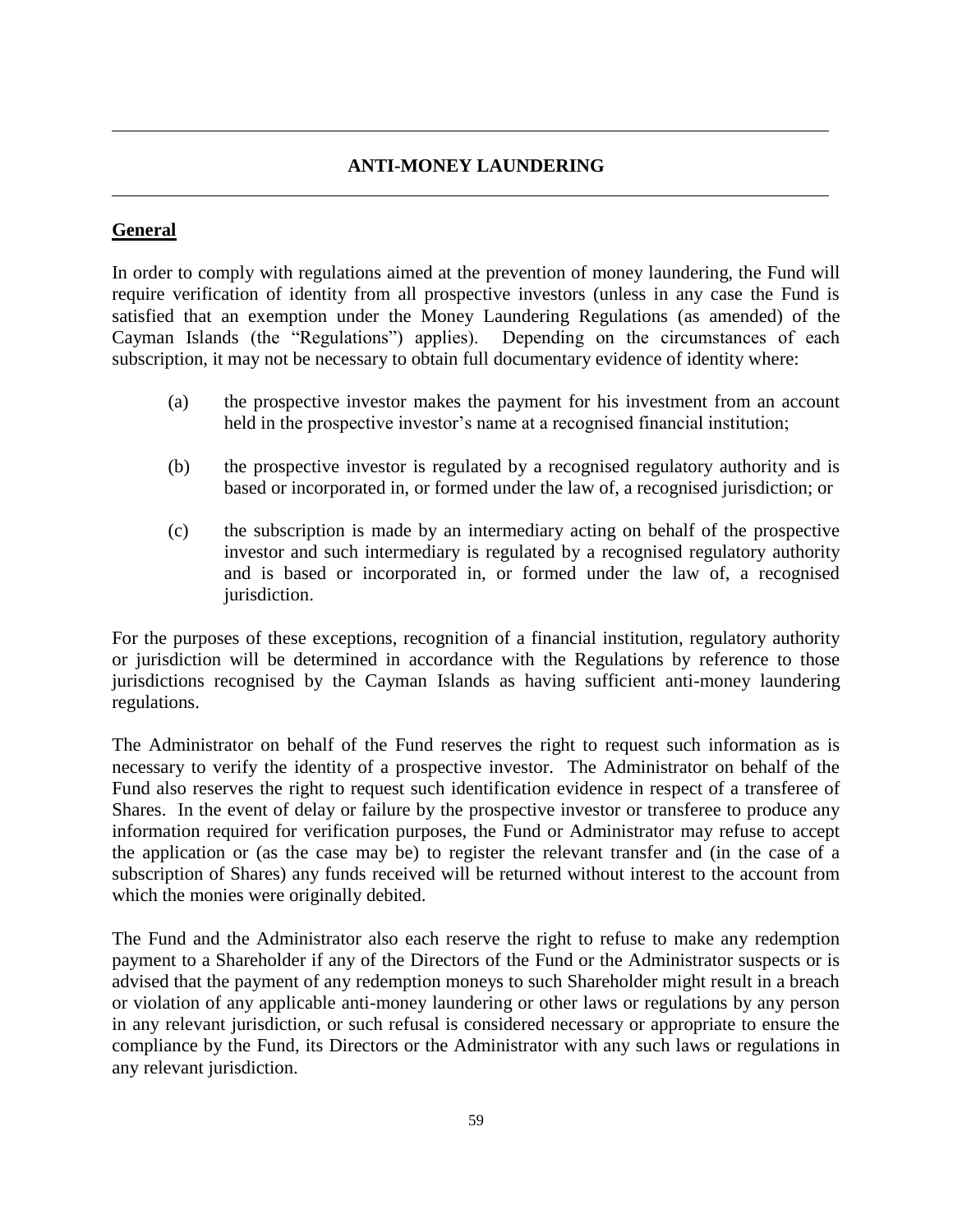If, as a result of any information or other matter which comes to his attention, any person resident in the Cayman Islands (including the Fund, its Directors and the Administrator) knows or suspects or has reasonable grounds for knowledge or suspicion that another person is engaged in money laundering, such person is required to report such information or other matter pursuant to the Proceeds of Crime Law (as amended) of the Cayman Islands and such report shall not be treated as a breach of any restriction upon the disclosure of information imposed by law or otherwise.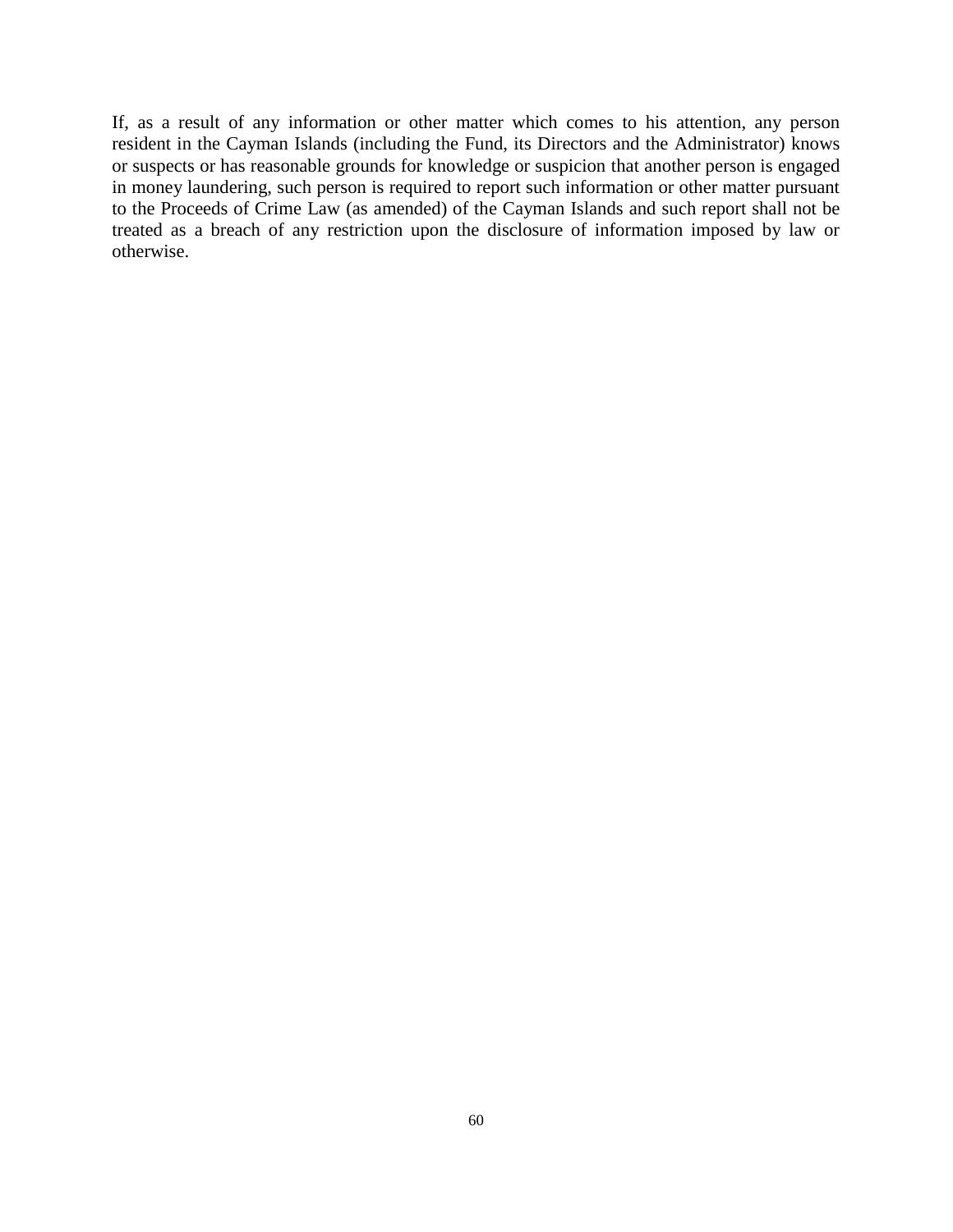## **REPORTS**

The fiscal year for the Sub-Funds will end on December 31<sup>st</sup> of each year (the "**Fiscal Year**"). An annual report and audited statements of each Sub-Fund prepared in accordance with generally accepted accounting principles as applied in the United States of America will be made available to Shareholders within 120 days of the end of each Fiscal Year or as soon thereafter as possible.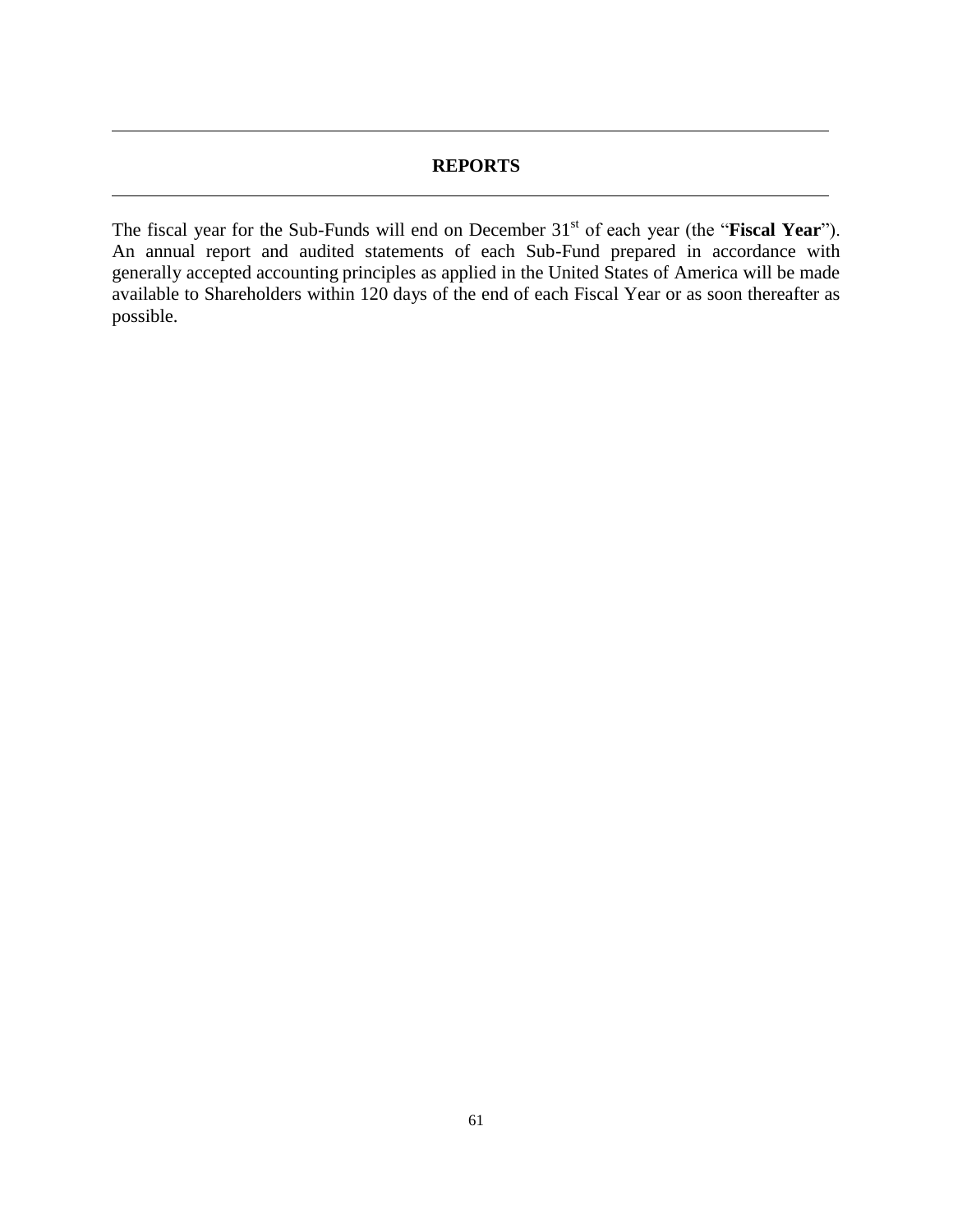## **GENERAL COMMENTS**

This Offering Memorandum does not purport to be and should not be construed as a complete description of the Memorandum and Articles of Association of the Fund, the Administration Agreement, or the Investment Advisory Agreement, copies of which will be furnished to Subscribers and Shareholders on request made to the Fund at its registered office address.

Among other things, the Articles of Association provide certain rights of indemnification in favour of Directors, officers and liquidators of the Fund against legal liability and expenses if such persons have acted in accordance with certain standards of conduct.

Where this Offering Memorandum has been translated into more than one language and any ambiguity or inconsistency arises with regard to the terms of the English version of this Offering Memorandum (the "**English Version**") and a version of the Offering Memorandum translated into another language, the provisions of the English Version shall prevail.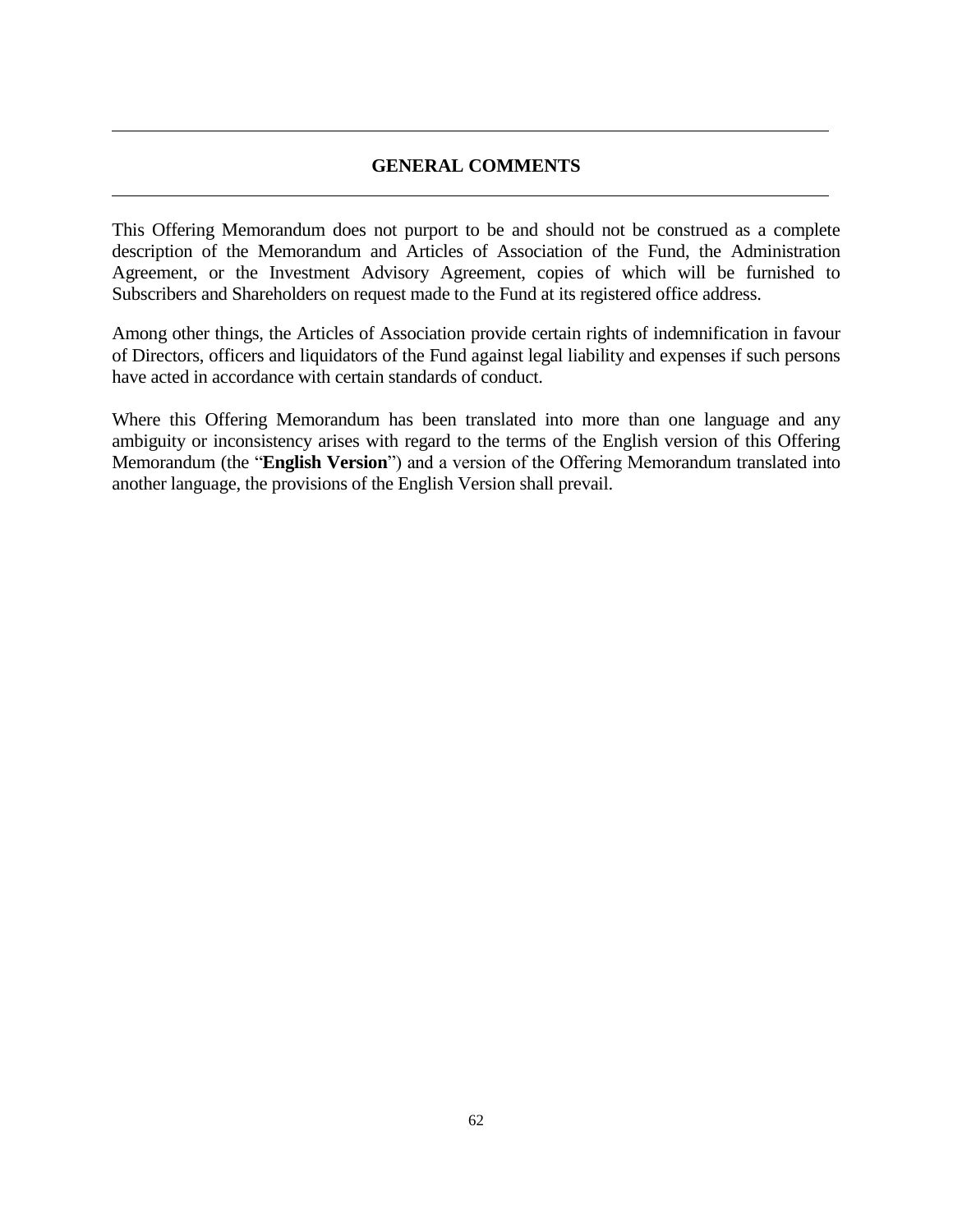## **PROCEDURE TO PURCHASE SHARES**

Shares of the Sub-Funds are suitable investments only for sophisticated Subscribers who fully understand, are willing to assume, and have the financial resources necessary to withstand the risks involved in the Sub-Funds' specialised investment program and who are able to bear a total loss of their investment.

## **POTENTIAL SUBSCRIBERS ARE URGED TO REVIEW CAREFULLY ALL DISCLOSURE DOCUMENTATION RELATING TO THIS OFFERING AND CONSULT WITH THEIR OWN COUNSEL AND ADVISERS**.

Persons interested in purchasing Shares of any Sub-Fund should inform themselves as to (i) the legal requirements within their own countries for the purchase of such Shares, and (ii) any foreign exchange restrictions which they might encounter.

Any person desiring to subscribe for Shares is requested to execute a Subscription Agreement in the form attached to this Offering Memorandum, offering in the Subscription Agreement to purchase a specified amount of Shares.

With respect to certain countries, special requirements may have to be observed regarding subscriptions.

The Fund, acting for and on behalf of the relevant Sub-Fund, will advise each Subscriber of the relevant Sub-Fund's decision regarding acceptance of an offer to subscribe for Shares.

The subscription documents to be signed and delivered by prospective Subscribers contain the Subscriber's agreement to indemnify and hold harmless the Fund, the relevant Sub-Fund and its Directors and officers, the Administrator, and the Investment Adviser and the Distributor and their respective principals and members against any loss, liability, cost or expense (including attorneys' fees, taxes and penalties) which may result, directly or indirectly, from any misrepresentation or breach by the Subscriber of any warranty, condition, covenant or agreement set forth therein or in any other document delivered by the Subscriber to the Fund.

The acceptance or non-acceptance of any subscription is solely at the discretion of the Fund, acting for and on behalf of the relevant Sub-Fund, and no reason need be given for the non-acceptance of any subscription.

## **THE NAME OF THE HOLDER ON THE ORIGINATING BANK ACCOUNT FOR THE SUBSCRIPTION FUNDS MUST BE THE SAME AS THE SUBSCRIBER, OTHERWISE THE SUBSCRIPTION WILL NOT BE ACCEPTED BY THE ADMINISTRATOR.**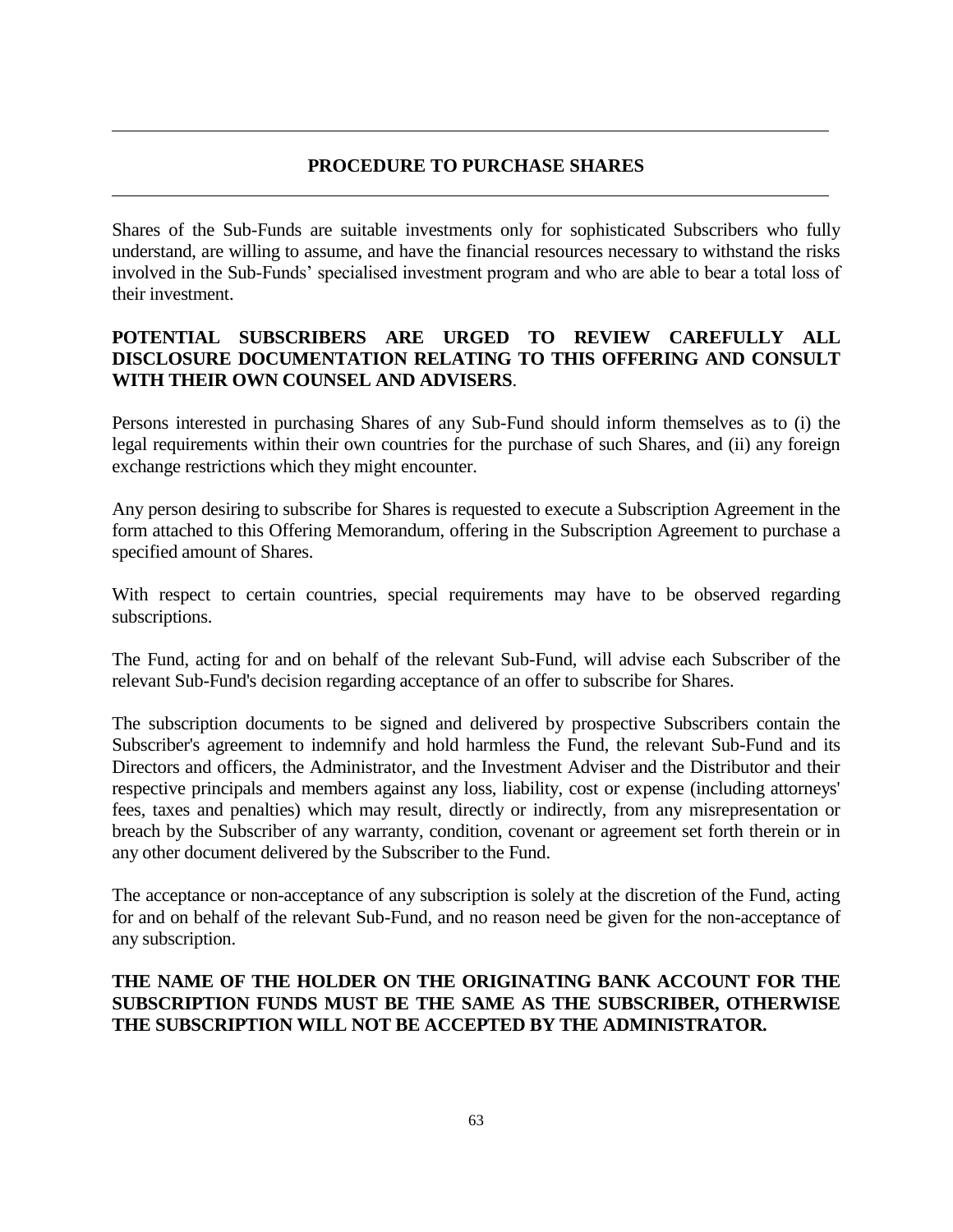## **Subscriptions for Shares**

The following instructions are provided to assist in the process of subscribing for Shares in a Sub-Fund:

- 1. You must read the Offering Memorandum and the Subscription Agreement carefully so that you fully understand all of the provisions.
- 2. Arrange for the financial institution that is responsible for transferring your subscription monies to directly provide the Administrator with the following information:

| Name and Address of<br><b>Financial Institution</b><br><b>Remitting Payment for</b> |  |
|-------------------------------------------------------------------------------------|--|
| <b>Subscriber's Account:</b><br>Subscriber's Account<br>Name and Number:            |  |
| Payment Date:                                                                       |  |

Please note that the account name above must be identical to the Subscriber's name.

- 3. Complete, sign and date the Subscription Agreement.
- 4. Wire your subscription monies in as follows:

## **For US Dollar Subscriptions**

| To:                 | <b>UBS AG, Stamford Branch</b>                 |
|---------------------|------------------------------------------------|
| <b>ABA</b> Fedwire: | 0260-0799-3                                    |
| <b>SWIFT:</b>       | UBSWUS33XXX                                    |
| For account of:     | UBS Fund Services (Cayman) Ltd.                |
| SWIFT:              | UBSWKYKYXXX                                    |
| FFC:                | Superfund Green Gold SPC – Class A or A2 (USD) |
| Account No:         | /73083USD01                                    |
| or                  |                                                |
| FFC:                | Superfund Green Gold SPC – Class B (USD)       |
| Account No:         | /73084USD01                                    |
| or                  |                                                |
| FFC:                | Superfund Green Gold SPC – Class C (USD)       |
| Account No:         | /73085USD01                                    |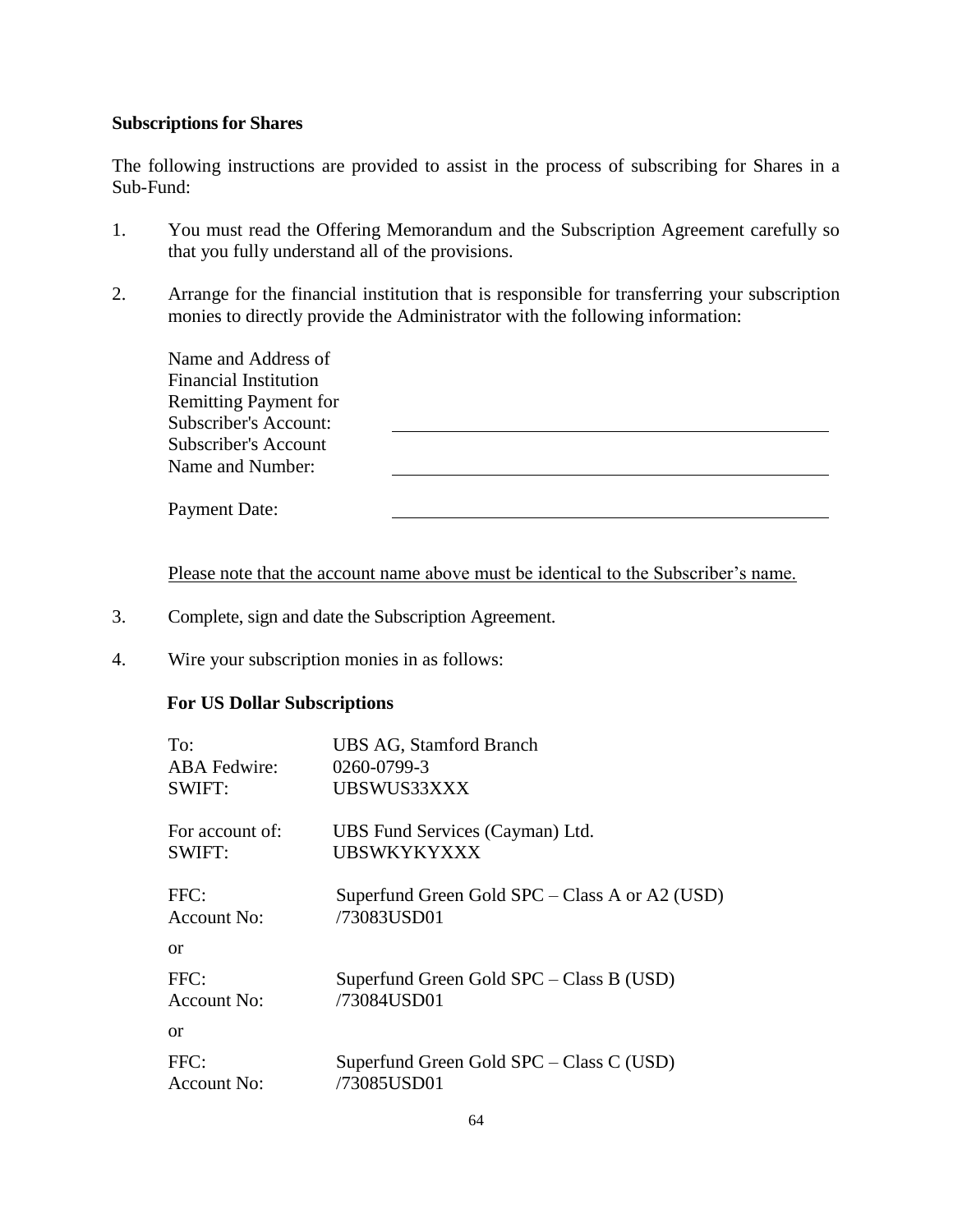## **For Japanese Yen Subscriptions**

## **Class (JPY) Shares (in Japanese Yen)**

| Intermediary: | UBS AG, Tokyo                              |
|---------------|--------------------------------------------|
| SWIFT:        | <b>UBSWJPJTXXX</b>                         |
| Beneficiary:  | UBS Fund Services (Cayman) Ltd.            |
| SWIFT:        | <b>UBSWKYKYXXX</b>                         |
| FFC:          | Superfund Green Gold $SPC - Class A (JPY)$ |
| $A/c$ No:     | 73083JPY01                                 |
| <sub>or</sub> |                                            |
| FFC:          | Superfund Green Gold $SPC - Class B$ (JPY) |
| $A/c$ No:     | 73084JPY01                                 |

## **For Euro Subscriptions**

| To:           | UBS AG, Frankfurt                                             |
|---------------|---------------------------------------------------------------|
| SWIFT:        | <b>UBSWDEFFXXX</b>                                            |
| In Favour of: | UBS Fund Services (Cayman) Ltd                                |
| SWIFT:        | <b>UBSWKYKYXXX</b>                                            |
| FFC:          | Superfund Green Gold $SPC - Class A (USD/(JPY)$ or $A2 (USD)$ |
| Account No:   | /73083EUR01                                                   |
| <sub>or</sub> |                                                               |
| FFC:          | Superfund Green Gold $SPC - Class B (USD)/(JPY)$              |
| Account No:   | /73084EUR01                                                   |
| <sub>or</sub> |                                                               |
| FFC:          | Superfund Green Gold $SPC - Class C (USD)$ or Class C (EUR)   |
| Account No:   | /73085EUR01                                                   |

## **For Swiss Franc Subscriptions**

| To:             | UBS AG, Zurich                  |
|-----------------|---------------------------------|
| SWIFT:          | UBSWCHZH80A                     |
| For account of: | UBS Fund Services (Cayman) Ltd. |
| SWIFT:          | <b>UBSWKYKYXXX</b>              |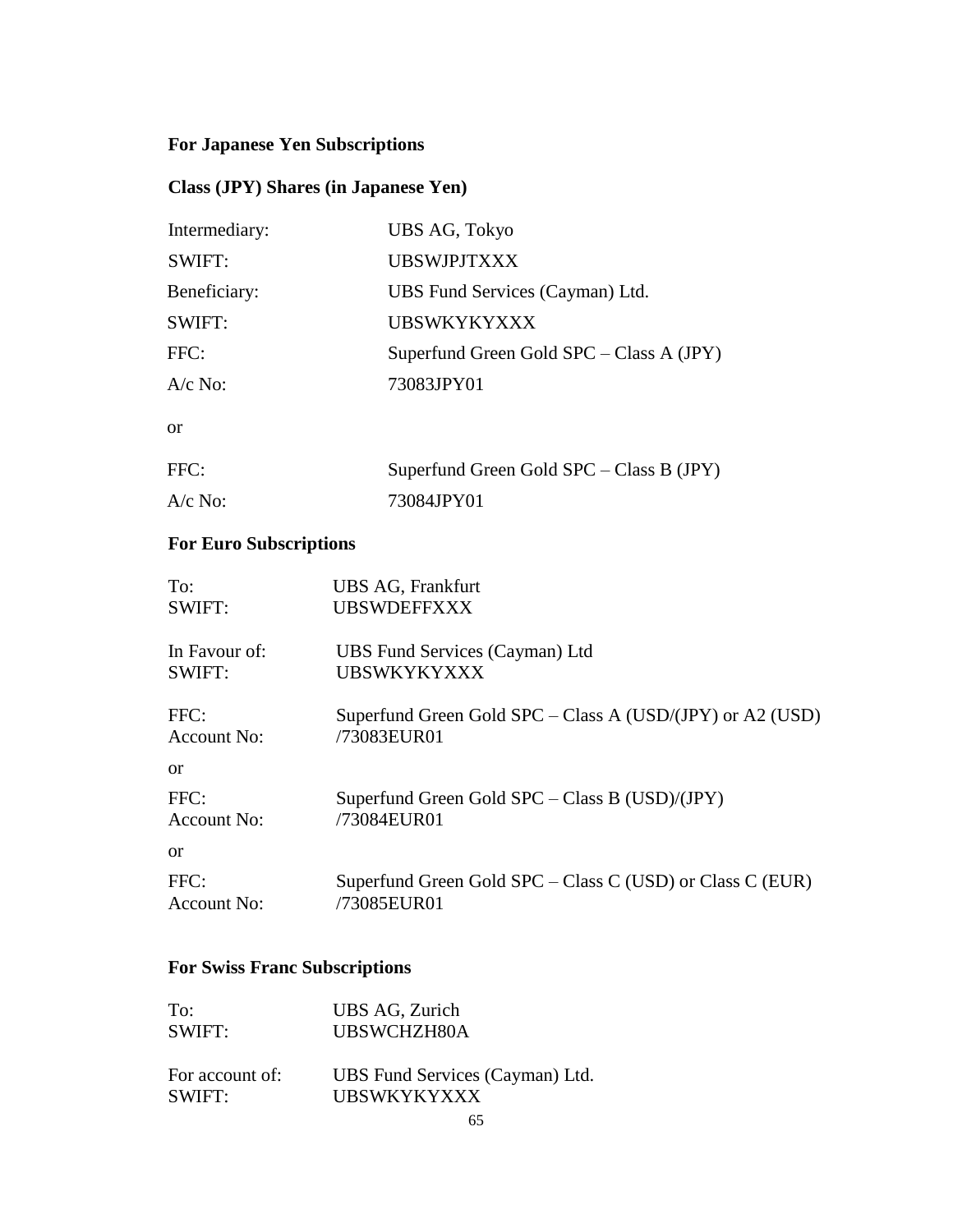| FFC:        | Superfund Green Gold SPC - Class A (USD)/(JPY) or A2 (USD) |
|-------------|------------------------------------------------------------|
| Account No: | /73083CHF01                                                |
| or          |                                                            |
| FFC:        | Superfund Green Gold SPC - Class B (USD)/(JPY)             |
| Account No: | /73084CHF01                                                |
| or          |                                                            |
| FFC:        | Superfund Green Gold SPC - Class C (USD)                   |
| Account No: | /73085CHF01                                                |

5. Fax the entire executed Subscription Agreement, with original to follow, in accordance with the instructions on the cover page of such Subscription Agreement.